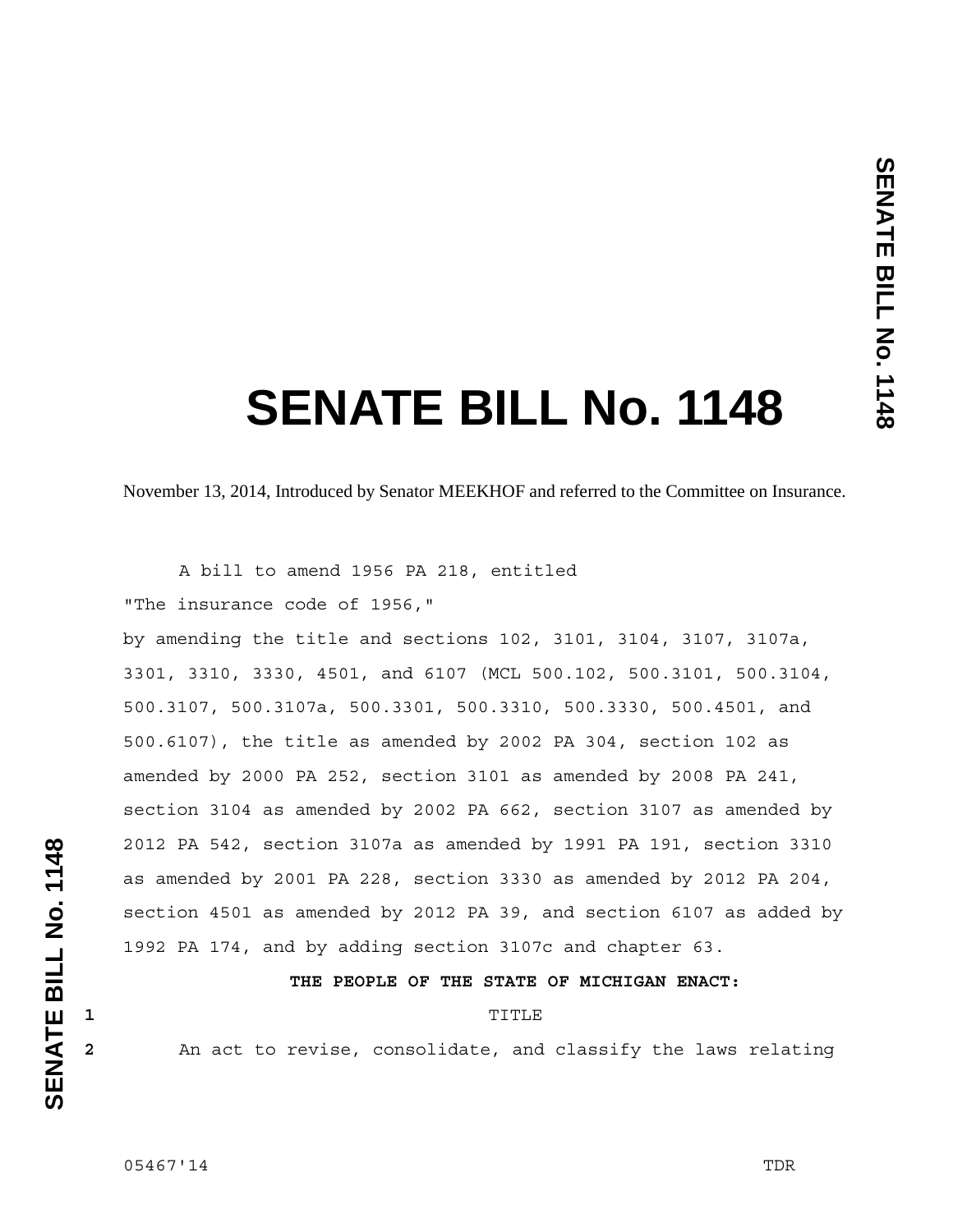to the insurance and surety business; to regulate the incorporation or formation of domestic insurance and surety companies and associations and **OTHER CORPORATIONS TO PROVIDE BENEFITS UNDER THIS 4 ACT AND** the admission of foreign and alien companies and associations; to provide their rights, powers, and immunities and to prescribe the conditions on which companies and associations organized, existing, or authorized under this act may exercise their powers; to provide the rights, powers, and immunities and to prescribe the conditions on which other persons, firms, corporations, associations, risk retention groups, and purchasing groups engaged in an insurance or surety business may exercise their powers; to provide for the imposition of a privilege fee on domestic insurance companies and associations**;** and the state accident fund; to provide for the imposition of a tax on the business of foreign and alien companies and associations; to provide for the imposition of a tax on risk retention groups and purchasing groups; to provide for the imposition of a tax on the business of surplus line agents; to provide for the imposition of regulatory fees on certain insurers; to provide for assessment fees on certain health maintenance organizations; to modify tort liability arising out of certain accidents; to provide for limited actions with respect to that modified tort liability and to prescribe certain procedures for maintaining those actions; to require security for losses arising out of certain accidents; to provide for the continued availability and affordability of automobile insurance and homeowners insurance in this state and to facilitate the purchase of that insurance by all residents of this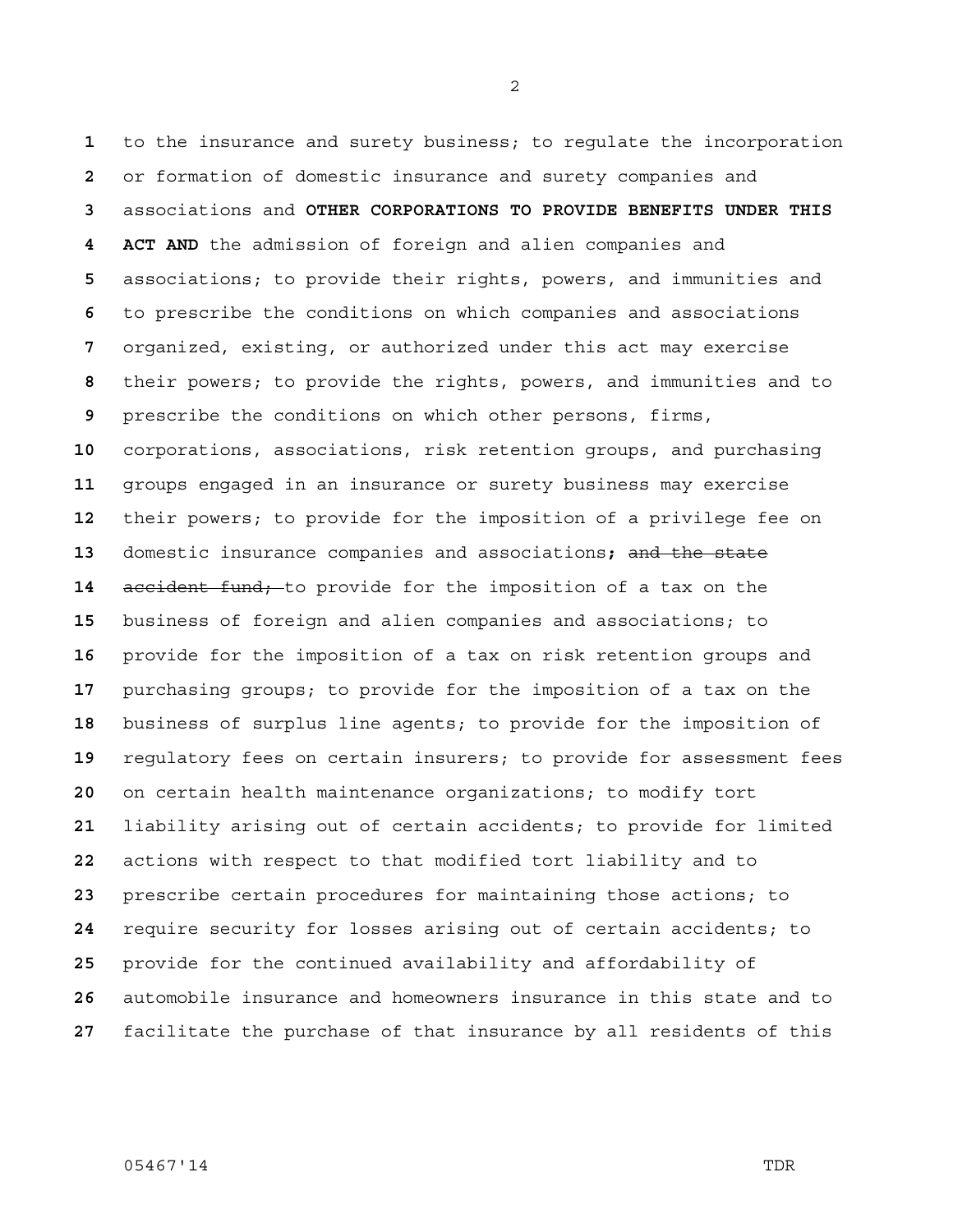state at fair and reasonable rates; to provide for certain reporting with respect to insurance and with respect to certain claims against uninsured or self-insured persons; to prescribe duties for certain state departments and officers with respect to that reporting; to provide for certain assessments; to establish and continue certain state insurance funds; to modify and clarify the status, rights, powers, duties, and operations of the nonprofit malpractice insurance fund; to provide for the departmental supervision and regulation of the insurance and surety business within this state; to provide for regulation over **OF** worker's compensation self-insurers; to provide for the conservation, rehabilitation, or liquidation of unsound or insolvent insurers; to provide for the protection of policyholders, claimants, and creditors of unsound or insolvent insurers; to provide for associations of insurers to protect policyholders and claimants in the event of insurer insolvencies; to prescribe educational requirements for insurance agents and solicitors; to provide for the regulation of multiple employer welfare arrangements; to create an automobile theft prevention authority **1 OR MORE AUTHORITIES** to reduce **INSURANCE FRAUD AND** the number of automobile thefts in this 21 state  $\div$ **AND** to prescribe the powers and duties of the automobile theft prevention authority; **AUTHORITIES;** to provide certain **FOR THE**  powers and duties upon **OF** certain officials, departments, and authorities of this state; to provide for an appropriation; to repeal acts and parts of acts; and to provide penalties for the violation of this act.

Sec. 102. **AS USED IN THIS ACT:**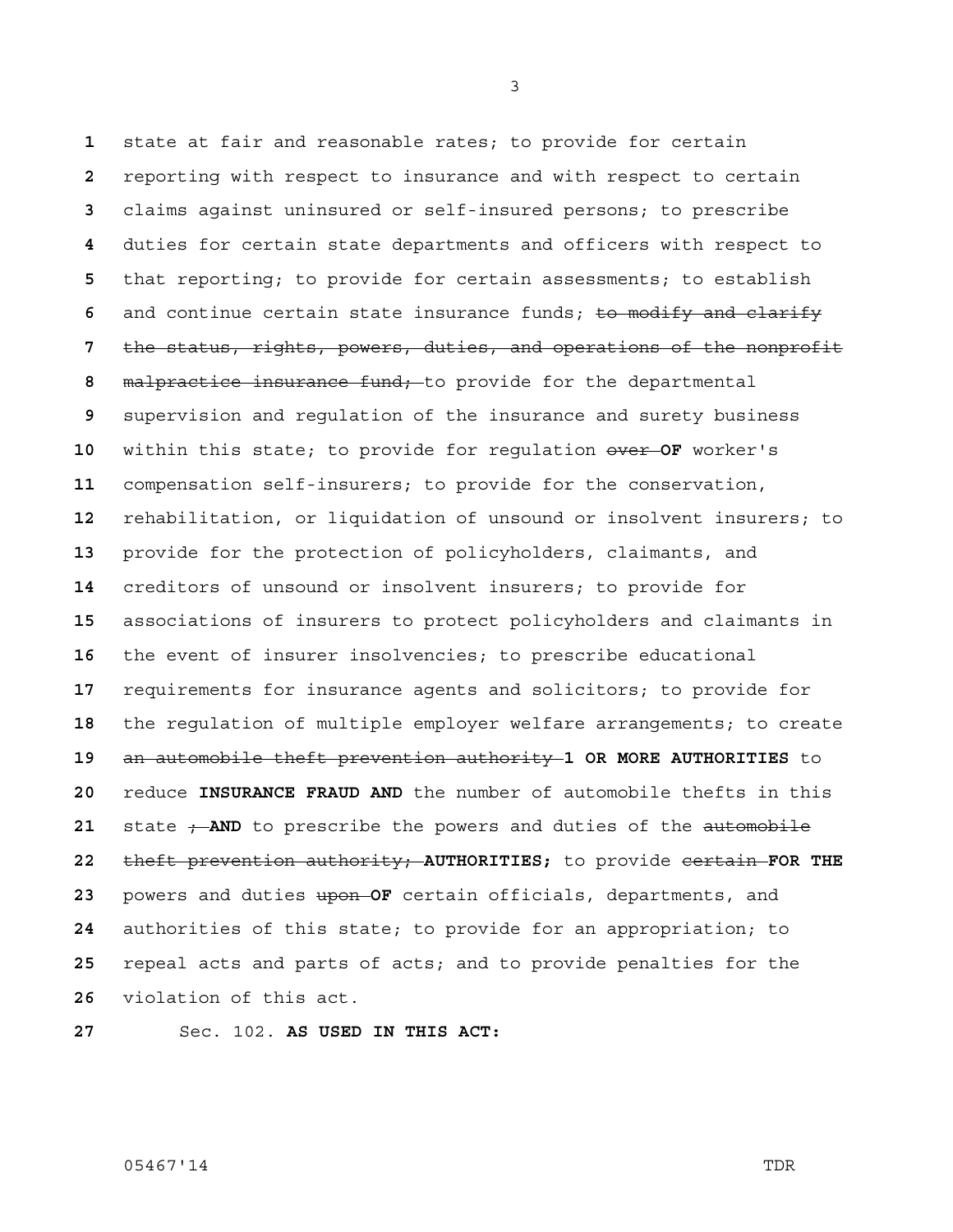**1** (A)  $\left(1\right)$  - "Commissioner" as used in this act means the **2** commissioner of the office of financial and insurance **3** services.**DIRECTOR.**

**4 (B)** (2) "Department" as used in this act means the office

**5 DEPARTMENT** of **INSURANCE AND** financial and insurance services. **6 (C) "DIRECTOR" MEANS THE DIRECTOR OF THE DEPARTMENT.**  Sec. 3101. (1) The owner or registrant of a motor vehicle required to be registered in this state shall maintain security for payment of benefits under personal protection insurance  $\overline{f}$  AS **10 REQUIRED UNDER SECTION 3107,** property protection insurance, and residual liability insurance **AS REQUIRED UNDER SECTION 3009**. Security shall only be required **BY THIS SUBSECTION IS ONLY REQUIRED**  to be in effect during the period the motor vehicle is driven or moved upon **ON** a highway. Notwithstanding any other provision in this act, an insurer that has issued an automobile insurance policy on a motor vehicle that is not driven or moved upon **ON** a highway may allow the insured owner or registrant of the motor vehicle to delete a portion of the coverages under the policy and maintain the comprehensive coverage portion of the policy in effect.

**20** (2) As used in this chapter:

**21** (a) "Automobile insurance" means that term as defined in **22** section 2102.

**23 (B) "CONSUMER PRICE INDEX" MEANS THE PERCENTAGE OF CHANGE IN 24 THE CONSUMER PRICE INDEX FOR ALL URBAN CONSUMERS IN THE UNITED 25 STATES CITY AVERAGE FOR ALL ITEMS, AS REPORTED BY THE UNITED STATES 26 DEPARTMENT OF LABOR, BUREAU OF LABOR STATISTICS, AND AS CERTIFIED 27 BY THE DIRECTOR.**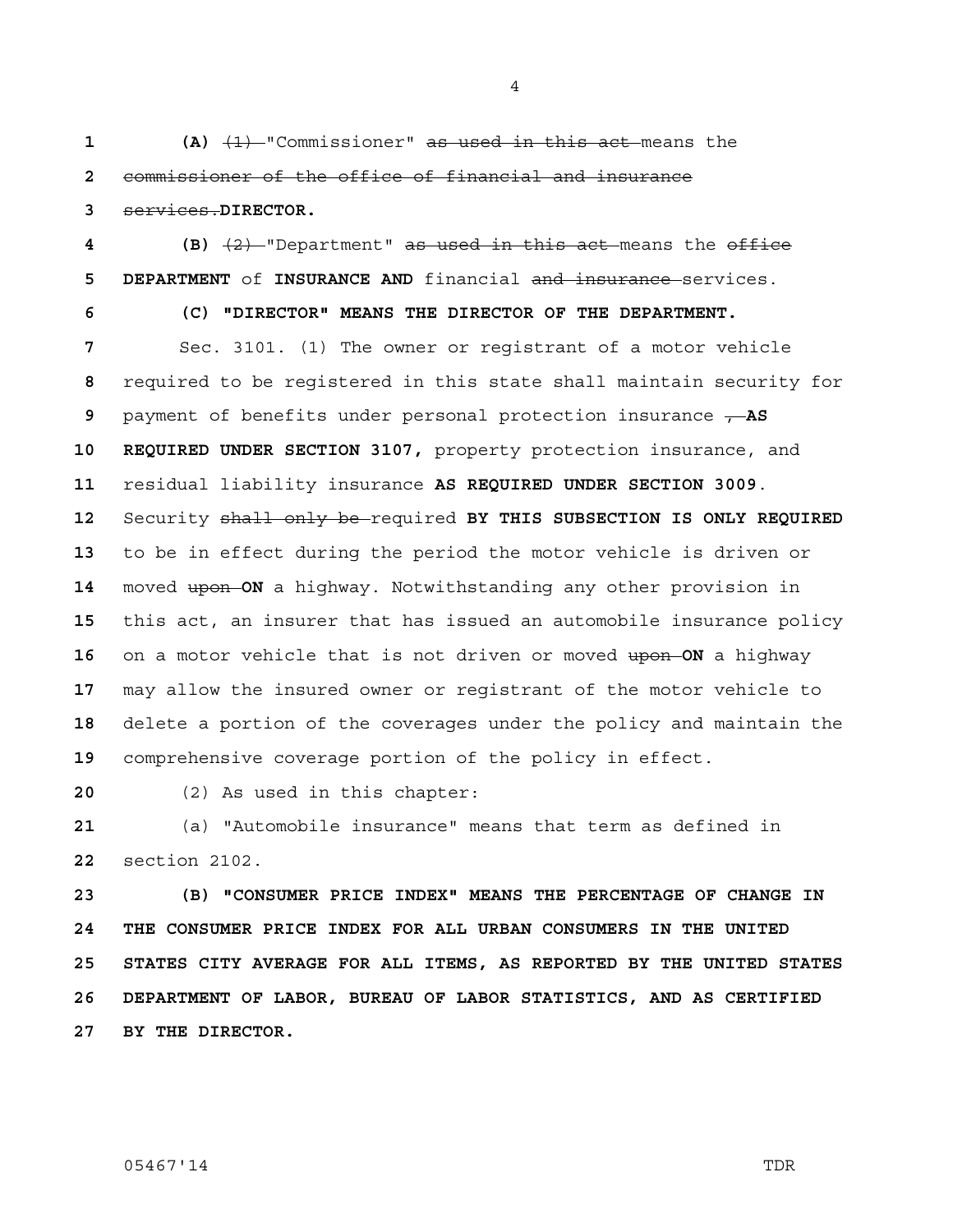**1** (C)  $\overline{b}$  + "Highway" means "HIGHWAY OR STREET" AS that term as **IS** defined in section 20 of the Michigan vehicle code, 1949 PA 300, MCL 257.20.

**4 (D)** (c) "Motorcycle" means a vehicle having **THAT HAS** a saddle or seat for the use of the rider, **IS** designed to travel on not more than 3 wheels in contact with the ground, which **AND** is equipped with a motor that exceeds 50 cubic centimeters piston displacement. The wheels on any attachment to the vehicle shall not be considered as wheels in contact with the ground. Motorcycle does not include a moped, as defined in section 32b of the Michigan vehicle code, 1949 PA 300, MCL 257.32b. Motorcycle does not include an ORV.

 **(E)**  $\left(\frac{d}{dt}\right)$  "Motorcycle accident" means a loss involving the ownership, operation, maintenance, or use of a motorcycle as a motorcycle, but not involving the ownership, operation, maintenance, or use of a motor vehicle as a motor vehicle.

**16 (F)** (e) "Motor vehicle" means a vehicle, including a trailer, operated or designed for operation upon a public highway by power other than muscular power which **THAT** has more than 2 wheels. Motor vehicle does not include a motorcycle or a moped, as defined in section 32b of the Michigan vehicle code, 1949 PA 300, MCL 257.32b. Motor vehicle does not include a farm tractor or other implement of husbandry which **THAT** is not subject to the registration requirements of the Michigan vehicle code pursuant to section 216 of the Michigan vehicle code, 1949 PA 300, MCL 257.216. Motor vehicle does not include an ORV.

**26 (G)** (f) "Motor vehicle accident" means a loss involving the ownership, operation, maintenance, or use of a motor vehicle as a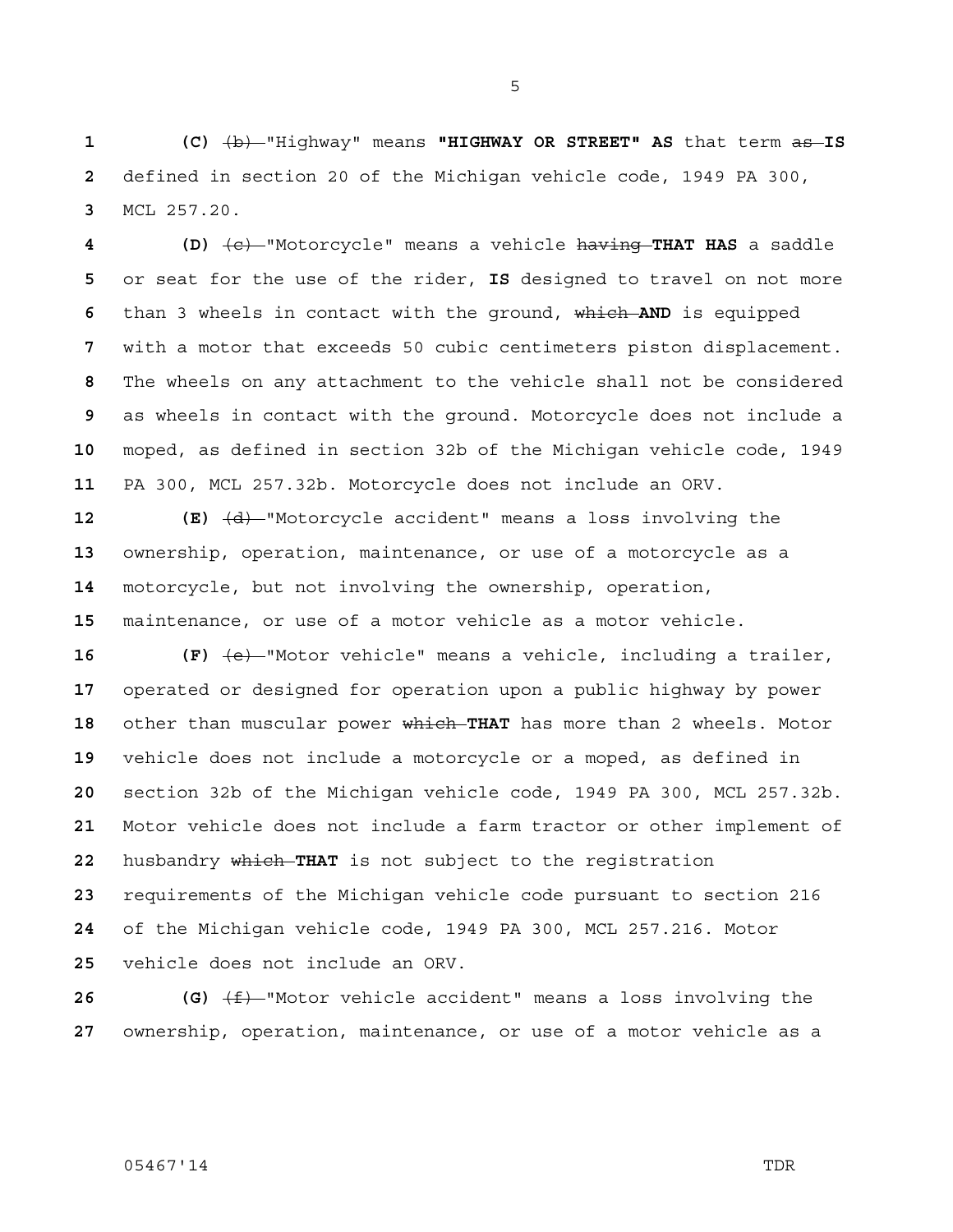motor vehicle regardless of whether the accident also involves the ownership, operation, maintenance, or use of a motorcycle as a motorcycle.

**4 (H)** (g) "ORV" means a motor-driven recreation vehicle designed for off-road use and capable of cross-country travel without benefit of road or trail, on or immediately over land, snow, ice, marsh, swampland, or other natural terrain. ORV includes, but is not limited to, a multitrack or multiwheel drive vehicle, a motorcycle or related 2-wheel, 3-wheel, or 4-wheel vehicle, an amphibious machine, a ground effect air cushion vehicle, an ATV as defined in section 81101 of the natural resources and environmental protection act, 1994 PA 451, MCL 324.81101, or other means of transportation deriving motive power from a source other than muscle or wind. ORV does not include a vehicle described in this subdivision that is registered for use upon a public highway and has the security described in section 3101 or **REQUIRED UNDER 17 SUBSECTION (1) OR SECTION** 3103 in effect.

18 (I)  $\overline{h}$  "Owner" means any of the following:

 (*i*) A person renting a motor vehicle or having the use thereof, **20 OF A MOTOR VEHICLE,** under a lease or otherwise, for a period that is greater than 30 days.

(*ii*) A person who holds the legal title to a vehicle, other than a person engaged in the business of leasing motor vehicles who is the lessor of a motor vehicle pursuant to a lease providing for the use of the motor vehicle by the lessee for a period that is greater than 30 days.

(*iii*) A person who has the immediate right of possession of a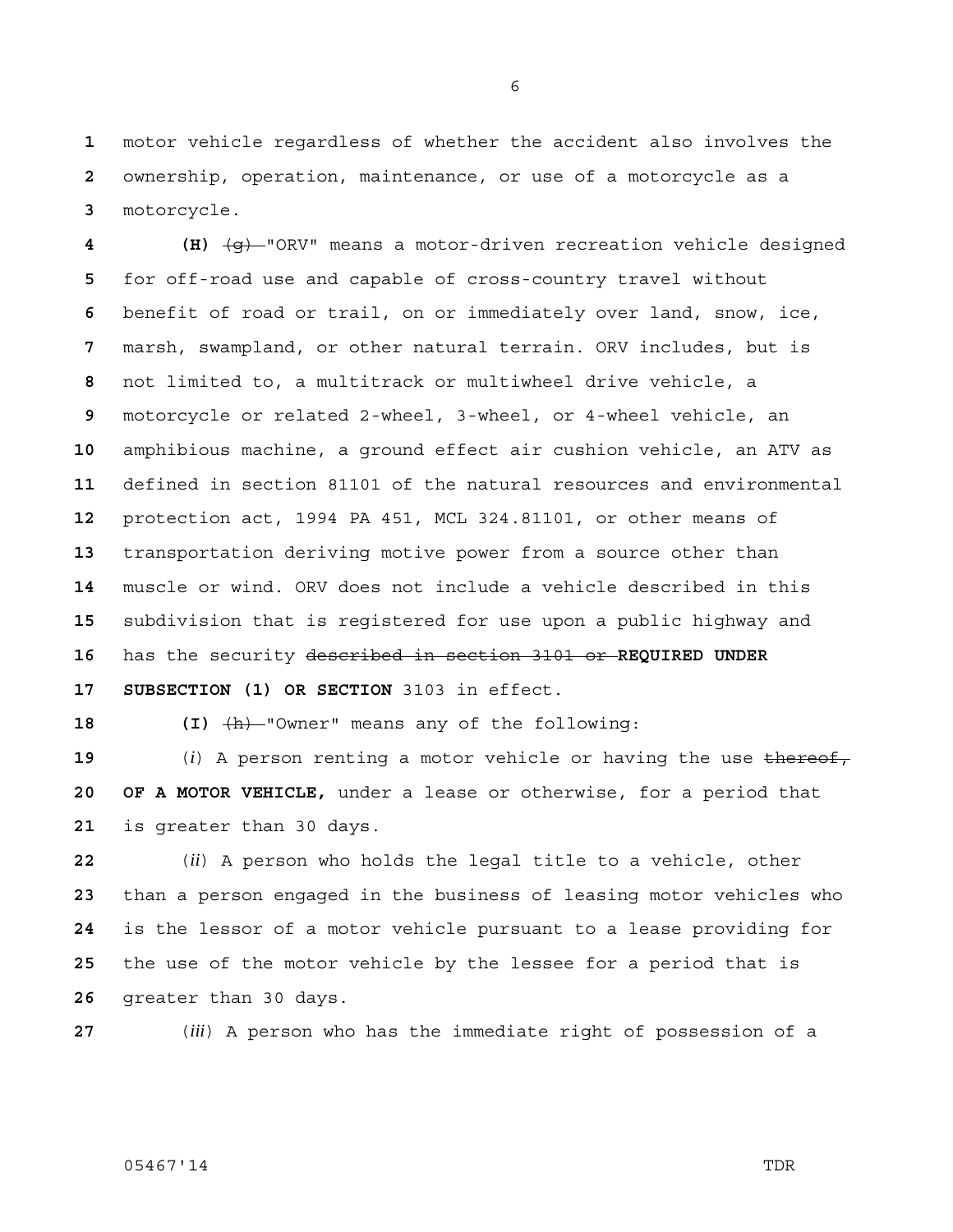motor vehicle under an installment sale contract.

 **(J)**  $\overline{\textbf{(i)}}$  "Registrant" does not include a person engaged in the business of leasing motor vehicles who is the lessor of a motor vehicle pursuant to a lease providing for the use of the motor vehicle by the lessee for a period that is greater than 30 days.

(3) Security **REQUIRED BY SUBSECTION (1)** may be provided under a policy issued by an insurer duly authorized to transact business in this state which **THAT** affords insurance for the payment of benefits described in subsection (1). A policy of insurance represented or sold as providing security is considered to provide insurance for the payment of the benefits.

(4) Security required by subsection (1) may be provided by any other method approved by the secretary of state as affording security equivalent to that afforded by a policy of insurance, if proof of the security is filed and continuously maintained with the secretary of state throughout the period the motor vehicle is driven or moved upon a highway. The person filing the security has all the obligations and rights of an insurer under this chapter. When the context permits, "insurer" as used in this chapter, includes any person filing the security as provided in this section.

Sec. 3104. (1) An **THE CATASTROPHIC CLAIMS ASSOCIATION IS 23 CREATED AS AN** unincorporated, nonprofit association**.** to be known as the catastrophic claims association, hereinafter referred to as the association, is created. Each **IF AN INCORPORATED ASSOCIATION IS 26 ISSUED A CERTIFICATE OF AUTHORITY UNDER SUBSECTION (5), THE 27 UNINCORPORATED ASSOCIATION SHALL BE KNOWN AS THE MICHIGAN LEGACY** 

05467'14 TDR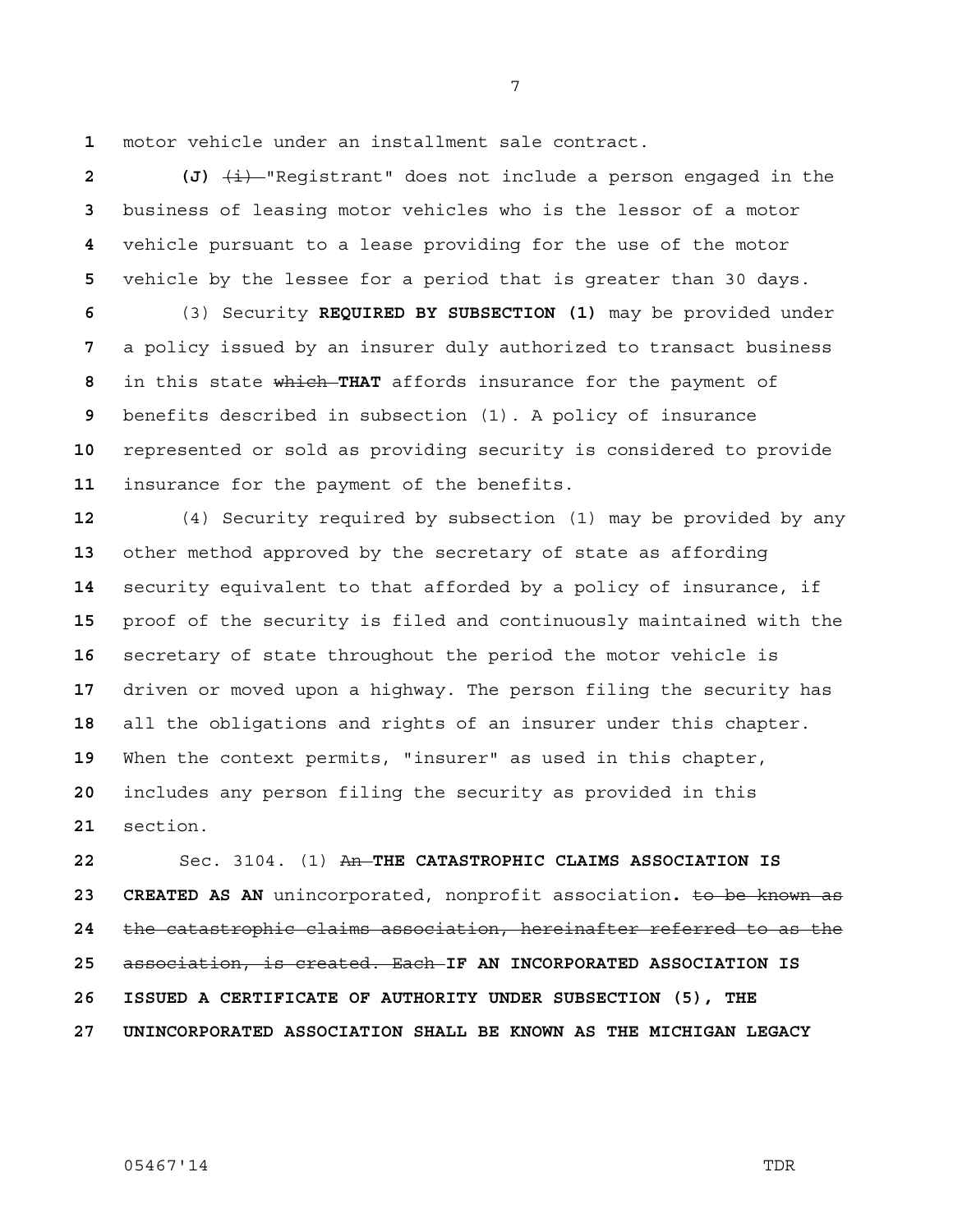**1 CLAIMS ASSOCIATION. UNTIL THE UNINCORPORATED ASSOCIATION IS 2 DISSOLVED, AN** insurer engaged in writing insurance coverages that provide the security required by section 3101(1) within **IN** this state, as a condition of its authority to transact insurance in this state, shall be a member of the association and shall be **IS**  bound by the plan of operation of the **UNINCORPORATED** association. Each **UNTIL THE UNINCORPORATED ASSOCIATION IS DISSOLVED, AN** insurer engaged in writing insurance coverages that provide the security required by section 3103(1) within **IN** this state, as a condition of its authority to transact insurance in this state, shall be **IS**  considered a member of the **UNINCORPORATED** association, but only for purposes of **ACCEPTING INDEMNIFICATION UNDER SUBSECTION (8) AND THE 13 CALCULATION AND CHARGING OF** premiums under subsection  $\left(7\right)\left(d\right)$ .  $\left(14\right)$ . Except as expressly provided in this section, the **AN UNINCORPORATED 15 OR INCORPORATED** association is not **AN INSURER AN IS NOT** subject to any laws of this state with respect to insurers, but in all other respects the association is subject to the laws of this state to the extent that the association would be if it were an insurer organized and subsisting under chapter 50.

**20 (2) TWO OR MORE VOTING DIRECTORS OF THE BOARD OF THE 21 UNINCORPORATED ASSOCIATION MAY FORM AN INCORPORATED ASSOCIATION BY 22 SUBSCRIBING TO AND FILING WITH THE DIRECTOR OF THE DEPARTMENT 23 ARTICLES OF INCORPORATION. IF THE UNINCORPORATED ASSOCIATION HAS 24 BEEN DISSOLVED, 2 OR MORE INDIVIDUALS MAY FORM AN INCORPORATED 25 ASSOCIATION BY SUBSCRIBING TO AND FILING WITH THE DIRECTOR OF THE 26 DEPARTMENT ARTICLES OF INCORPORATION. ARTICLES OF INCORPORATION 27 FILED UNDER THIS SUBSECTION MUST INCLUDE ALL OF THE FOLLOWING:**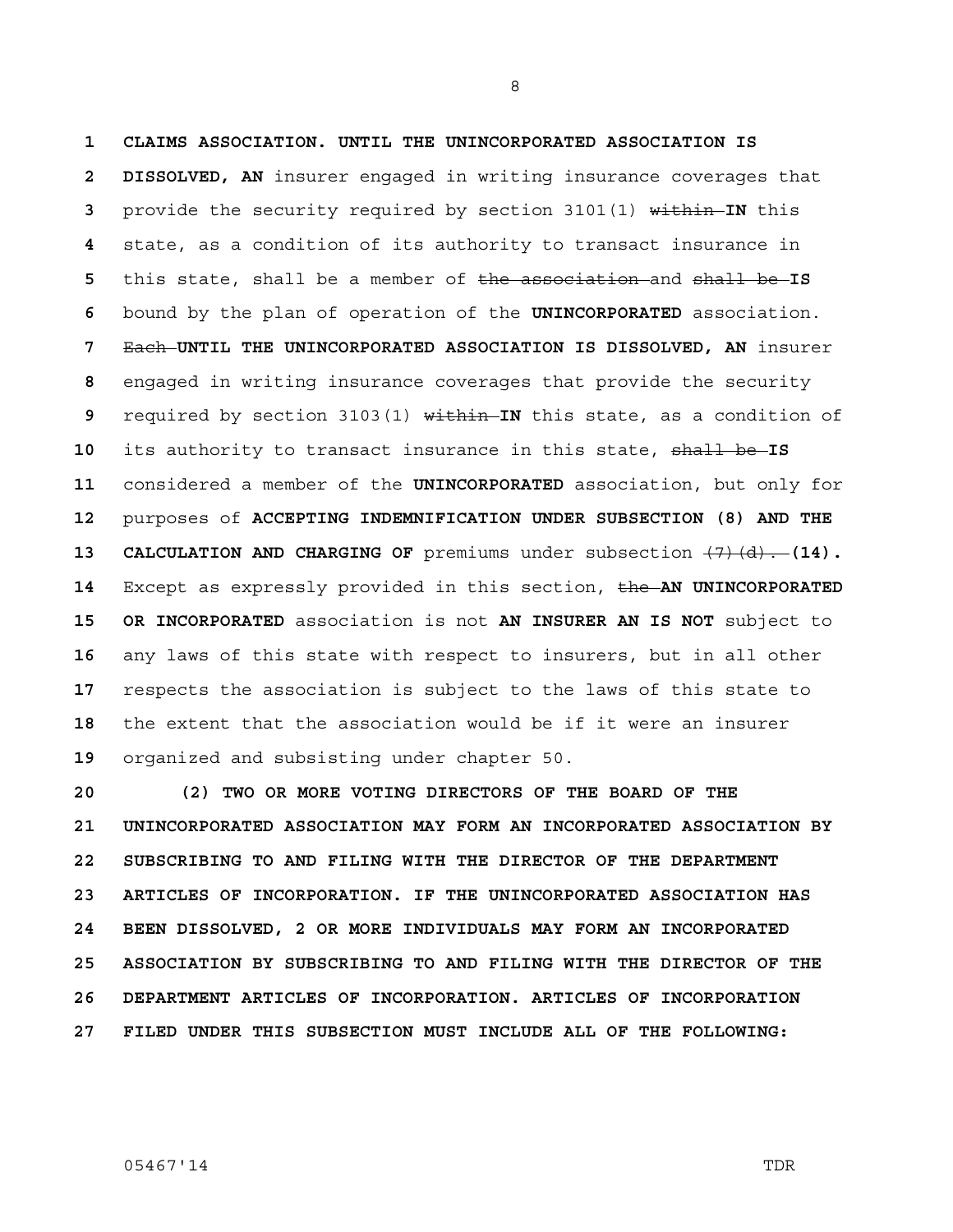**1 (A) THE NAMES AND PLACES OF RESIDENCE OF THE INCORPORATORS. 2 (B) THE LOCATION OF THE PRINCIPAL OFFICE OF THE INCORPORATED 3 ASSOCIATION FOR THE TRANSACTION OF BUSINESS IN THIS STATE.** 

**4 (C) THE NAME BY WHICH THE INCORPORATED ASSOCIATION WILL BE 5 KNOWN, WHICH MUST INCLUDE THE WORDS "MICHIGAN", "CATASTROPHIC", 6 "CLAIMS", AND "ASSOCIATION", BUT MAY NOT INCLUDE THE WORDS 7 "LEGACY", "INSURANCE", "CASUALTY", "SURETY", "HEALTH AND ACCIDENT", 8 "MUTUAL", OR OTHER WORDS DESCRIPTIVE OF THE INSURANCE OR SURETY 9 BUSINESS.** 

**10 (D) THE PURPOSES OF THE INCORPORATED ASSOCIATION, WHICH MUST 11 BE LIMITED TO PURPOSES AUTHORIZED FOR AN INCORPORATED ASSOCIATION 12 UNDER THIS SECTION.** 

**13 (E) A STATEMENT THAT THE INCORPORATED ASSOCIATION IS ORGANIZED 14 ON A NONSTOCK, DIRECTORSHIP BASIS UNDER THIS ACT AND THE NONPROFIT 15 CORPORATION ACT, 1982 PA 162, MCL 450.2101 TO 450.3192.** 

**16 (F) ANY OTHER TERMS AND CONDITIONS THAT ARE NOT INCONSISTENT 17 WITH THIS SECTION OR OTHER APPLICABLE LAW AND THAT THE 18 INCORPORATORS CONSIDER TO BE NECESSARY FOR THE CONDUCT OF THE 19 AFFAIRS OF THE INCORPORATED ASSOCIATION.** 

**20 (3) AT LEAST 1 OF THE INCORPORATORS OF AN INCORPORATED 21 ASSOCIATION SHALL SIGN THE ARTICLES OF INCORPORATION BEFORE A 22 NOTARY PUBLIC APPOINTED UNDER THE MICHIGAN NOTARY PUBLIC ACT, 2003 23 PA 238, MCL 55.261 TO 55.315. THE ARTICLES MUST BE FILED IN THE 24 FORM PRESCRIBED BY THE DIRECTOR OF THE DEPARTMENT. IF AT THE TIME 25 OF SUBMISSION NO OTHER INCORPORATED ASSOCIATION IS ACTIVE, THE 26 DIRECTOR OF THE DEPARTMENT MAY APPROVE AND CERTIFY THE ARTICLES OF 27 INCORPORATION AS AUTHORIZED UNDER APPLICABLE LAW. THE DIRECTOR OF**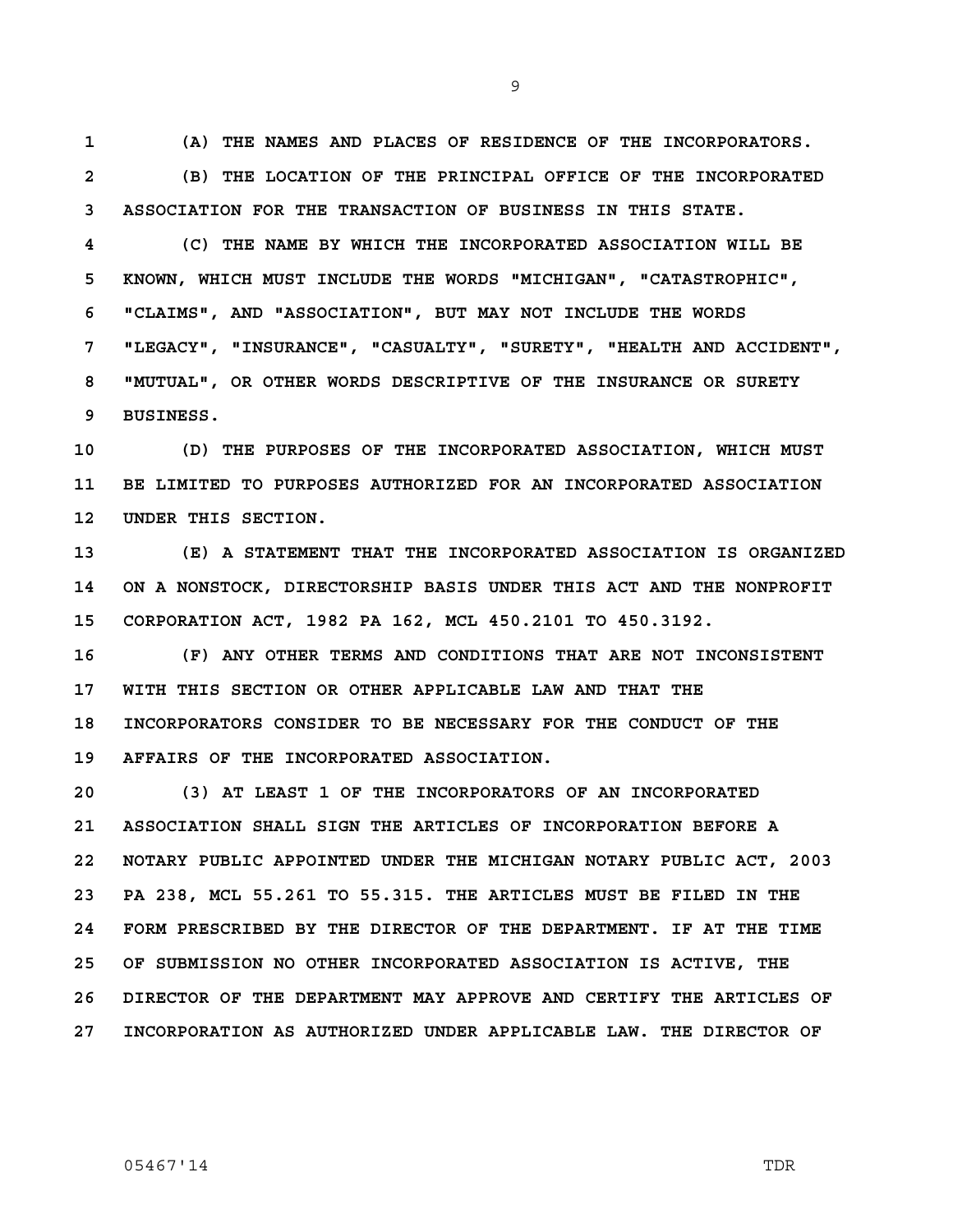**1 THE DEPARTMENT SHALL NOT CERTIFY ARTICLES OF INCORPORATION FOR MORE 2 THAN 1 INCORPORATED ASSOCIATION TO BE ACTIVE AND OPERATE IN THIS 3 STATE AT THE SAME TIME. IF THE DIRECTOR OF THE DEPARTMENT APPROVES 4 THE ARTICLES OF INCORPORATION, THE DIRECTOR OF THE DEPARTMENT SHALL 5 CERTIFY THE ARTICLES AND TRANSMIT 2 CERTIFIED COPIES OF THE 6 ARTICLES TO THE INCORPORATORS. THE INCORPORATORS SHALL FILE 1 7 CERTIFIED COPY WITH THE BUREAU OF COMMERCIAL SERVICES OF THE 8 DEPARTMENT OF LICENSING AND REGULATORY AFFAIRS AND RETAIN 1 9 CERTIFIED COPY WITH THE RECORDS OF THE INCORPORATED ASSOCIATION. 10 THE DIRECTOR OF THE DEPARTMENT SHALL RETAIN A CERTIFIED COPY OF THE 11 ARTICLES OF INCORPORATION WITH THE RECORDS OF THE DEPARTMENT. THE 12 BOARD OF AN INCORPORATED ASSOCIATION, WITH THE APPROVAL OF THE 13 DIRECTOR OF THE DEPARTMENT AND IN THE MANNER PROVIDED IN THE 14 ARTICLES OF INCORPORATION, MAY DO BOTH OF THE FOLLOWING:** 

**15 (A) AMEND THE ARTICLES OF INCORPORATION IN ANY MANNER NOT 16 INCONSISTENT WITH THIS SECTION AND OTHER APPLICABLE LAW.** 

**17 (B) INTEGRATE INTO A SINGLE INSTRUMENT AS RESTATED ARTICLES OF 18 INCORPORATION THE PROVISIONS OF THE INCORPORATED ASSOCIATION'S 19 ARTICLES OF INCORPORATION THEN IN EFFECT, INCLUDING PRIOR 20 AMENDMENTS.** 

**21 (4) BEFORE AN INCORPORATED ASSOCIATION CONDUCTS CLAIMS 22 ACTIVITIES AUTHORIZED UNDER THIS SECTION AND WITHIN 90 DAYS AFTER 23 THE DIRECTOR OF THE DEPARTMENT CERTIFIES THE ARTICLES OF 24 INCORPORATION OF THE INCORPORATED ASSOCIATION UNDER SUBSECTION (3), 25 THE INCORPORATED ASSOCIATION SHALL FILE WITH THE DIRECTOR OF THE 26 DEPARTMENT IN THE FORM AND MANNER PRESCRIBED BY THE DIRECTOR OF THE 27 DEPARTMENT AN APPLICATION FOR A CERTIFICATE OF AUTHORITY DETAILING**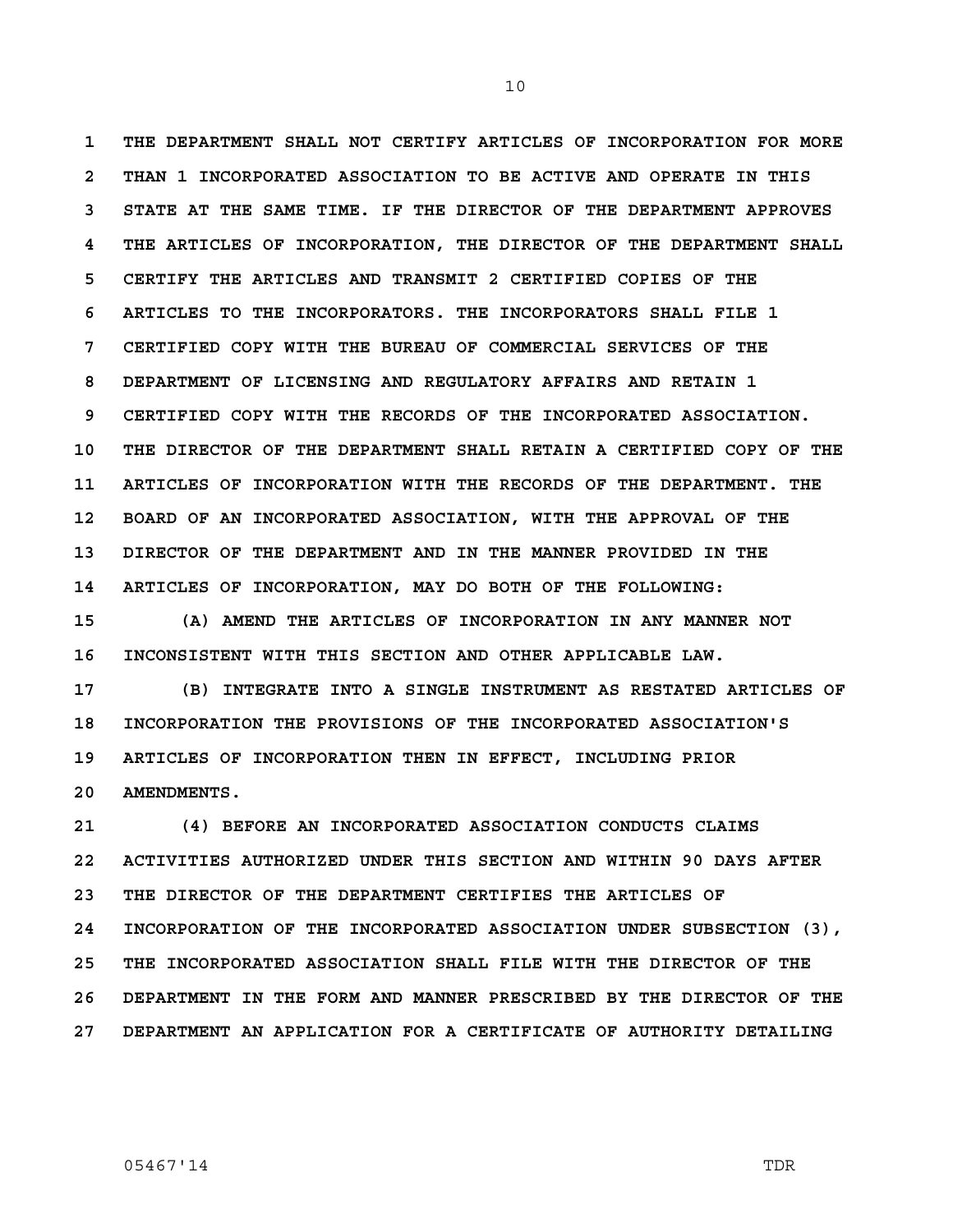**1 ALL OF THE FOLLOWING:** 

**2 (A) THE PLAN OF OPERATION UNDER WHICH THE INCORPORATED 3 ASSOCIATION PROPOSES TO CONDUCT ITS AFFAIRS.** 

**4 (B) A COPY OF THE INCORPORATED ASSOCIATION'S BYLAWS.** 

**5 (C) OTHER INFORMATION AS PRESCRIBED BY THE DIRECTOR OF THE 6 DEPARTMENT.** 

**7 (5) AFTER REVIEWING AN APPLICATION FOR A CERTIFICATE OF 8 AUTHORITY FILED BY AN INCORPORATED ASSOCIATION UNDER SUBSECTION 9 (4), IF THE DIRECTOR OF THE DEPARTMENT IS SATISFIED THAT THE 10 INCORPORATED ASSOCIATION CAN COMPLY WITH THIS SECTION AND OTHER 11 APPLICABLE LAW, THE DIRECTOR OF THE DEPARTMENT SHALL ISSUE TO THE 12 INCORPORATED ASSOCIATION A CERTIFICATE OF AUTHORITY TO COMMENCE 13 CLAIMS ACTIVITIES AUTHORIZED UNDER THIS SECTION. WHEN ISSUING A 14 CERTIFICATE OF AUTHORITY TO AN INCORPORATED ASSOCIATION, THE 15 DIRECTOR OF THE DEPARTMENT SHALL ESTABLISH THE INITIAL CATASTROPHIC 16 CLAIMS ASSESSMENT TO BE ASSESSED AS PROVIDED IN SUBSECTION (31).** 

**17 (6) EXCEPT AS OTHERWISE PROVIDED IN THIS SECTION, AN 18 INCORPORATED ASSOCIATION IS SUBJECT TO THE NONPROFIT CORPORATION 19 ACT, 1982 PA 162, MCL 450.2101 TO 450.3192. AN INCORPORATED 20 ASSOCIATION IS A CHARITABLE AND BENEVOLENT INSTITUTION FOR THE 21 PUBLIC BENEFIT AND THE INCORPORATED ASSOCIATION'S MONEY AND 22 PROPERTY ARE EXEMPT FROM TAXATION BY THIS STATE OR ANY POLITICAL 23 SUBDIVISION OF THIS STATE. AN INCORPORATED ASSOCIATION MAY NOT BE 24 INCORPORATED IN THIS STATE EXCEPT UNDER THIS SECTION.** 

**25 (7) EXCEPT AS OTHERWISE PROVIDED IN THIS SECTION, AN 26 INCORPORATED ASSOCIATION IS NOT SUBJECT TO THE LAWS OF THIS STATE 27 APPLICABLE TO INSURERS AND IS NOT REQUIRED TO PARTICIPATE IN A POOL**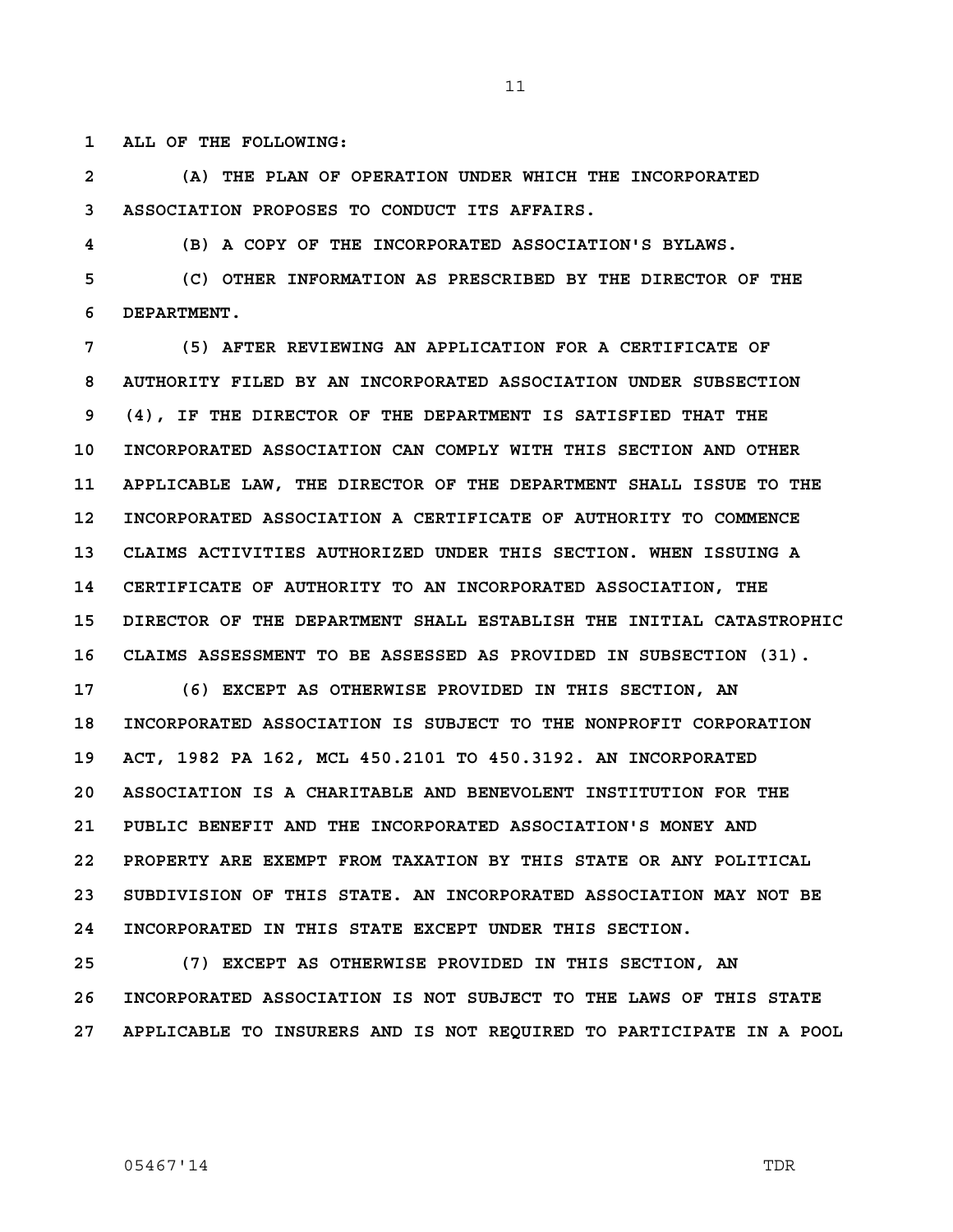**1 OR FUND IN WHICH AN INSURER IS REQUIRED TO PARTICIPATE. AN 2 INCORPORATED ASSOCIATION IS SUBJECT TO SUPERVISION BY THE DIRECTOR 3 OF THE DEPARTMENT AS PROVIDED IN THIS SECTION. A DISSOLUTION OR 4 LIQUIDATION OF AN INCORPORATED ASSOCIATION MUST BE CONDUCTED UNDER 5 THE SUPERVISION OF THE DIRECTOR OF THE DEPARTMENT, WHO HAS THE SAME 6 POWER RELATING TO THE DISSOLUTION OR LIQUIDATION AS IS GRANTED TO 7 THE DIRECTOR OF THE DEPARTMENT UNDER THIS ACT FOR DISSOLUTION OR 8 LIQUIDATION OF OTHER TYPES OF ENTITIES.** 

**9 (8)** (2) The **UNINCORPORATED** association shall provide and each member shall accept indemnification for 100% of the amount of ultimate loss sustained under personal protection insurance coverages in excess of the following amounts in each loss occurrence:

(a) For a motor vehicle accident policy issued or renewed before July 1, 2002, \$250,000.00.

(b) For a motor vehicle accident policy issued or renewed during the period July 1, 2002 to June 30, 2003, \$300,000.00. (c) For a motor vehicle accident policy issued or renewed during the period July 1, 2003 to June 30, 2004, \$325,000.00.

(d) For a motor vehicle accident policy issued or renewed during the period July 1, 2004 to June 30, 2005, \$350,000.00.

(e) For a motor vehicle accident policy issued or renewed during the period July 1, 2005 to June 30, 2006, \$375,000.00.

(f) For a motor vehicle accident policy issued or renewed during the period July 1, 2006 to June 30, 2007, \$400,000.00.

(g) For a motor vehicle accident policy issued or renewed during the period July 1, 2007 to June 30, 2008, \$420,000.00.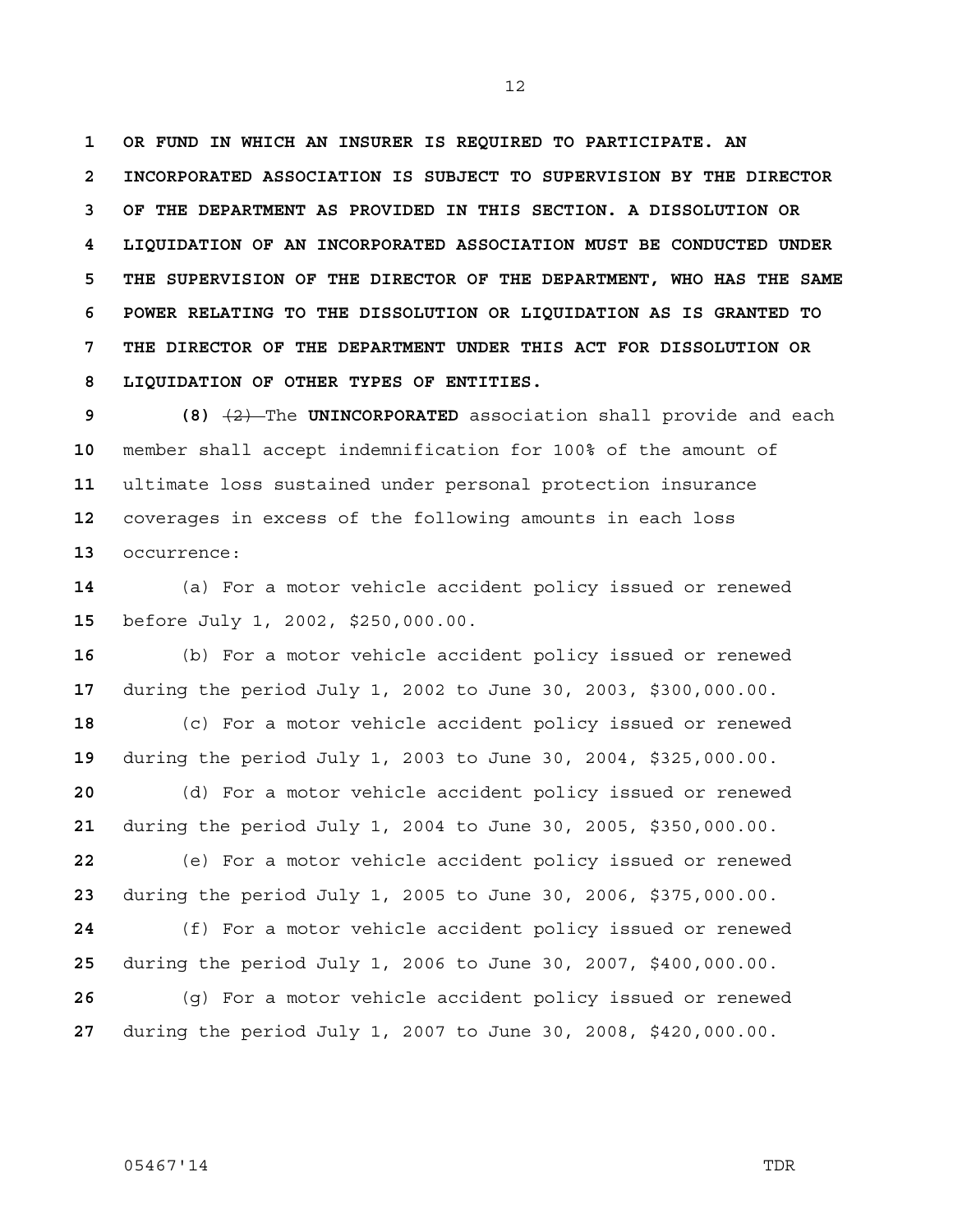**1** (h) For a motor vehicle accident policy issued or renewed **2** during the period July 1, 2008 to June 30, 2009, \$440,000.00.

**3** (i) For a motor vehicle accident policy issued or renewed **4** during the period July 1, 2009 to June 30, 2010, \$460,000.00.

**5** (j) For a motor vehicle accident policy issued or renewed **6** during the period July 1, 2010 to June 30, 2011, \$480,000.00.

(k) For a motor vehicle accident policy issued or renewed during the period July 1, 2011 to June 30, 2013, \$500,000.00. Beginning July 1, 2013, this \$500,000.00 amount shall be increased biennially on July 1 of each odd-numbered year, for policies issued or renewed before July 1 of the following odd-numbered year, by the lesser of 6% or the consumer price index, and rounded to the nearest \$5,000.00. This biennial adjustment shall be calculated by the association by January 1 of the year of its July 1 effective **15** date.

**16 (***l***) FOR A MOTOR VEHICLE ACCIDENT POLICY ISSUED OR RENEWED 17 DURING THE PERIOD JULY 1, 2013 TO THE FIRST JUNE 30 AFTER THE 18 DIRECTOR OF THE DEPARTMENT ISSUES A CERTIFICATE OF AUTHORITY UNDER 19 SUBSECTION (5), \$500,000.00. THE UNINCORPORATED ASSOCIATION IS NOT 20 LIABLE OR RESPONSIBLE FOR A LOSS OCCURRENCE ATTRIBUTABLE TO A MOTOR 21 VEHICLE ACCIDENT FOR A POLICY ISSUED OR RENEWED AFTER THE FIRST 22 JUNE 30 AFTER THE DIRECTOR OF THE DEPARTMENT ISSUES A CERTIFICATE 23 OF AUTHORITY UNDER SUBSECTION (5).** 

**24 (9) FOR A LOSS OCCURRENCE ATTRIBUTABLE TO A MOTOR VEHICLE 25 ACCIDENT FOR A POLICY ISSUED OR RENEWED AFTER THE FIRST JUNE 30 26 AFTER THE DIRECTOR OF THE DEPARTMENT ISSUES A CERTIFICATE OF 27 AUTHORITY UNDER SUBSECTION (5), THE RESPONSIBLE INSURER SHALL**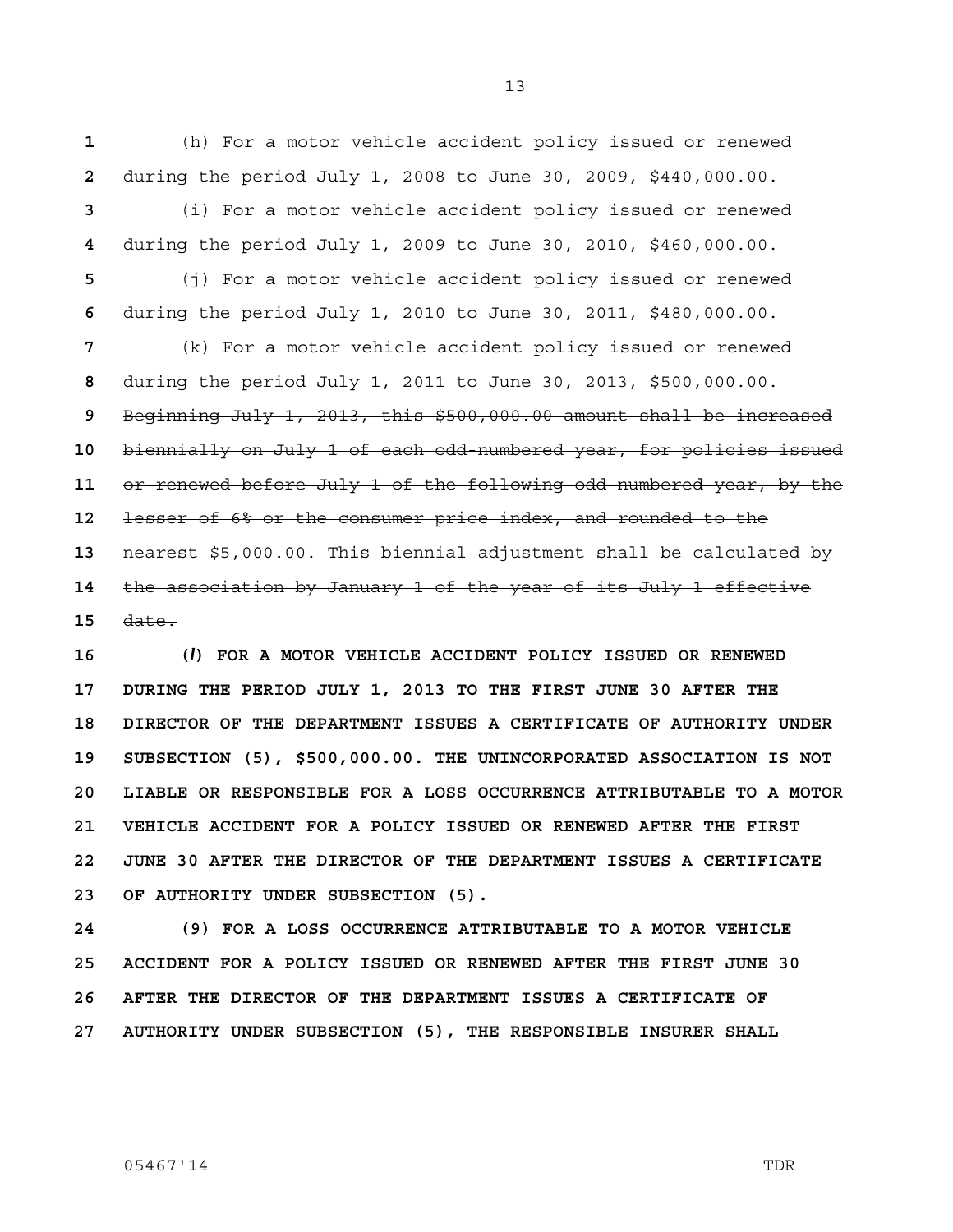**1 RETAIN 100% OF THE AMOUNT OF ULTIMATE LOSS SUSTAINED UNDER PERSONAL 2 PROTECTION INSURANCE COVERAGES UP TO \$500,000.00. THE INCORPORATED 3 ASSOCIATION IS RESPONSIBLE FOR 100% OF ALL LIABILITY FOR ULTIMATE 4 LOSS SUSTAINED WITHIN THE SCOPE OF PERSONAL PROTECTION INSURANCE 5 COVERAGES AND CLAIMS EXPENSES IN EXCESS OF \$500,000.00.** 

**6 (10)** (3) An insurer may withdraw from the **UNINCORPORATED 7** association only upon **ON** ceasing to write insurance that provides **8** the security required by section 3101(1) in this state.

**9 (11)** (4) An insurer whose membership in the **UNINCORPORATED**  association has been terminated by withdrawal shall continue **11 CONTINUES** to be bound by the plan of operation  $\tau$  and, upon ON withdrawal, all unpaid premiums that have been charged to the withdrawing member are payable as of **ON** the effective date of the withdrawal.

**15 (12)** (5) An unsatisfied net liability to the **UNINCORPORATED**  association of an insolvent member shall be assumed by and apportioned among the remaining members of the **UNINCORPORATED**  association as provided in the plan of operation. The **19 UNINCORPORATED** association has all rights allowed by law on behalf of the remaining members against the estate or funds of the insolvent member for sums **MONEY** due **TO** the **UNINCORPORATED**  association.

**23 (13)** (6) If a member **OF THE UNINCORPORATED ASSOCIATION** has been merged or consolidated into another insurer or another insurer has reinsured a member's entire business that provides the security required by section 3101(1) in this state, the member and successors in interest of the member remain liable for the member's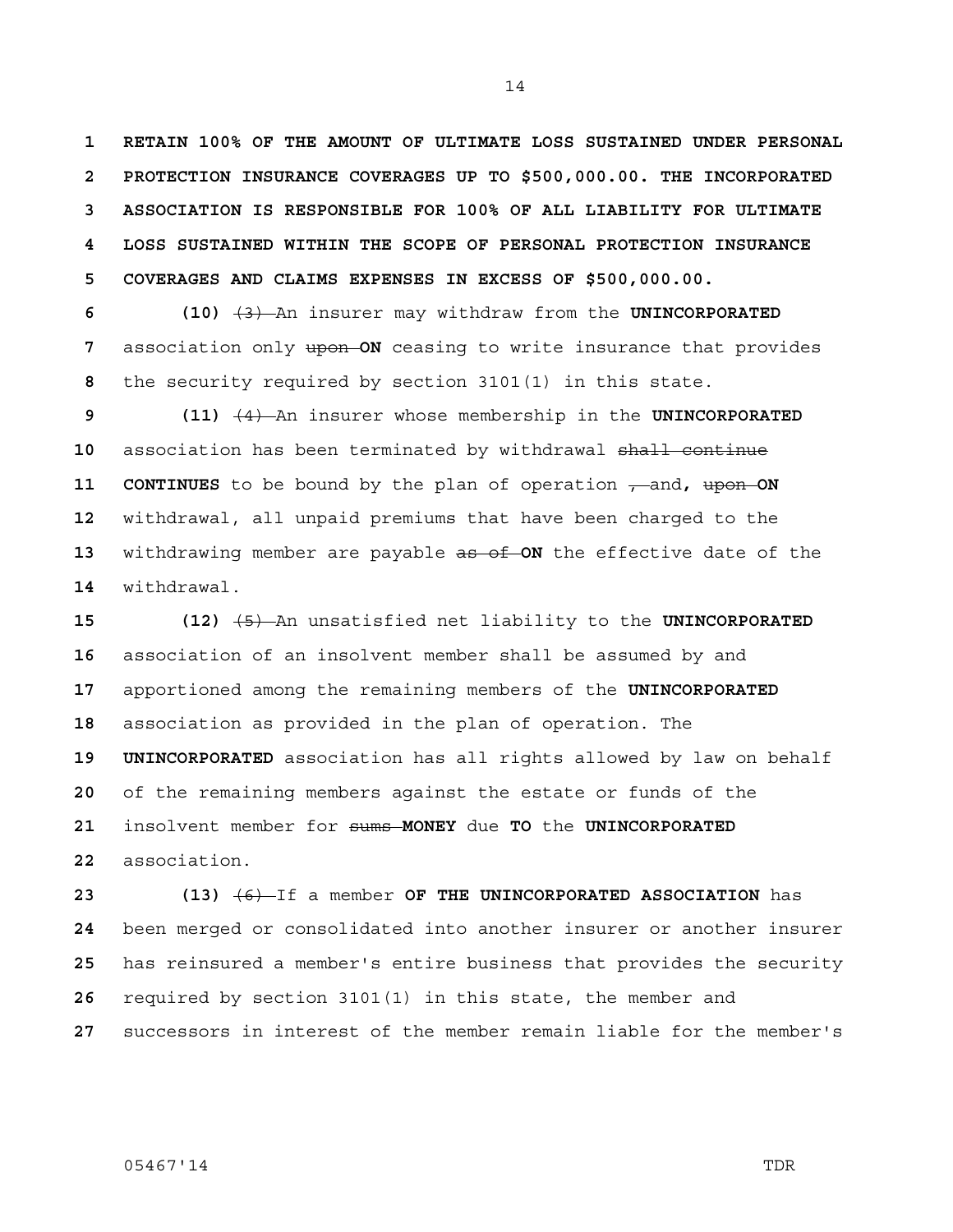obligations **TO THE UNINCORPORATED ASSOCIATION**.

**2 (14)** (7) The **UNINCORPORATED** association shall do all of the following on behalf of the members of the **UNINCORPORATED**  association:

(a) Assume 100% of all liability as provided in subsection (2).**(8) FOR A LOSS OCCURRENCE ATTRIBUTABLE TO A MOTOR VEHICLE 7 ACCIDENT FOR A POLICY ISSUED OR RENEWED BEFORE THE FIRST JULY 1 8 AFTER THE DIRECTOR OF THE DEPARTMENT ISSUES A CERTIFICATE OF 9 AUTHORITY UNDER SUBSECTION (5).**

(b) Establish procedures by which members shall promptly report to the **UNINCORPORATED** association each claim that, on the basis of the injuries or damages sustained, may reasonably be anticipated to involve the **UNINCORPORATED** association if the member is ultimately held legally liable for the injuries or damages. Solely for the purpose of reporting claims, the member shall in all instances consider itself legally liable for the injuries or damages. The member shall also advise the **UNINCORPORATED**  association of subsequent developments likely to materially affect the interest of the **UNINCORPORATED** association in the claim.

(c) Maintain relevant loss and expense data relative to all liabilities of the **UNINCORPORATED** association and require each member to furnish statistics, in connection with liabilities of the **23 UNINCORPORATED** association, at the times and in the form and detail as may be required by the plan of operation.

(d) In a manner provided for in the plan of operation, calculate and charge to members of the association a total premium sufficient to cover the expected losses and expenses of the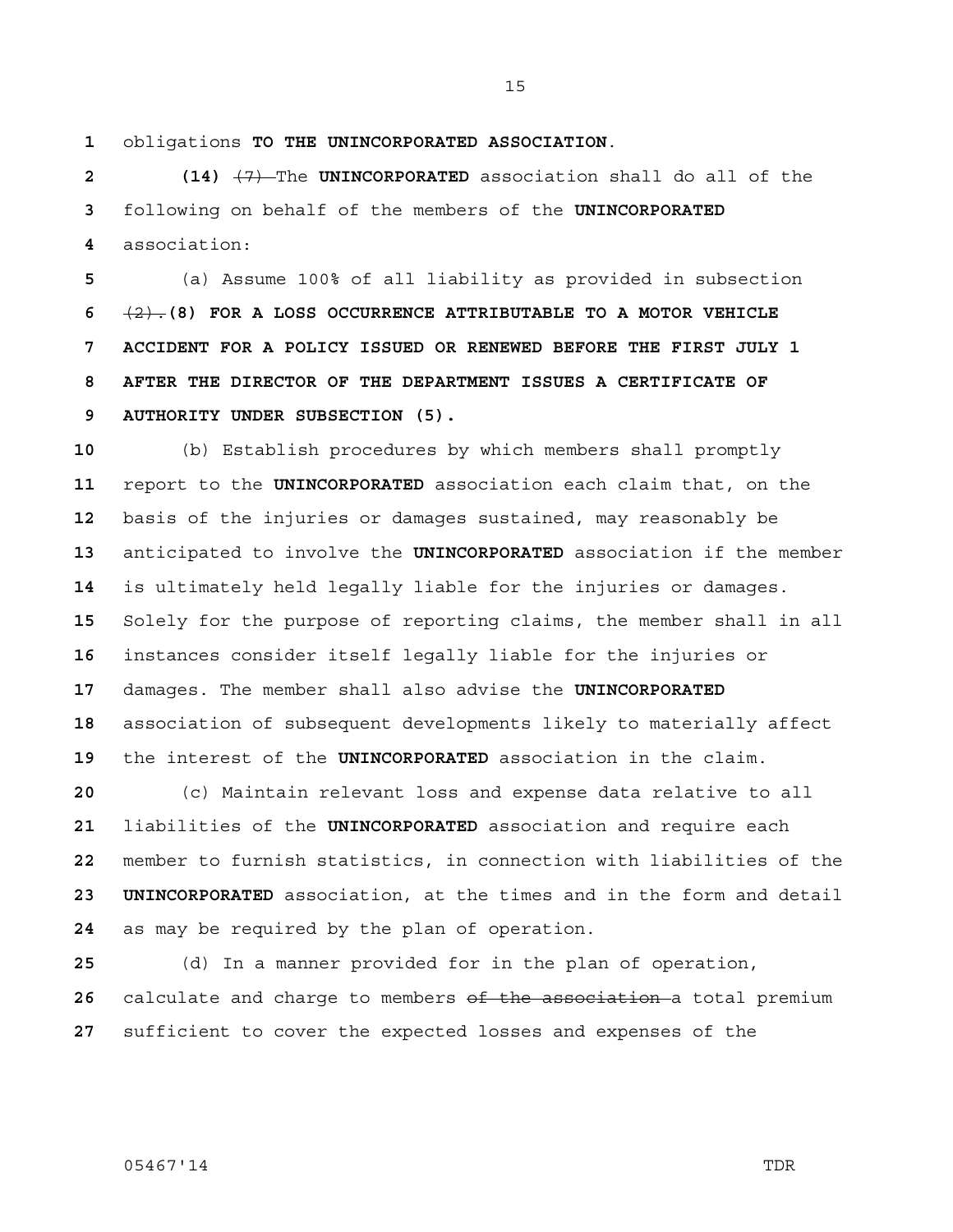**1 UNINCORPORATED** association that the **UNINCORPORATED** association will likely incur during the period for which the premium is applicable. The premium shall **MUST** include an amount to cover incurred but not reported losses for the period and may be adjusted for any excess or deficient premiums from previous periods. **A PREMIUM MAY NOT BE 6 CHARGED UNDER THIS SECTION FOR POLICIES ISSUED OR RENEWED AFTER THE 7 FIRST JUNE 30 AFTER THE DIRECTOR OF THE DEPARTMENT ISSUES A 8 CERTIFICATE OF AUTHORITY UNDER SUBSECTION (5).** Excesses or deficiencies from previous periods may be fully adjusted in a single period or may be adjusted over several periods in a manner provided for in the plan of operation. Each member shall be charged an amount equal to that member's total written car years of insurance providing the security required by section 3101(1) or 3103(1), or both, written in this state during the period to which the premium applies, multiplied by the average premium per car. The average premium per car shall be **IS** the total premium calculated divided by the total written car years of insurance providing the security required by section 3101(1) or 3103(1) written in this state of all members during the period to which the premium applies. A member shall be charged a premium for a historic vehicle that is insured with the member of 20% of the premium charged for a car insured with the member. As used in this subdivision:

(*i*) "Car" includes a motorcycle but does not include a historic vehicle.

(*ii*) "Historic vehicle" means a vehicle that is a registered historic vehicle under section 803a or 803p of the Michigan vehicle code, 1949 PA 300, MCL 257.803a and 257.803p.

05467'14 TDR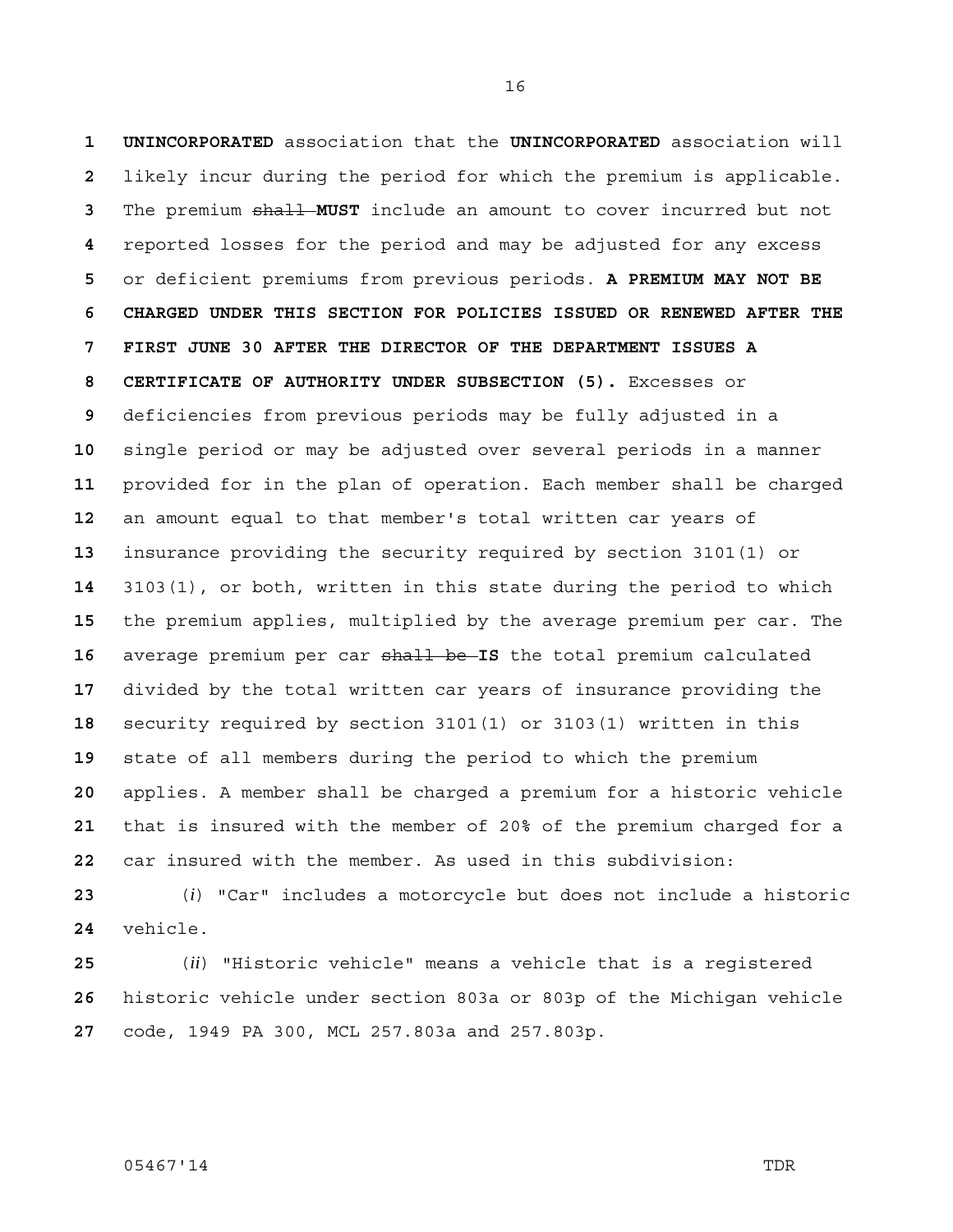(e) Require and accept the payment of premiums from members of the association as provided for in the plan of operation. The **3 UNINCORPORATED** association shall do either of the following:

(*i*) Require payment of the premium in full within 45 days after the premium charge.

(*ii*) Require payment of the premiums to be made periodically to cover the actual cash obligations of the **UNINCORPORATED**  association.

(f) Receive and distribute all sums **MONEY** required by the operation of the **UNINCORPORATED** association.

(g) Establish procedures for reviewing claims procedures and practices of members**.** of the association. If the claims procedures or practices of a member are considered inadequate to properly service the liabilities of the **UNINCORPORATED** association, the **15 UNINCORPORATED** association may undertake or may contract with another person, including another member, to adjust or assist in the adjustment of claims for the member on claims that create a potential liability to the **UNINCORPORATED** association and may charge the cost of the adjustment to the member.

**20 (15) AN INCORPORATED ASSOCIATION SHALL DO ALL OF THE 21 FOLLOWING:** 

**22 (A) ASSUME LIABILITY FOR CLAIMS AS PROVIDED IN SUBSECTION (9). 23 (B) ESTABLISH PROCEDURES FOR THE OWNER OR REGISTRANT OF A 24 MOTOR VEHICLE THAT MAINTAINS THE SECURITY REQUIRED UNDER SECTION 25 3101(1), AN AGENT OF THE OWNER OR REGISTRANT, A CLAIMANT, OR AN 26 INSURER, TO REPORT TO THE INCORPORATED ASSOCIATION EACH CLAIM UNDER 27 THE SECURITY THAT ON THE BASIS OF THE INJURIES OR DAMAGES SUSTAINED**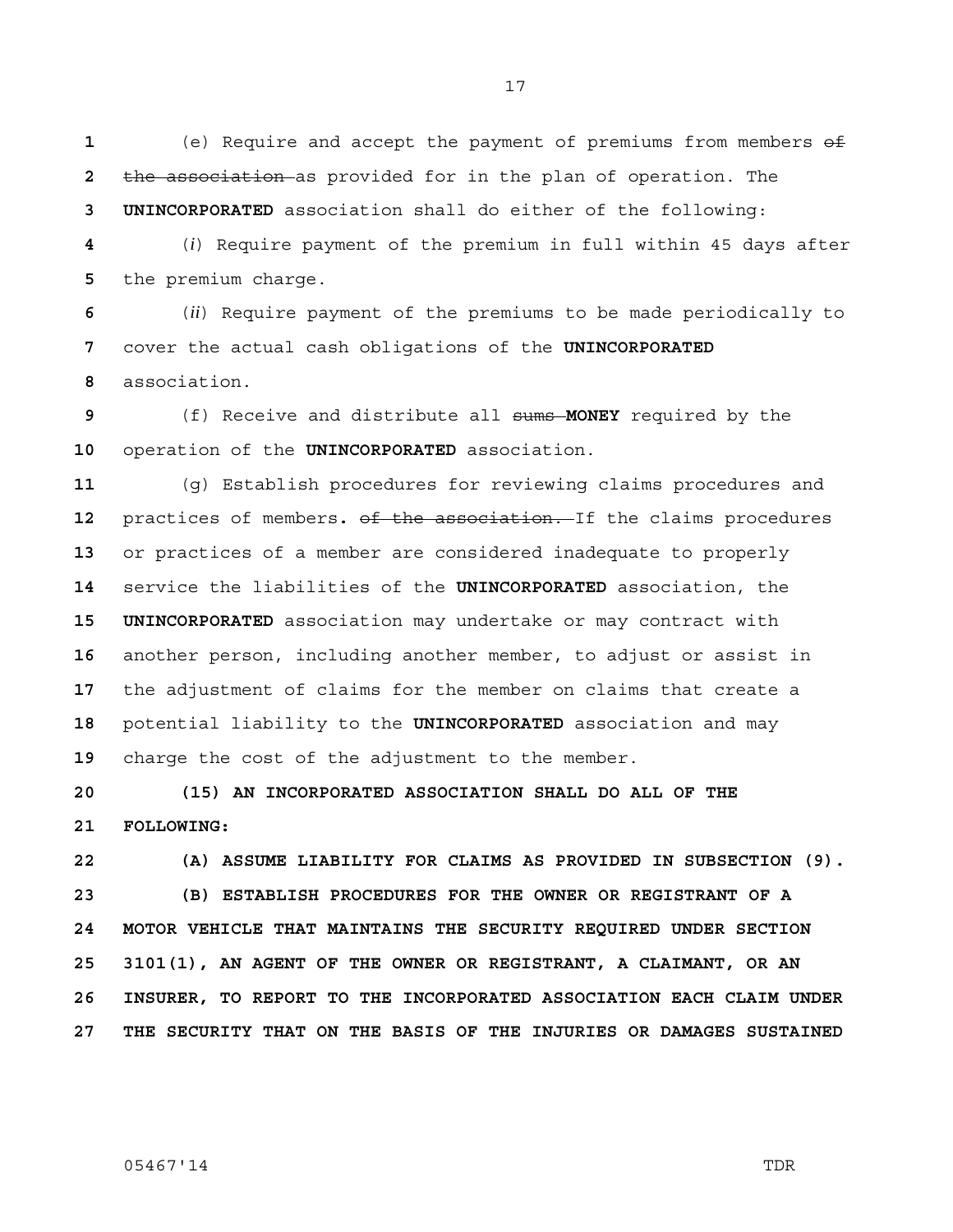**1 REASONABLY MAY BE ANTICIPATED TO INVOLVE THE INCORPORATED 2 ASSOCIATION.** 

**3 (C) MAINTAIN RELEVANT LOSS AND EXPENSE DATA RELATIVE TO ALL 4 LIABILITIES OF THE INCORPORATED ASSOCIATION AND REQUIRE INSURERS TO 5 FURNISH STATISTICS AT THE TIMES AND IN THE FORM AND DETAIL AS 6 REQUIRED BY THE PLAN OF OPERATION OF THE INCORPORATED ASSOCIATION.** 

**7 (D) BEFORE THE SECOND JULY 1 AFTER THE DIRECTOR OF THE 8 DEPARTMENT ISSUES A CERTIFICATE OF AUTHORITY UNDER SUBSECTION (5) 9 AND BEFORE JULY 1 OF EACH FOLLOWING YEAR, DETERMINE THE ANNUAL PER-10 MOTOR-VEHICLE ASSESSMENT TO BE IMPOSED UNDER SUBSECTION (31). THE 11 TOTAL OF ALL ASSESSMENTS IMPOSED UNDER SUBSECTION (31) MUST BE 12 SUFFICIENT TO COVER THE EXPECTED LOSSES AND EXPENSES THAT THE 13 INCORPORATED ASSOCIATION LIKELY WILL INCUR IN THE PERIOD FOR WHICH 14 THE ASSESSMENTS ARE APPLICABLE. THE INCORPORATED ASSOCIATION SHALL 15 CALCULATE THE ASSESSMENT UNDER THIS SUBDIVISION BY DIVIDING THE 16 TOTAL EXPECTED LOSSES AND EXPENSES OF THE INCORPORATED ASSOCIATION 17 FOR THE PERIOD BY THE TOTAL WRITTEN CAR YEARS OF INSURANCE 18 PROVIDING THE SECURITY REQUIRED BY SECTION 3101(1) WRITTEN IN THIS 19 STATE DURING THE PREVIOUS PERIOD. TOTAL EXPECTED LOSSES AND 20 EXPENSES MUST INCLUDE AN AMOUNT TO COVER INCURRED BUT NOT REPORTED 21 LOSSES FOR THE PERIOD. THE ASSESSMENT CALCULATED UNDER THIS 22 SUBDIVISION MAY BE ADJUSTED FOR ANY EXCESS OR DEFICIENT AMOUNTS 23 FROM PREVIOUS PERIODS. EXCESSES OR DEFICIENCIES FROM A PREVIOUS 24 PERIOD MAY BE FULLY ADJUSTED IN A SINGLE PERIOD OR MAY BE ADJUSTED 25 OVER SEVERAL PERIODS AS PROVIDED IN THE PLAN OF OPERATION OF THE 26 INCORPORATED ASSOCIATION. THE INCORPORATED ASSOCIATION SHALL 27 DETERMINE A SEPARATE ASSESSMENT AMOUNT TO BE CHARGED TO AN OWNER OR**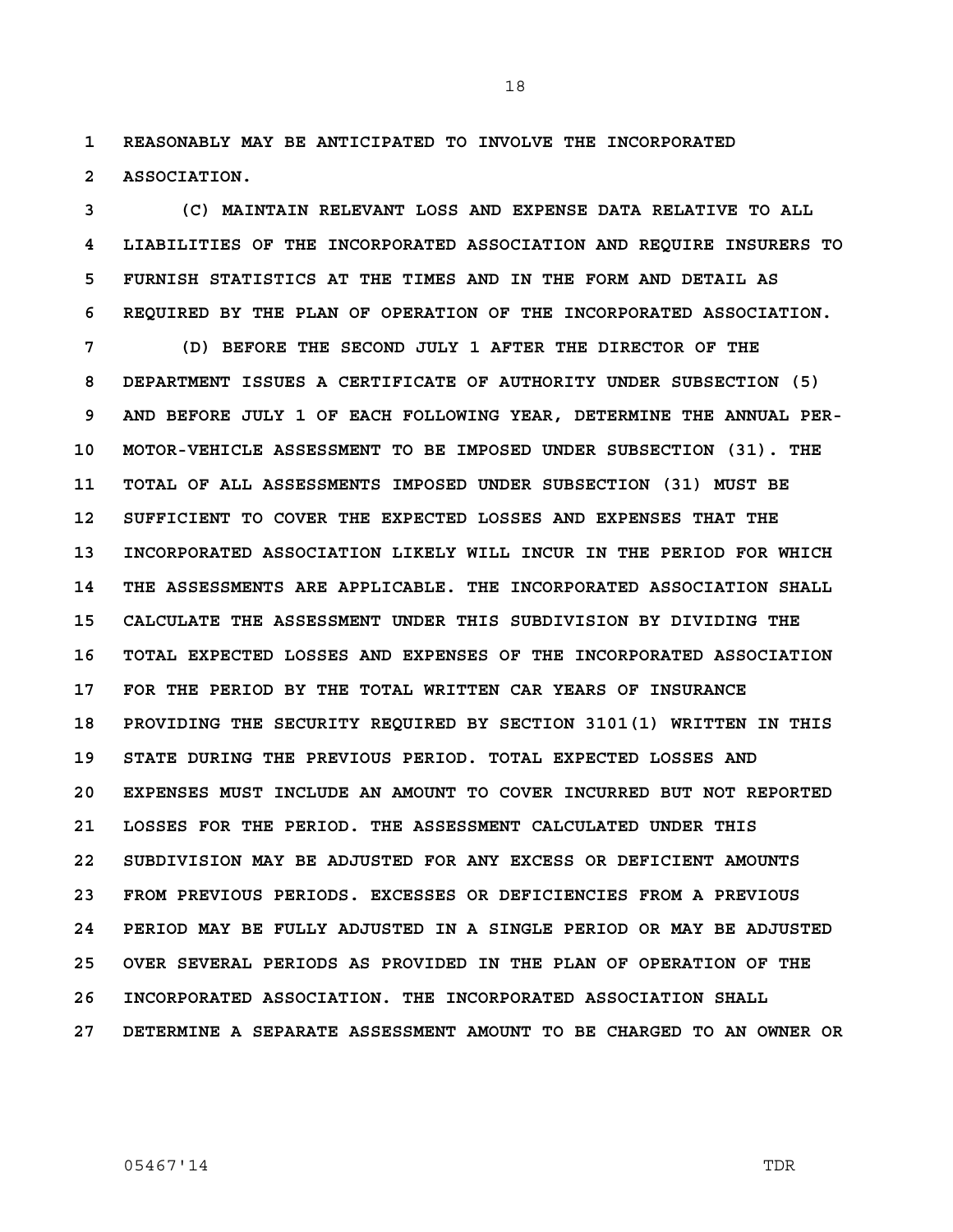19

**1 REGISTRANT OF AN INSURED HISTORIC VEHICLE EQUAL TO 20% OF THE** 

**2 ASSESSMENT CHARGED FOR A MOTOR VEHICLE OTHER THAN A HISTORIC** 

**3 VEHICLE. AS USED IN THIS SUBDIVISION:** 

**4 (***i***) "CAR" INCLUDES A MOTORCYCLE BUT DOES NOT INCLUDE A HISTORIC 5 VEHICLE.** 

**6 (***ii***) "HISTORIC VEHICLE" MEANS A VEHICLE THAT IS A REGISTERED 7 HISTORIC VEHICLE UNDER SECTION 803A OR 803P OF THE MICHIGAN VEHICLE 8 CODE, 1949 PA 300, MCL 257.803A AND 257.803P.** 

**9 (E) REQUIRE AND ACCEPT THE PAYMENT OF ASSESSMENTS TO THE 10 INCORPORATED ASSOCIATION AUTHORIZED UNDER THIS SECTION.** 

**11 (16)** (8) In addition to other powers granted to it by **UNDER 12** this section, the **UNINCORPORATED ASSOCIATION OR AN INCORPORATED 13** association may do all of the following:

(a) Sue and be sued in the name of the association. A judgment against the **UNINCORPORATED** association shall **DOES** not create any direct liability against the individual members of the **17 UNINCORPORATED** association. The **UNINCORPORATED** association may provide for the indemnification of its members, **AND THE 19 UNINCORPORATED ASSOCIATION OR AN INCORPORATED ASSOCIATION MAY 20 PROVIDE FOR THE INDEMNIFICATION OF THE** members of the **ITS** board of directors**,** of the association, and officers, **AND** employees, and other persons lawfully acting on behalf of the association.

**23** (b) Reinsure all or any portion of its potential liability **24** with reinsurers licensed to transact insurance in this state or **25** approved by the commissioner.**DIRECTOR OF THE DEPARTMENT.**

**26** (c) Provide for appropriate housing, equipment, and personnel **27** as may be necessary to assure the efficient operation of the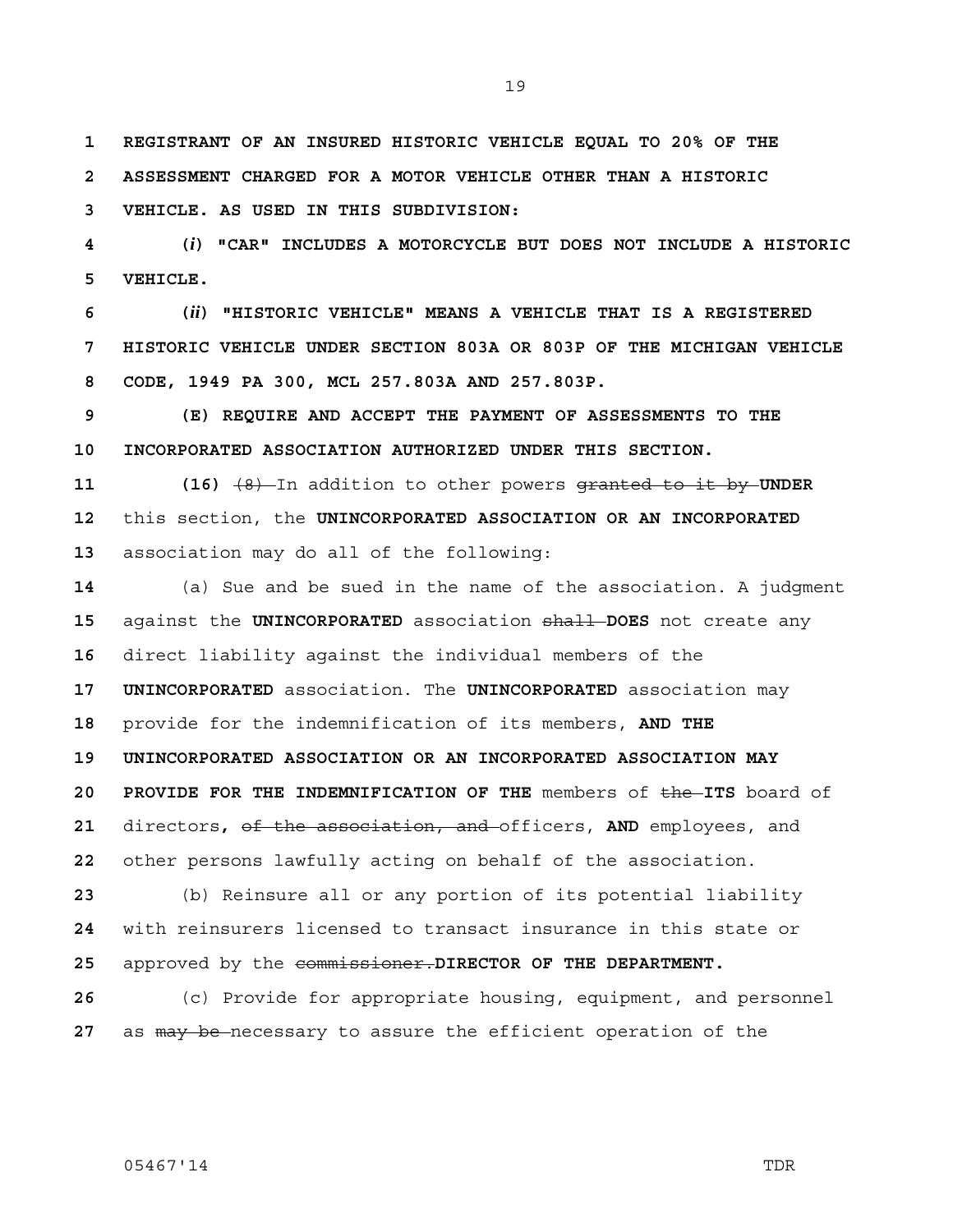**1** association.

(d) Pursuant to the plan of operation **OF THE ASSOCIATION**, adopt reasonable rules for the administration of the association, enforce those rules, and delegate authority, as the board **OF THE 5 ASSOCIATION** considers necessary**,** to assure the proper administration and operation of the association consistent with the plan of operation.

**8** (e) Contract for goods and services **WITH OTHER PERSONS 9 RELATING TO ALL OR A PORTION OF THE GOODS AND SERVICES NECESSARY 10 FOR THE MANAGEMENT AND OPERATION OF THE ASSOCIATION**, including**, BUT 11 NOT LIMITED TO,** independent claims management, actuarial, **12** investment, and legal services**.** , from others within or without **13** this state to assure the efficient operation of the association.**ALL 14 OF THE FOLLOWING APPLY TO A CONTRACT FOR GOODS OR SERVICES BETWEEN 15 THE UNINCORPORATED ASSOCIATION AND AN INCORPORATED ASSOCIATION: 16 (***i***) THE TERMS MUST BE FAIR AND REASONABLE.** 

**17 (***ii***) THE CHARGES OR FEES FOR SERVICES PERFORMED MUST BE 18 REASONABLE.** 

**19 (***iii***) THE EXPENSES INCURRED AND PAYMENT RECEIVED MUST BE 20 ALLOCATED IN CONFORMITY WITH CUSTOMARY ACCOUNTING PRACTICES 21 CONSISTENTLY APPLIED.** 

**22 (***iv***) THE BOOKS, ACCOUNTS, AND RECORDS OF EACH ASSOCIATION MUST 23 BE MAINTAINED TO CLEARLY AND ACCURATELY DISCLOSE THE PRECISE NATURE 24 AND DETAILS OF THE TRANSACTIONS, INCLUDING ACCOUNTING INFORMATION 25 AS NECESSARY TO SUPPORT THE REASONABLENESS OF THE CHARGES OR FEES. 26** (f) Hear and determine complaints of a company or other **AN** 

**27** interested party concerning the operation of the association.

05467'14 TDR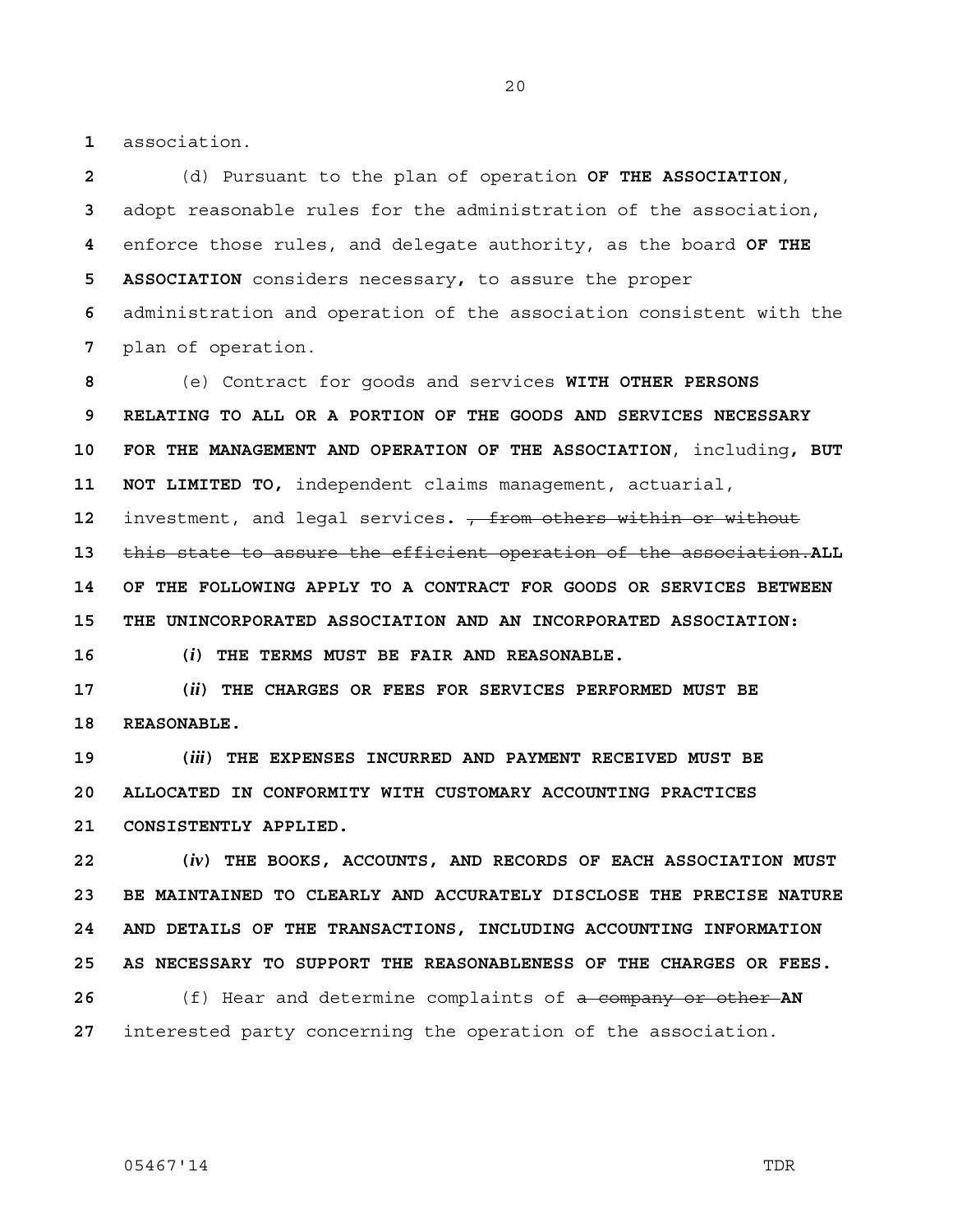**1 (G) BORROW MONEY TO ACCOMPLISH THE PURPOSES OF THE ASSOCIATION 2 OR IMPLEMENT THIS SECTION AT RATES OF INTEREST DETERMINED BY THE 3 ASSOCIATION, AND ISSUE NOTES, BONDS, CERTIFICATES, OTHER EVIDENCES 4 OF INDEBTEDNESS, OR PLEDGES. INTEREST AND EARNINGS ON NOTES, BONDS, 5 CERTIFICATES, OR OTHER OBLIGATIONS OF THE ASSOCIATION ARE EXEMPT 6 FROM ANY TAXES IMPOSED BY THIS STATE OR A POLITICAL SUBDIVISION OF 7 THIS STATE. AN ASSOCIATION SHALL NOT BORROW MONEY FROM ANOTHER 8 ASSOCIATION.** 

**9 (H) TAKE ACTION NECESSARY TO FACILITATE AND MAINTAIN THE TAX-10 EXEMPT STATUS OF THE ASSOCIATION AND ITS INCOME AND OPERATION, AND 11 TO FACILITATE THE TAX-EXEMPT STATUS OF ANY BONDS OR OTHER 12 INDEBTEDNESS ISSUED BY OR ON BEHALF OF THE ASSOCIATION.** 

**13 (I) INVEST AND REINVEST MONEY OF THE ASSOCIATION.** 

**14 (J) TAKE, HOLD, AND CONVEY INTERESTS IN PROPERTY.** 

**15 (K) ACCEPT GIFTS, GRANTS, LOANS, OR OTHER AID FROM ANOTHER 16 PERSON.** 

 (*l*)  $\left(\frac{q}{q}\right)$  Perform other acts not specifically enumerated in this section that are necessary or proper to accomplish the purposes of the association **OR TO IMPLEMENT THIS SECTION** and that are not inconsistent with this section or the plan of operation **OF THE 21 ASSOCIATION**.

**22 (17)** (9) A board of directors **OF THE UNINCORPORATED 23 ASSOCIATION** is created, hereinafter referred to as the board, which **24** shall **TO** be responsible for the operation of the **UNINCORPORATED 25** association consistent with the plan of operation **OF THE 26 UNINCORPORATED ASSOCIATION** and this section.

**27 (18)** (10) **THE BOARD OF THE UNINCORPORATED ASSOCIATION OR AN**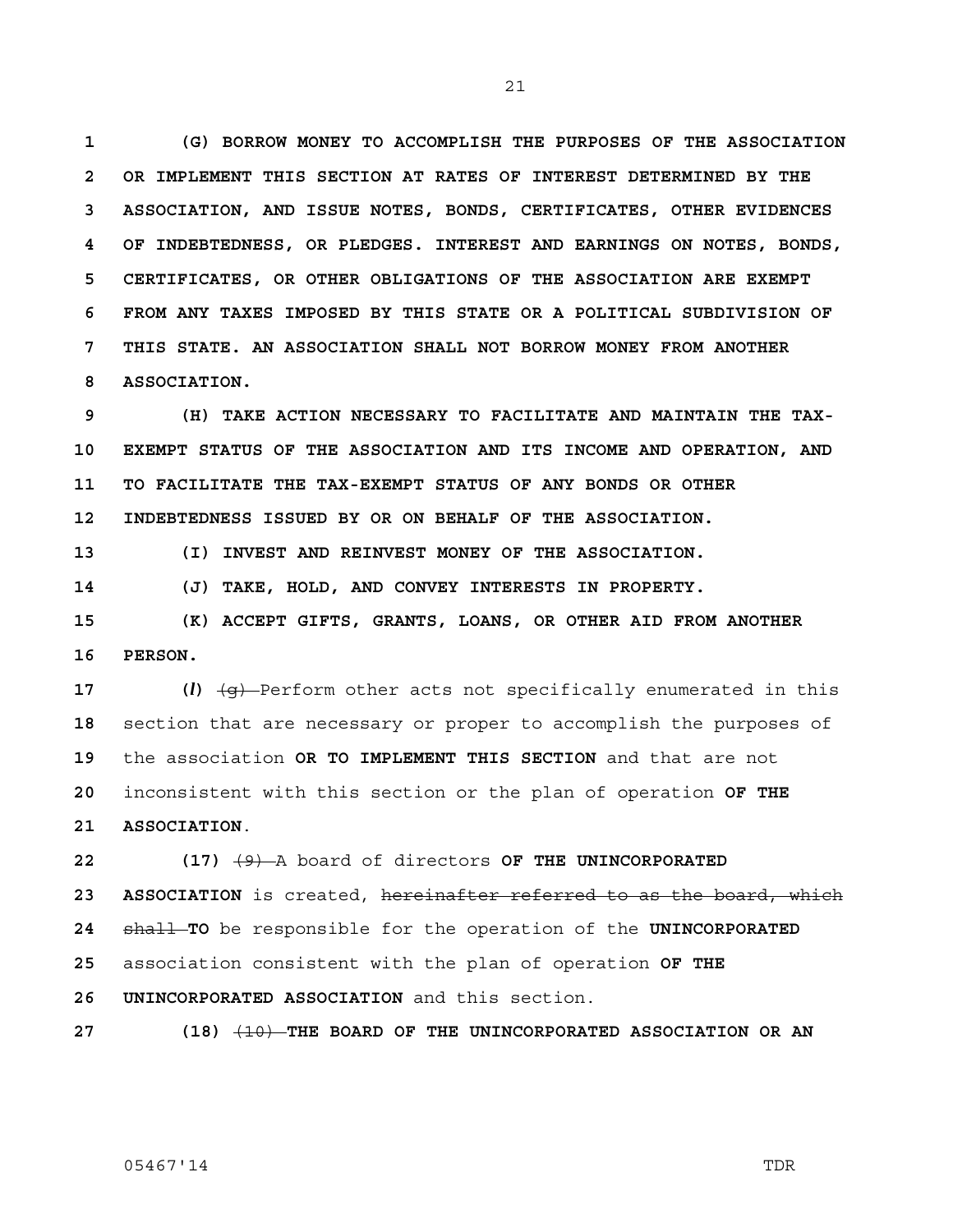**1 INCORPORATED ASSOCIATION SHALL OPERATE THE ASSOCIATION ACCORDING TO 2 THE PLAN OF OPERATION OF THE ASSOCIATION AND THIS SECTION.** The plan of operation **OF AN ASSOCIATION** shall provide for all of the following:

(a) The establishment of necessary facilities.

(b) The management and operation of the association.

(c) Procedures **FOR THE UNINCORPORATED ASSOCIATION, PROVISIONS**  to be utilized **USED** in charging premiums, including adjustments from excess or deficient premiums from prior periods. **FOR AN 10 INCORPORATED ASSOCIATION, PROCEDURES FOR CHARGING ASSESSMENTS, 11 INCLUDING ADJUSTMENTS FROM EXCESS OR DEFICIENT ASSESSMENTS FROM 12 PRIOR PERIODS.**

(d) Procedures **FOR THE UNINCORPORATED ASSOCIATION, PROCEDURES**  governing the actual payment of premiums to the **UNINCORPORATED**  association. **FOR AN INCORPORATED ASSOCIATION, PROCEDURES GOVERNING 16 THE PAYMENT OF ASSESSMENTS TO THE INCORPORATED ASSOCIATION.**

(e) Reimbursement **BY THE ASSOCIATION** of each member of **18 INDIVIDUAL SERVING ON** the board by the **OF THE** association for actual and necessary expenses incurred on association business.

(f) The investment policy of the association.

(g) Any other matters required by or necessary to effectively implement this section.

**23 (19)** (11) Each **THE** board shall **OF THE UNINCORPORATED 24 ASSOCIATION MUST** include **INDIVIDUALS FROM** members **OF THE 25 UNINCORPORATED ASSOCIATION** that would contribute a total of not less than 40% of the total premium calculated pursuant to **UNDER**  subsection (7)(d). **(14).** Each director shall be **OF THE**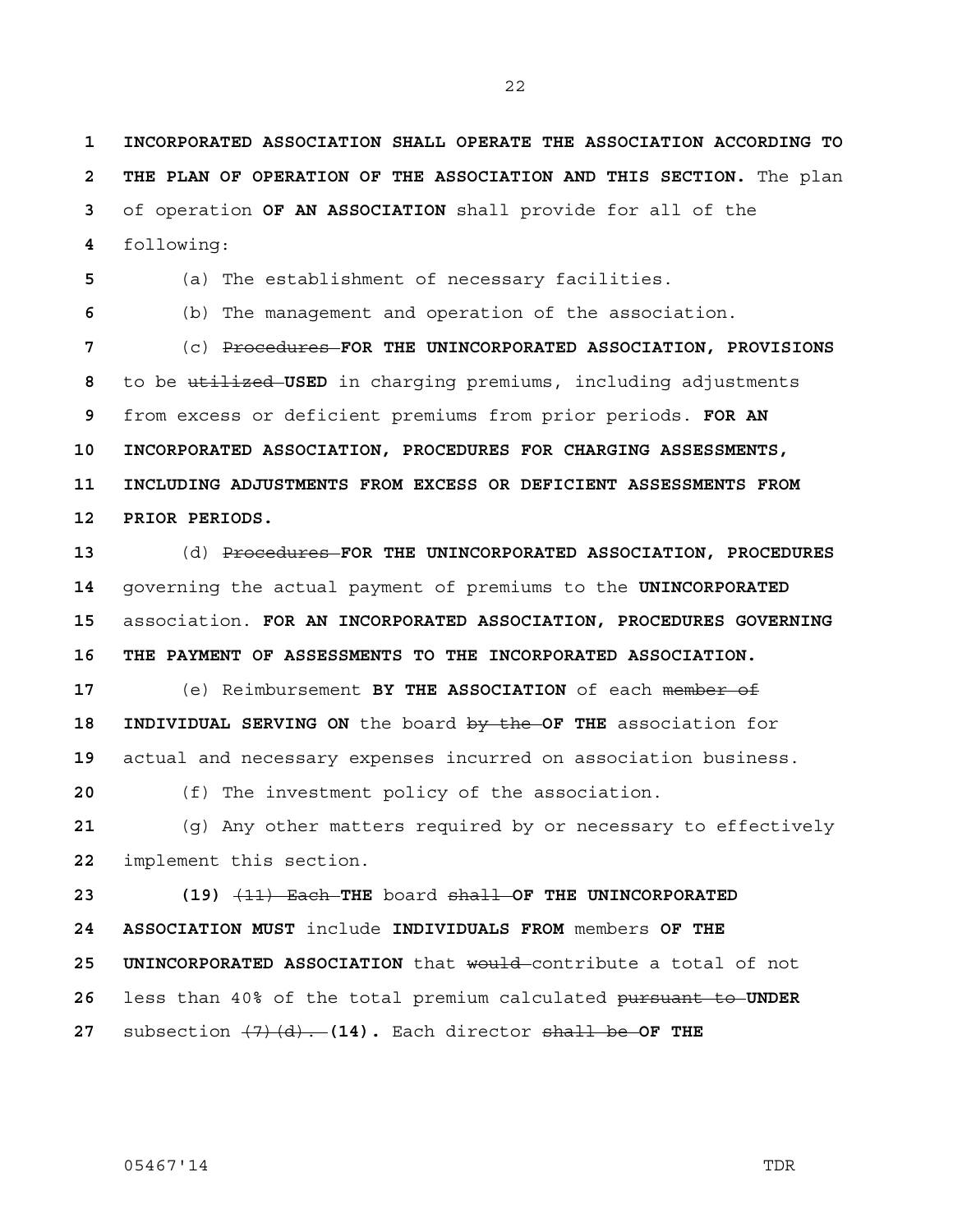**1 UNINCORPORATED ASSOCIATION IS** entitled to 1 vote. The initial term **2** of office of a director shall be **OF THE UNINCORPORATED ASSOCIATION 3 IS** 2 years.

**4 (20)** (12) As part of the plan of operation **OF THE 5 UNINCORPORATED ASSOCIATION**, the board **OF THE UNINCORPORATED 6 ASSOCIATION** shall adopt rules providing for the composition and term of successor boards to the initial board, consistent with the membership composition requirements in subsections (11) **(19)** and (13). **(21).** Terms of the directors shall **MUST** be staggered so that the terms of all the directors do not expire at the same time and so that a director does not serve **IS NOT APPOINTED FOR** a term of more than 4 years.

**13 (21)** (13) The board shall **OF THE UNINCORPORATED ASSOCIATION**  14 **MUST** consist of 5 directors  $\tau$  and the commissioner shall be **15 DIRECTOR OF THE DEPARTMENT, WHO IS** an ex officio member of the **16** board without vote.

**17 (22)** (14) Each director shall be appointed by the commissioner **18** and **THE DIRECTOR OF THE DEPARTMENT SHALL APPOINT THE DIRECTORS OF 19 THE UNINCORPORATED ASSOCIATION. A DIRECTOR OF THE UNINCORPORATED 20 ASSOCIATION** shall serve until that member's **DIRECTOR'S** successor is **21** selected and qualified. The **DIRECTORS OF THE UNINCORPORATED 22 ASSOCIATION SHALL ELECT FROM THE DIRECTORS A** chairperson of the **23** board**.** shall be elected by the board. A **THE DIRECTOR OF THE 24 DEPARTMENT SHALL FILL A** vacancy on the board shall be filled by the **25** commissioner **OF THE UNINCORPORATED ASSOCIATION** consistent with the **26** plan of operation.

**27 (23)** (15) After the board is appointed, the **THE** board **OF THE** 

### 05467'14 TDR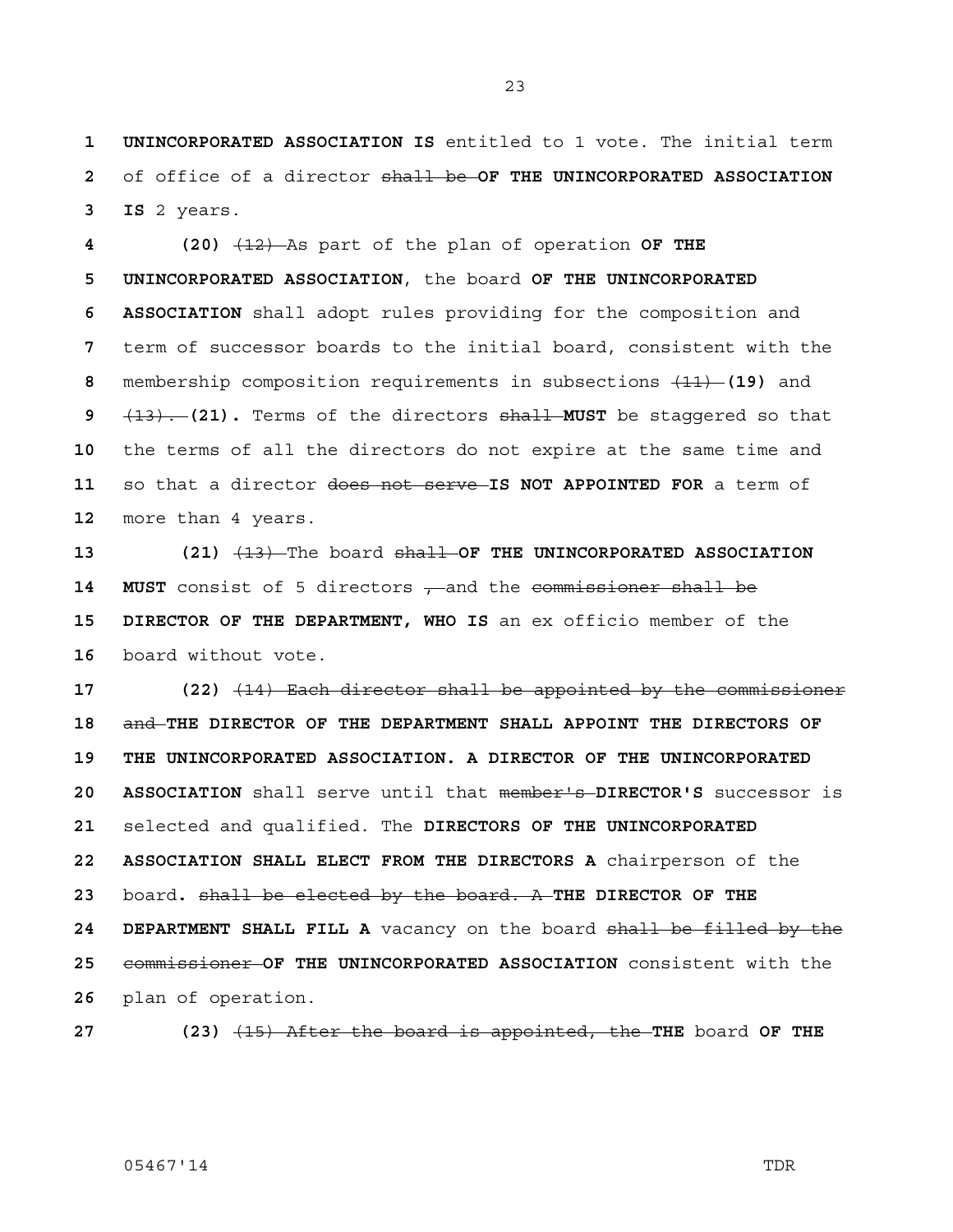**1 UNINCORPORATED ASSOCIATION** shall meet as often as the chairperson, **2** the commissioner, **DIRECTOR OF THE DEPARTMENT,** or the plan of **3** operation shall require, **OF THE UNINCORPORATED ASSOCIATION 4 REQUIRES,** or at the request of any 3 members **DIRECTORS** of the **5** board. **UNINCORPORATED ASSOCIATION.** The chairperson shall retain the **6** right to **MAY** vote on all issues. Four members of the board **7 DIRECTORS OF THE UNINCORPORATED ASSOCIATION** constitute a quorum.

**8 (24) THE BOARD OF DIRECTORS OF AN INCORPORATED ASSOCIATION 9 SHALL OPERATE THE INCORPORATED ASSOCIATION IN ACCORDANCE WITH THE 10 PLAN OF OPERATION OF THE INCORPORATED ASSOCIATION AND THIS SECTION. 11 ALL OF THE FOLLOWING APPLY TO THE FORMATION AND OPERATION OF THE 12 BOARD OF AN INCORPORATED ASSOCIATION:** 

**13 (A) THE BOARD MUST CONSIST OF 7 DIRECTORS APPOINTED BY THE 14 GOVERNOR WITH THE ADVICE AND CONSENT OF THE SENATE. THE GOVERNOR 15 SHALL APPOINT THE INITIAL DIRECTORS WITHIN 45 DAYS AFTER THE 16 INCORPORATED ASSOCIATION IS INCORPORATED. AN EMPLOYEE OR OFFICER OF 17 AN INSURER IS NOT ELIGIBLE TO SERVE AS A DIRECTOR. THE GOVERNOR 18 SHALL APPOINT DIRECTORS AS FOLLOWS:** 

**19 (***i***) TWO OF THE DIRECTORS MUST REPRESENT INSURERS THAT PROVIDE 20 COVERAGES REQUIRED UNDER SECTION 3101(1).** 

**21 (***ii***) ONE OF THE DIRECTORS MUST REPRESENT HEALTH FACILITIES OR 22 AGENCIES, AS THAT TERM IS DEFINED IN SECTION 20106 OF THE PUBLIC 23 HEALTH CODE, 1978 PA 368, MCL 333.20106.** 

**24 (***iii***) ONE OF THE DIRECTORS MUST REPRESENT INDIVIDUALS LICENSED 25 UNDER ARTICLE 15 OF THE PUBLIC HEALTH CODE, 1978 PA 368, MCL 26 333.16101 TO 333.18838.** 

**27 (***iv***) THREE OF THE DIRECTORS MUST REPRESENT INDIVIDUALS WHO ARE** 

### 05467'14 TDR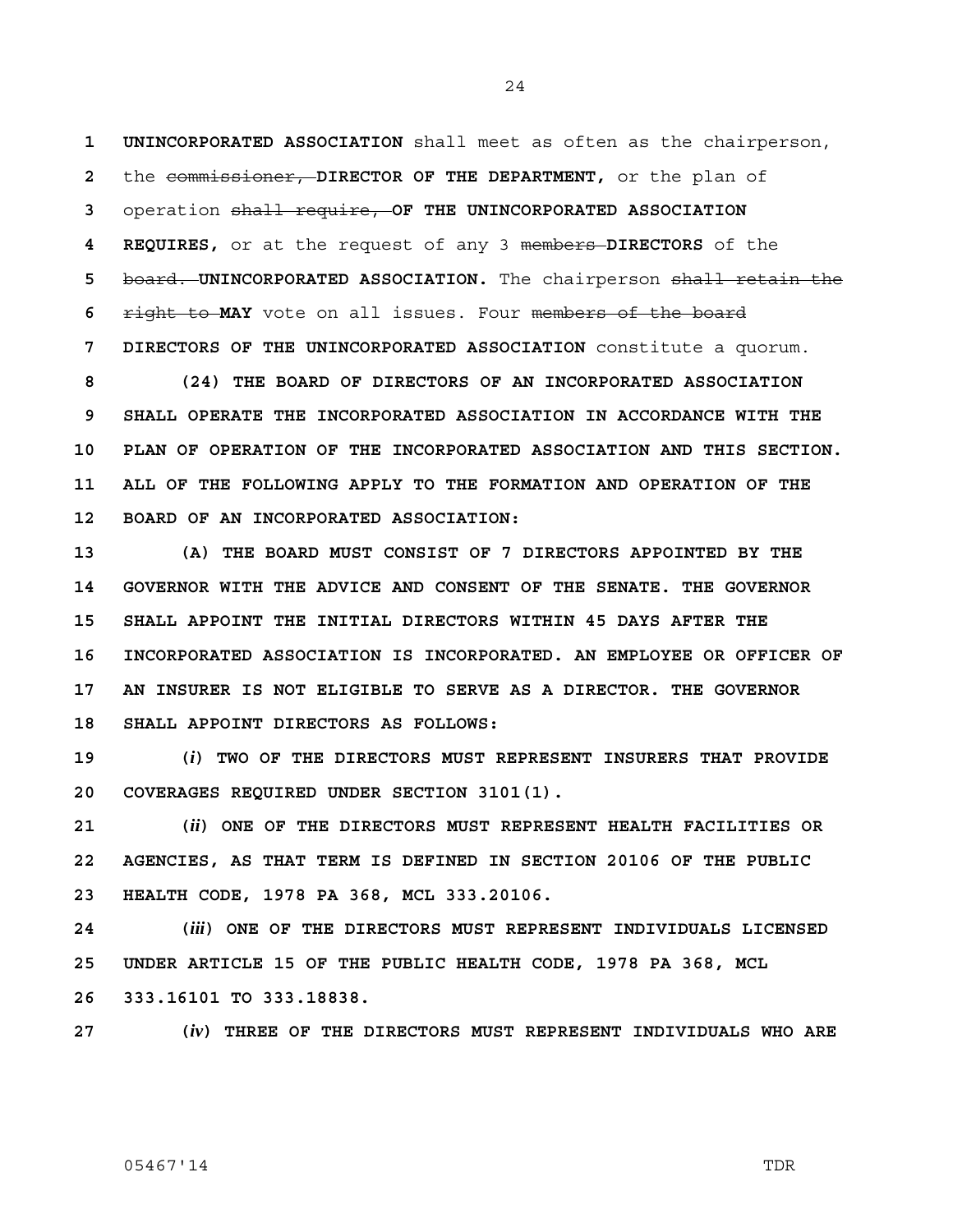**1 INSURED UNDER POLICIES THAT PROVIDE THE SECURITY REQUIRED UNDER 2 SECTION 3101(1). OF THESE 3 INDIVIDUALS:** 

**3 (A) ONE MUST BE AN INDIVIDUAL RECOMMENDED BY THE SENATE 4 MAJORITY LEADER.** 

**5 (B) ONE MUST BE AN INDIVIDUAL RECOMMENDED BY THE SPEAKER OF 6 THE HOUSE OF REPRESENTATIVES.** 

**7 (B) OF THE DIRECTORS INITIALLY APPOINTED, 2 SHALL BE APPOINTED 8 FOR A TERM OF 4 YEARS, 2 SHALL BE APPOINTED FOR A TERM OF 3 YEARS, 9 2 SHALL BE APPOINTED FOR A TERM OF 2 YEARS, AND 1 SHALL BE 10 APPOINTED FOR A TERM OF 1 YEAR. AFTER THE INITIAL APPOINTMENTS, A 11 DIRECTOR SHALL BE APPOINTED FOR A TERM OF 4 YEARS. IF THERE IS A 12 VACANCY ON THE BOARD, THE GOVERNOR SHALL FILL THE VACANCY IN THE 13 SAME MANNER AS THE ORIGINAL APPOINTMENT FOR THE BALANCE OF THE 14 UNEXPIRED TERM. WITHIN 60 DAYS AFTER THE INITIAL DIRECTORS ARE 15 APPOINTED, THE DIRECTOR OF THE DEPARTMENT SHALL CALL THE FIRST 16 MEETING OF THE BOARD. AT THE FIRST MEETING, THE BOARD SHALL ELECT A 17 CHAIRPERSON FROM THE DIRECTORS OF THE INCORPORATED ASSOCIATION. 18 FOUR DIRECTORS OF THE INCORPORATED ASSOCIATION CONSTITUTE A QUORUM 19 FOR THE TRANSACTION OF BUSINESS AT A MEETING. AN AFFIRMATIVE VOTE 20 OF 4 DIRECTORS OF THE INCORPORATED ASSOCIATION IS NECESSARY FOR 21 OFFICIAL ACTION OF THE BOARD.** 

**22 (C) THE BOARD SHALL CONDUCT ITS BUSINESS AT A MEETING THAT IS 23 HELD IN THIS STATE, IS OPEN TO THE PUBLIC, AND IS HELD IN A PLACE 24 THAT IS AVAILABLE TO THE GENERAL PUBLIC. HOWEVER, THE BOARD MAY 25 ESTABLISH REASONABLE RULES AND REGULATIONS TO MINIMIZE DISRUPTION 26 OF A MEETING. AT LEAST 10 DAYS BUT NOT MORE THAN 60 DAYS BEFORE A 27 MEETING, THE BOARD SHALL PROVIDE PUBLIC NOTICE OF THE MEETING AT**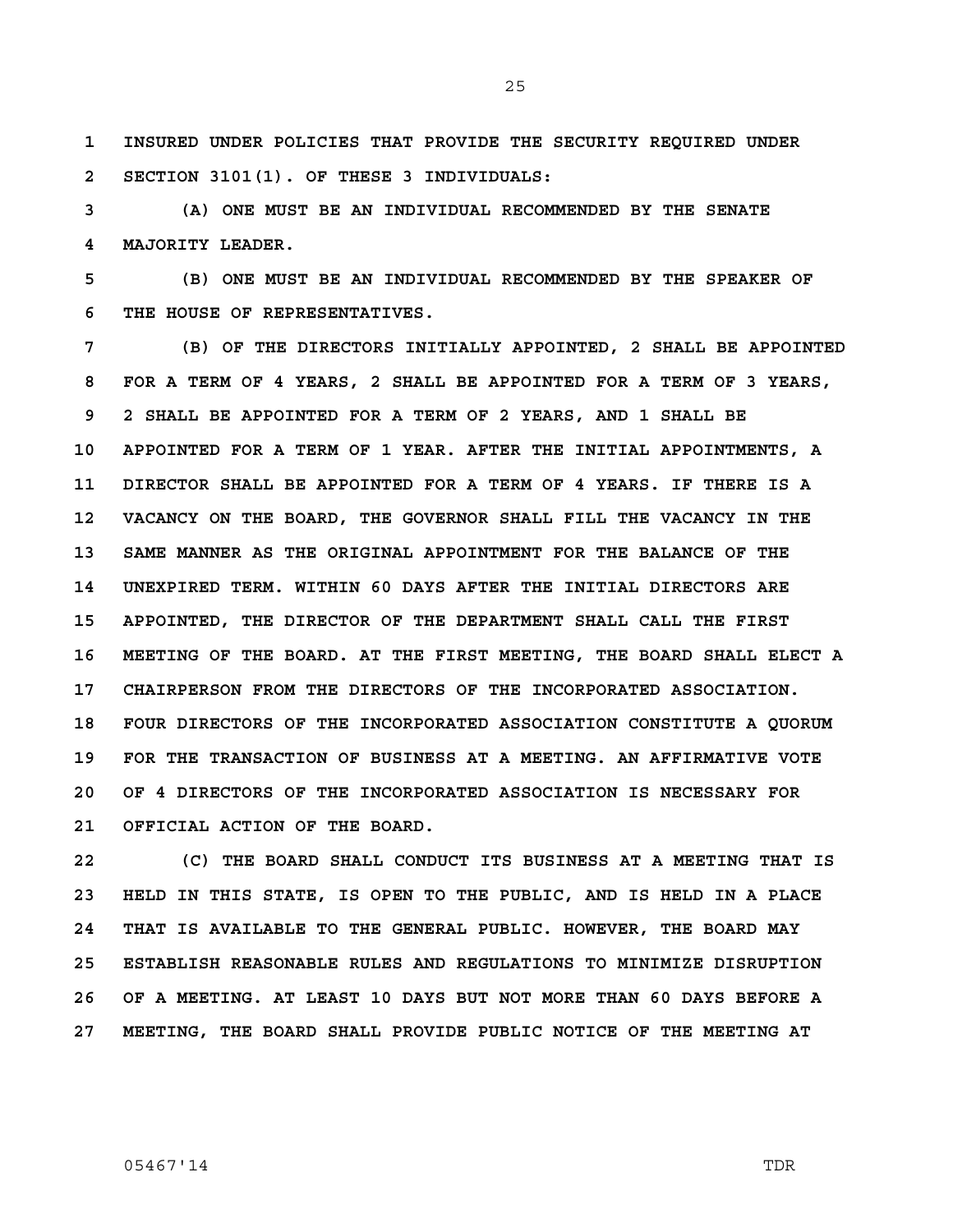**1 ITS PRINCIPAL OFFICE AND ON AN INTERNET WEBSITE ACCESSIBLE BY THE 2 PUBLIC. THE BOARD SHALL INCLUDE IN THE PUBLIC NOTICE OF THE MEETING 3 THE ADDRESS WHERE MINUTES OF THE BOARD MAY BE INSPECTED BY THE 4 PUBLIC. THE BOARD MAY MEET IN A CLOSED SESSION FOR ANY OF THE 5 FOLLOWING PURPOSES:** 

**6 (***i***) TO CONSIDER THE HIRING, DISMISSAL, SUSPENSION, 7 DISCIPLINING, OR EVALUATION OF OFFICERS OR EMPLOYEES OF THE 8 INCORPORATED ASSOCIATION.** 

**9 (***ii***) TO CONSULT WITH ITS ATTORNEY.** 

**10 (***iii***) TO COMPLY WITH STATE OR FEDERAL LAW, RULES, OR REGULATIONS 11 REGARDING PRIVACY OR CONFIDENTIALITY.** 

**12 (D) THE BOARD SHALL DISPLAY INFORMATION CONCERNING THE 13 INCORPORATED ASSOCIATION'S OPERATIONS AND ACTIVITIES ON AN INTERNET 14 WEBSITE ACCESSIBLE BY THE PUBLIC.** 

**15 (E) THE BOARD SHALL KEEP MINUTES OF EACH BOARD MEETING. THE 16 MINUTES SHALL BE OPEN TO PUBLIC INSPECTION, AND THE BOARD SHALL 17 MAKE THE MINUTES AVAILABLE AT THE ADDRESS DESIGNATED ON THE PUBLIC 18 NOTICE OF ITS MEETINGS. THE BOARD SHALL MAKE COPIES OF THE MINUTES 19 AVAILABLE TO THE PUBLIC AT THE REASONABLE ESTIMATED COST FOR 20 PRINTING AND COPYING. THE BOARD SHALL INCLUDE ALL OF THE FOLLOWING 21 IN THE MINUTES:** 

**22 (***i***) THE DATE, TIME, AND PLACE OF THE MEETING.** 

**23 (***ii***) DIRECTORS WHO ARE PRESENT AND ABSENT.** 

**24 (***iii***) BOARD DECISIONS MADE AT A MEETING OPEN TO THE PUBLIC.** 

**25 (***iv***) ALL ROLL CALL VOTES TAKEN AT THE MEETING.** 

**26 (F) A DIRECTOR IS NOT LIABLE FOR ANY LAWFUL ACTION TAKEN BY 27 THE DIRECTOR IN THE PERFORMANCE OF DUTIES UNDER THIS SECTION.**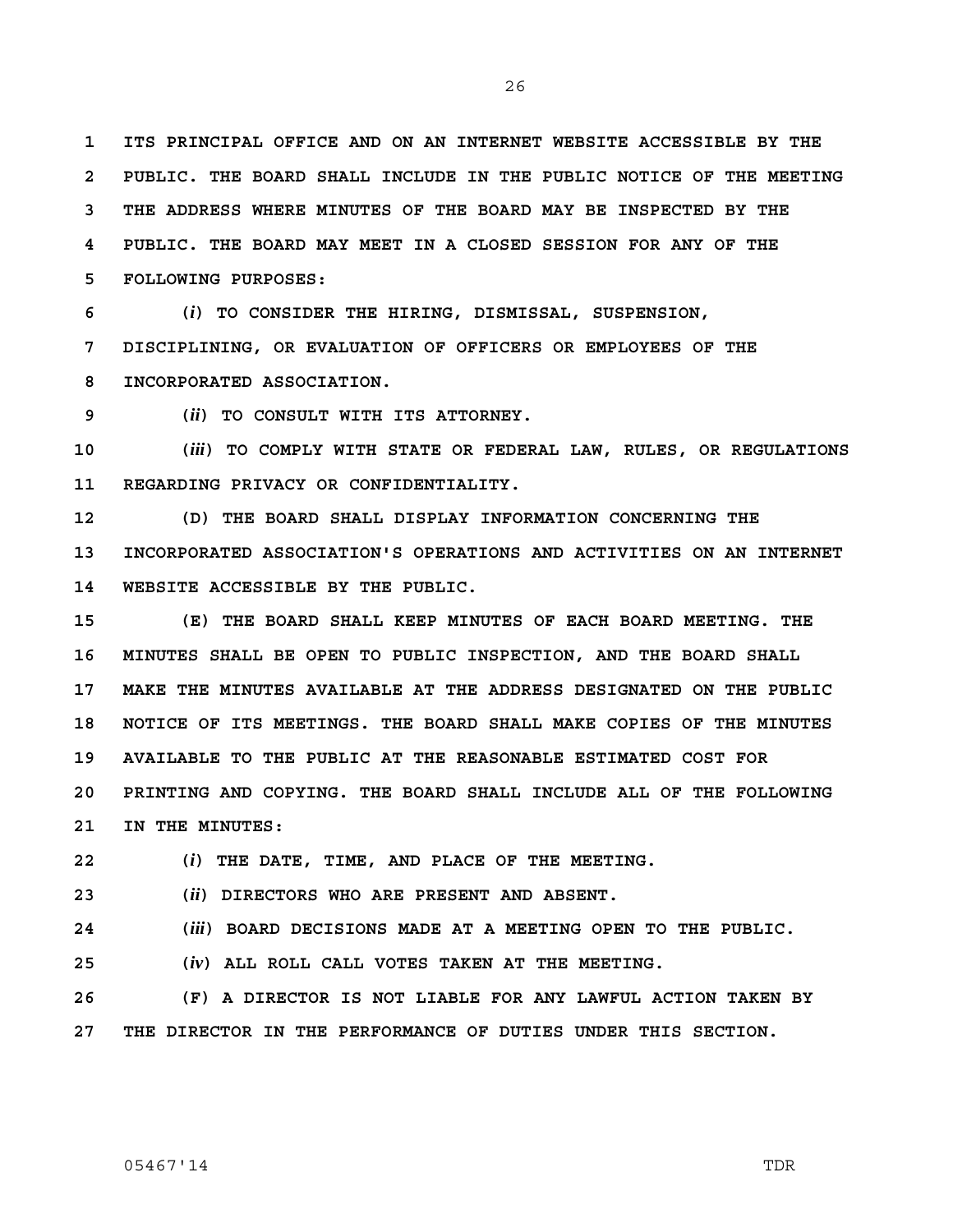(25)  $(16)$  An annual report of the operations of the **2 UNINCORPORATED** association in a form and detail as may be determined by the board **OF THE UNINCORPORATED ASSOCIATION** shall be furnished to each member **OF THE UNINCORPORATED ASSOCIATION**.

**5 (26) AN INCORPORATED ASSOCIATION SHALL HAVE ITS FINANCES 6 AUDITED ANNUALLY BY AN INDEPENDENT PUBLIC ACCOUNTANT. THE 7 INCORPORATED ASSOCIATION SHALL MAKE THE AUDIT AVAILABLE TO THE 8 PUBLIC AND POST THE AUDIT ON A PUBLICLY ACCESSIBLE INTERNET WEBSITE 9 MAINTAINED BY THE INCORPORATED ASSOCIATION. AN INCORPORATED 10 ASSOCIATION SHALL MAKE AN ANNUAL REPORT OF THE OPERATIONS OF THE 11 INCORPORATED ASSOCIATION AVAILABLE TO THE PUBLIC AND POST THE 12 REPORT ON A PUBLICLY ACCESSIBLE INTERNET WEBSITE MAINTAINED BY THE 13 INCORPORATED ASSOCIATION. BY JUNE 30 OF EACH YEAR AFTER THE YEAR IN 14 WHICH THE DIRECTOR OF THE DEPARTMENT ISSUES A CERTIFICATE OF 15 AUTHORITY UNDER SUBSECTION (5) TO THE INCORPORATED ASSOCIATION, THE 16 INCORPORATED ASSOCIATION SHALL PREPARE A STATEMENT OF THE FINANCES 17 OF THE INCORPORATED ASSOCIATION FOR THE PRECEDING CALENDAR YEAR TO 18 ACCOMPANY THE ANNUAL REPORT. THE FINANCIAL STATEMENT SHALL CONTAIN 19 ALL OF THE FOLLOWING:** 

**20 (A) THE NUMBER OF CLAIMS OPENED AND CLOSED IN THE YEAR, THE 21 AMOUNT EXPENDED ON THE CLAIMS, AND THE ANTICIPATED FUTURE COSTS OF 22 THE CLAIMS, WITH THE ASSUMPTIONS, METHODOLOGY, AND DATA USED TO 23 MAKE THE FUTURE PROJECTIONS.** 

**24 (B) THE TOTAL NUMBER OF OPEN CLAIMS AND THEIR ANTICIPATED 25 FUTURE COSTS, THE ASSUMPTIONS, METHODOLOGY, AND DATA USED TO MAKE 26 THE FUTURE PROJECTIONS, A CATEGORICAL SUMMARY OF CLAIMS PAID, BOTH 27 OPEN AND CLOSED, AND THE EXPECTED FUTURE COSTS OF CLAIMS GROUPED BY**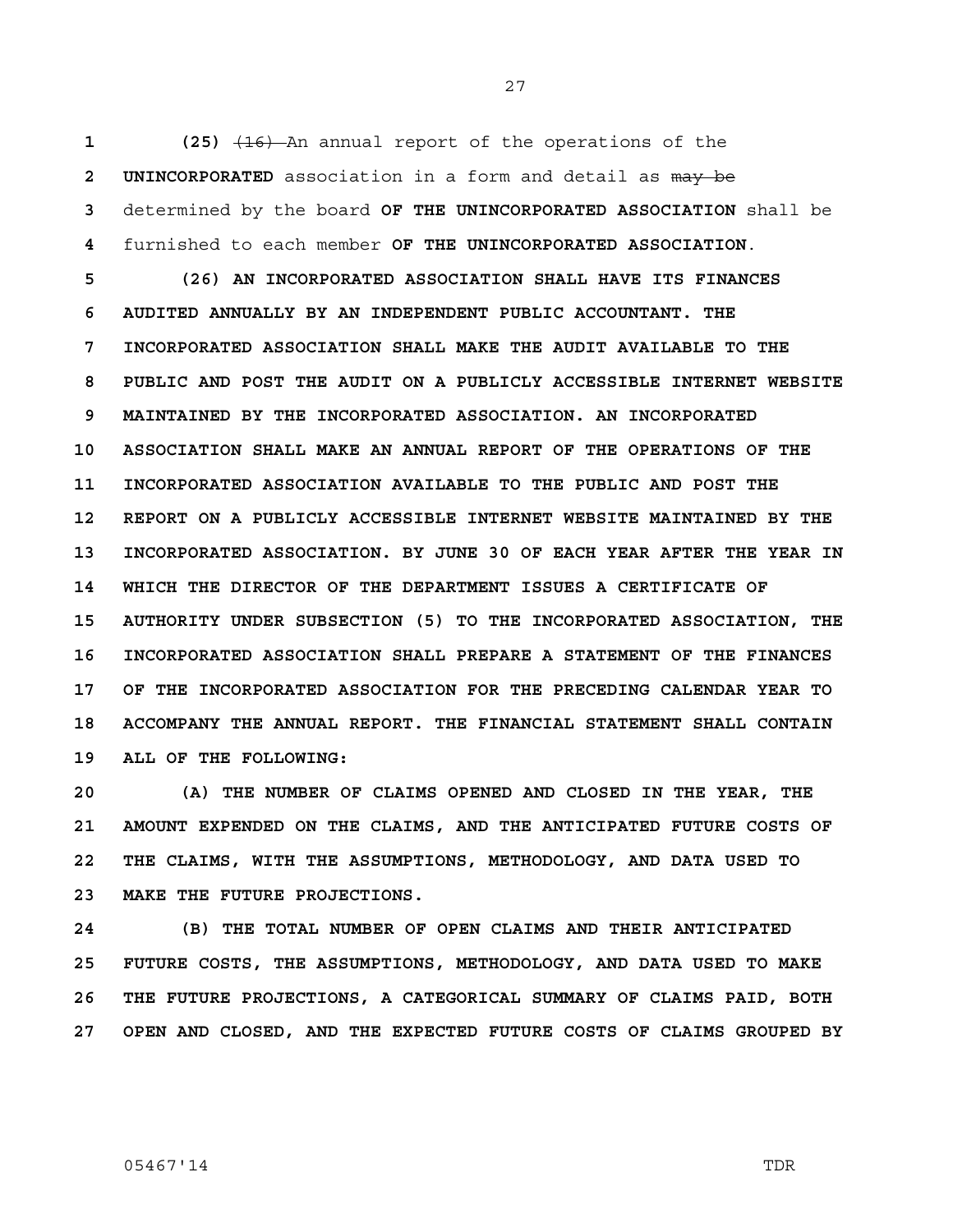**1 NUMERIC RANGE.** 

**2 (C) THE NUMBER OF NEW CLAIMS PROJECTED FOR THE UPCOMING YEAR, 3 IF ANY, THEIR ANTICIPATED FUTURE COSTS, AND THE ASSUMPTIONS, 4 METHODOLOGY, AND DATA USED TO MAKE THE FUTURE PROJECTIONS.** 

**5 (D) THE CURRENT RATIO OF CLAIMS OPENED TO CLAIMS CLOSED.** 

**6 (E) THE AVERAGE LENGTH OF A CLAIM.** 

**7 (F) A STATEMENT OF THE CURRENT FINANCIAL CONDITION OF THE 8 INCORPORATED ASSOCIATION AND THE REASONS FOR ANY DEFICIT OR SURPLUS 9 IN COLLECTED ASSESSMENTS COMPARED TO LOSSES.** 

**10 (G) A STATEMENT OF THE ASSUMPTIONS, METHODOLOGY, AND DATA USED 11 TO MAKE REVENUE PROJECTIONS.** 

**12 (H) A STATEMENT OF THE ASSUMPTIONS, METHODOLOGY, AND DATA USED 13 TO DETERMINE THE INCORPORATED ASSOCIATION'S ANNUAL ASSESSMENTS.** 

**14 (I) A LIST OF ASSETS OF THE INCORPORATED ASSOCIATION LISTED BY 15 CATEGORY OR TYPE OF ASSET, SUCH AS, FOR EXAMPLE, STOCKS, BONDS, OR 16 MUTUAL FUNDS, AND THE EXPECTED RETURN ON EACH ASSET.** 

**17 (J) THE TOTAL AMOUNT OF THE INCORPORATED ASSOCIATION'S 18 DISCOUNTED AND UNDISCOUNTED LIABILITIES AND A DESCRIPTION AND 19 EXPLANATION OF THE LIABILITIES, INCLUDING AN EXPLANATION OF THE 20 ASSOCIATION'S DEFINITION OF THE TERMS "DISCOUNTED" AND** 

**21 "UNDISCOUNTED".** 

**22 (K) A SUMMARY OF SERVICES FOR WHICH CLAIMS WERE PAID AND THE 23 AVERAGE COST FOR THE SERVICES.** 

**24 (***l***) MEASURES TAKEN BY THE INCORPORATED ASSOCIATION, IF ANY, TO 25 CONTAIN COSTS.** 

**26 (M) MEASURES TAKEN BY THE INCORPORATED ASSOCIATION, IF ANY, TO 27 REDUCE ANY DEFICIT REPORTED UNDER SUBDIVISION (F).**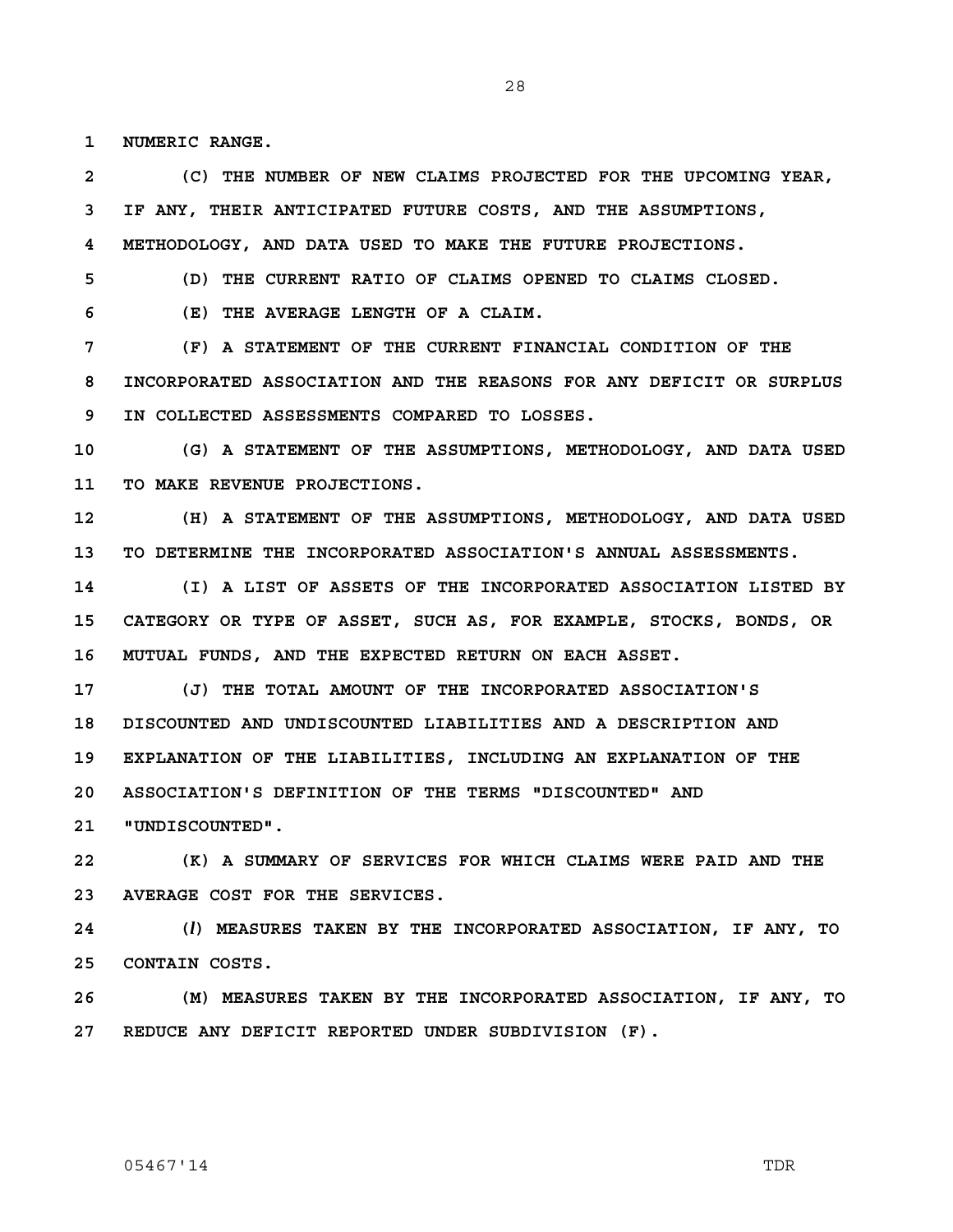**1 (27)** (17) Not more than 60 days after the initial **2** organizational meeting of the board, the board shall submit to the **3** commissioner for approval a proposed **AN ASSOCIATION SHALL OPERATE 4 UNDER A** plan of operation **OF THE ASSOCIATION THAT IS APPROVED BY 5 THE DIRECTOR OF THE DEPARTMENT, THAT IS** consistent with the **6** objectives and provisions of this section, which shall provide **AND 7 THAT PROVIDES** for the economical, fair, and nondiscriminatory **8** administration of the association and**, FOR THE UNINCORPORATED 9 ASSOCIATION,** for the prompt and efficient provision of indemnity -**10** If a plan is not submitted within this 60-day period, then the **11** commissioner, **TO MEMBERS OF THE UNINCORPORATED ASSOCIATION. IF AN 12 ASSOCIATION DOES NOT HAVE AN APPROVED PLAN OF OPERATION, THE 13 DIRECTOR OF THE DEPARTMENT,** after consultation with the board **OF 14 THE ASSOCIATION**, shall formulate and place into effect a plan **15** consistent with this section.

**16 (28)** (18) The **A** plan of operation , unless approved sooner in **17** writing, shall be **OF AN ASSOCIATION OR AN AMENDMENT TO A PLAN OF 18 OPERATION OF AN ASSOCIATION THAT HAS BEEN SUBMITTED TO THE DIRECTOR 19 OF THE DEPARTMENT FOR APPROVAL IS** considered to meet the **20** requirements of this section if it is not **APPROVED OR** disapproved **21** by written order of the commissioner **DIRECTOR OF THE DEPARTMENT 22** within 30 days after the date of its submission. Before disapproval **23** of all or any part of the proposed plan of operation, the **24** commissioner **DIRECTOR OF THE DEPARTMENT** shall notify the board **25 ASSOCIATION** in what respect the plan of operation fails to meet the **26** requirements and objectives of this section. If the board **27 ASSOCIATION** fails to submit a revised plan of operation that meets

05467'14 TDR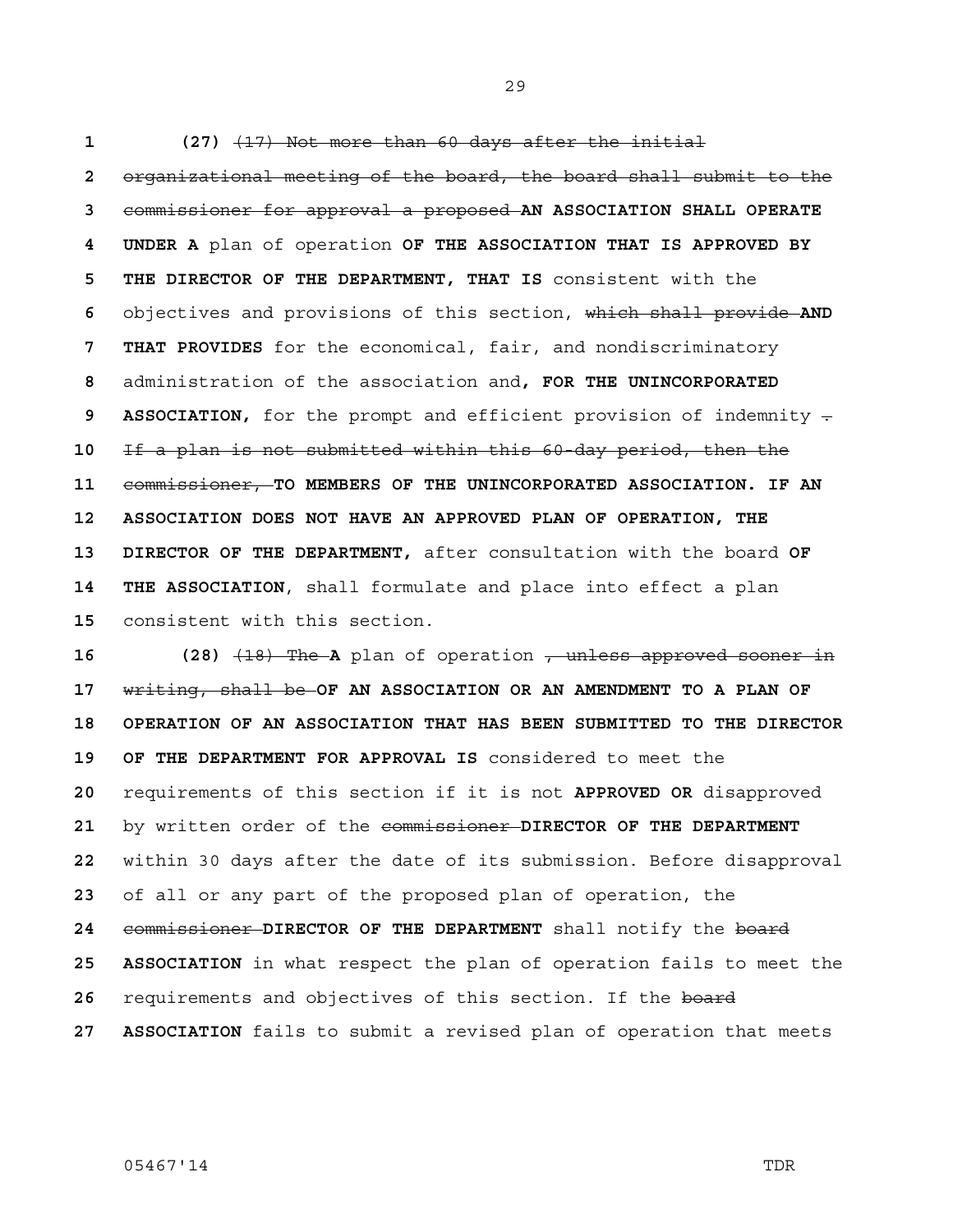the requirements and objectives of this section within the 30-day period, the commissioner **DIRECTOR OF THE DEPARTMENT** shall enter an order accordingly and shall immediately formulate and place into effect a plan **OF OPERATION FOR THE ASSOCIATION** consistent with the requirements and objectives of this section.

**6** (29)  $\overline{(19)}$  The FOR THE UNINCORPORATED ASSOCIATION, A proposed **7** plan of operation or amendments to the plan of operation **OF THE 8 ASSOCIATION** are subject to majority approval by the board **OF THE 9 UNINCORPORATED ASSOCIATION**, ratified by a majority of the **10** membership having **MEMBERS OF THE UNINCORPORATED ASSOCIATION THAT 11 HAVE** a vote, with voting rights being apportioned according to the **12** premiums charged in subsection (7)(d) **(14)(D),** and are subject to **13** approval by the commissioner.**DIRECTOR OF THE DEPARTMENT AS PROVIDED 14 IN THIS SECTION. FOR AN INCORPORATED ASSOCIATION, A PROPOSED PLAN 15 OF OPERATION OR AMENDMENTS TO THE PLAN OF OPERATION OF THE 16 ASSOCIATION ARE SUBJECT TO APPROVAL BY THE BOARD OF THE 17 INCORPORATED ASSOCIATION AND ARE SUBJECT TO APPROVAL BY THE 18 DIRECTOR OF THE DEPARTMENT AS PROVIDED IN THIS SECTION. THIS STATE 19 IS NOT LIABLE FOR AN OBLIGATION OF AN ASSOCIATION, AND ANY DEBT OF 20 AN ASSOCIATION IS NOT A DEBT OF THIS STATE. THE CREDIT OF THIS 21 STATE MAY NOT BE LOANED TO AN ASSOCIATION.**

 (30)  $\left(20\right)$  **Upon-FOR THE UNINCORPORATED ASSOCIATION, ON** approval by the commissioner **DIRECTOR OF THE DEPARTMENT** and ratification by the members **OF THE UNINCORPORATED ASSOCIATION** of the plan **OF 25 OPERATION** submitted, or upon **ON** the promulgation of a plan by the commissioner, **DIRECTOR OF THE DEPARTMENT,** each insurer authorized to write insurance providing the security required by section

05467'14 TDR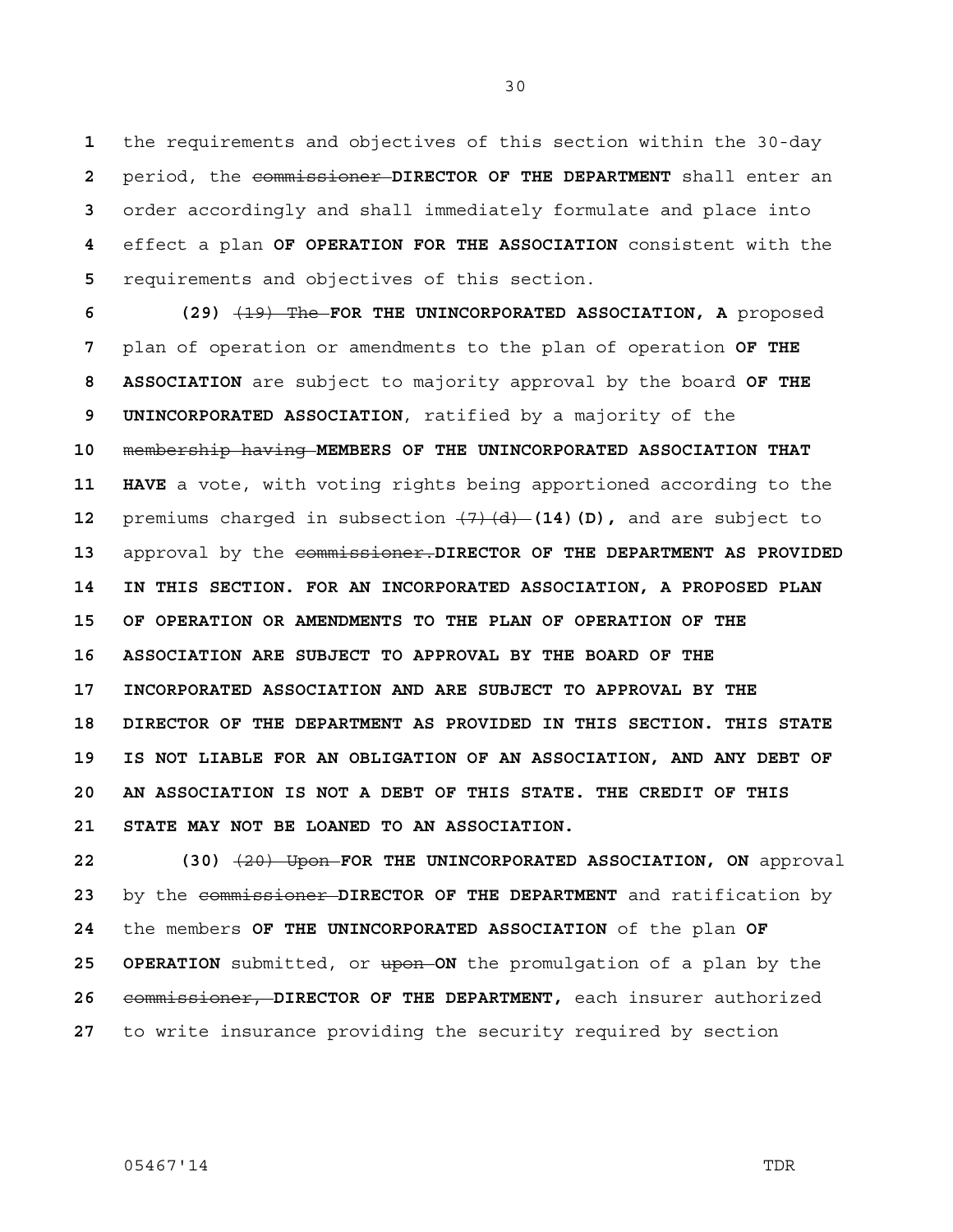3101(1) in this state, as provided in this section, is bound by and shall formally subscribe to and participate in the plan approved as a condition of maintaining its authority to transact insurance in this state.

**5 (31) FOR A POLICY ISSUED OR RENEWED AFTER THE FIRST JUNE 30 6 AFTER THE DIRECTOR OF THE DEPARTMENT ISSUES A CERTIFICATE OF 7 AUTHORITY UNDER SUBSECTION (5), AN ANNUAL CATASTROPHIC CLAIMS 8 ASSESSMENT IS IMPOSED ON THE OWNER OR REGISTRANT OF A MOTOR VEHICLE 9 THAT MAINTAINS THE SECURITY REQUIRED UNDER SECTION 3101(1). THE 10 OWNER OR REGISTRANT, NOT THE INSURER, IS LIABLE FOR THE PAYMENT OF 11 THE ASSESSMENT. THE ASSESSMENT IMPOSED UNDER THIS SUBSECTION IS A 12 CHARGE IMPOSED BY AN INCORPORATED ASSOCIATION AND IS NOT PART OF AN 13 INSURER'S PREMIUM. UNTIL THE SECOND JUNE 30 AFTER A CERTIFICATE OF 14 AUTHORITY IS ISSUED UNDER SUBSECTION (5), THE ANNUAL AMOUNT OF THE 15 CATASTROPHIC CLAIMS ASSESSMENT IS THE INITIAL ASSESSMENT SET BY THE 16 DIRECTOR OF THE DEPARTMENT UNDER SUBSECTION (5). AFTER THE SECOND 17 JUNE 30 AFTER A CERTIFICATE OF AUTHORITY IS ISSUED UNDER SUBSECTION 18 (5), THE ANNUAL AMOUNT OF THE CATASTROPHIC CLAIMS ASSESSMENT SHALL 19 BE EQUAL TO THE PER-MOTOR-VEHICLE ASSESSMENT DETERMINED BY THE 20 INCORPORATED ASSOCIATION UNDER SUBSECTION (15)(D). THE OWNER OR 21 REGISTRANT SHALL PAY THE PER-MOTOR-VEHICLE ASSESSMENT FOR EACH 22 MOTOR VEHICLE AT THE TIME OF PAYMENT FOR A MOTOR VEHICLE POLICY 23 ISSUED BY AN INSURER AUTHORIZED TO TRANSACT BUSINESS IN THIS STATE 24 THAT AFFORDS INSURANCE FOR THE PAYMENT OF BENEFITS REQUIRED UNDER 25 SECTION 3101(1). THE INSURER SHALL COLLECT THE CATASTROPHIC CLAIMS 26 ASSESSMENT ON BEHALF OF THE INCORPORATED ASSOCIATION. THE INSURER 27 SHALL INCLUDE THE CATASTROPHIC CLAIMS ASSESSMENT AS A SEPARATE**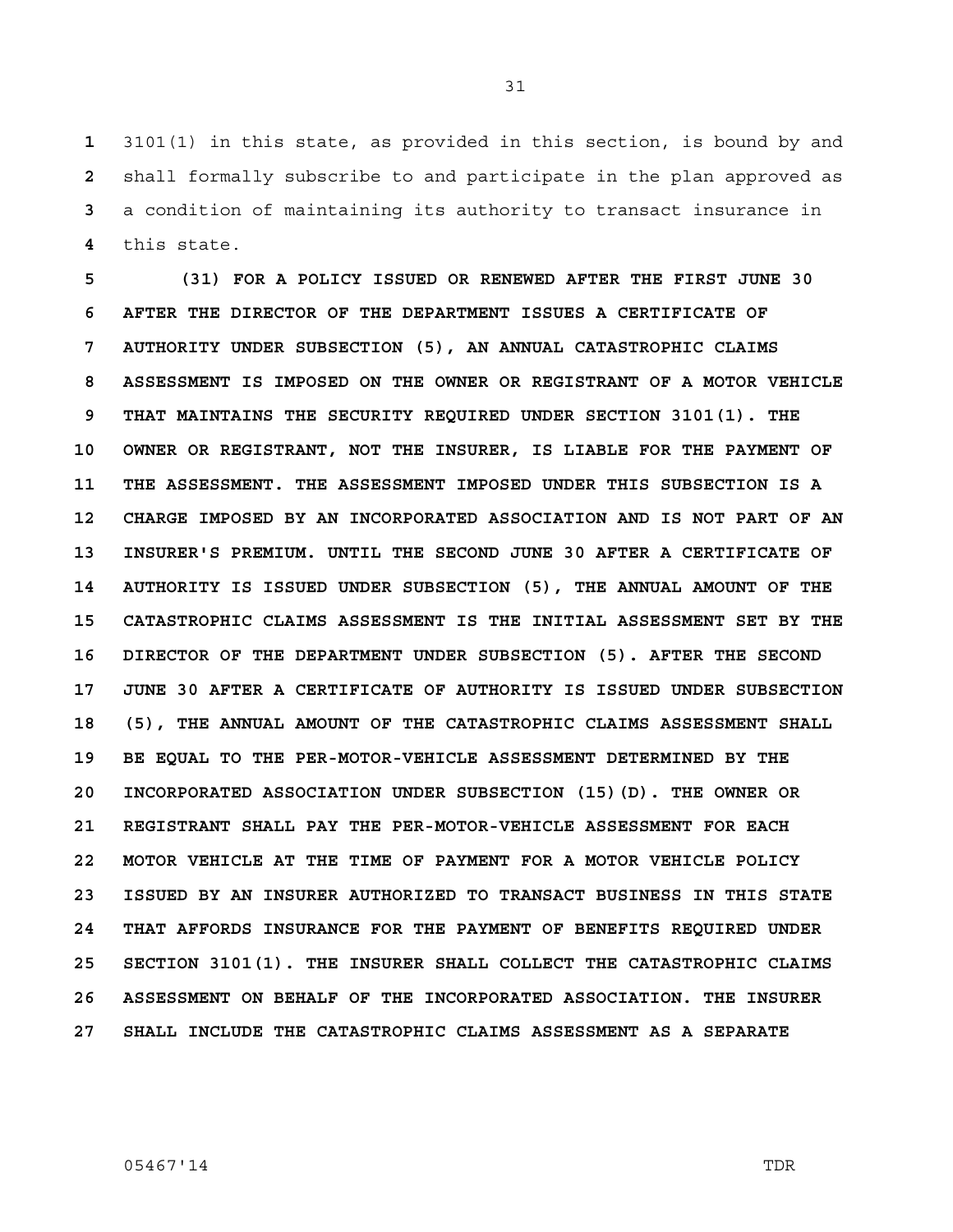**1 IDENTIFIED CHARGE ON ITS POLICY INVOICE. THE INSURER SHALL COLLECT 2 THE ASSESSMENT WITH THE INSURER'S USUAL CYCLE FOR COLLECTION OF 3 INSURANCE PREMIUMS AND SHALL PROMPTLY TRANSMIT ALL ASSESSMENTS 4 COLLECTED TO THE INCORPORATED ASSOCIATION ON FORMS AND IN A MANNER 5 PRESCRIBED BY THE INCORPORATED ASSOCIATION AND SHALL HOLD 6 ASSESSMENTS COLLECTED IN TRUST FOR THE INCORPORATED ASSOCIATION 7 UNTIL REMITTED TO THE ASSOCIATION. AN INSURER SHALL TREAT THE 8 FAILURE TO PAY AN ASSESSMENT UNDER THIS SUBSECTION IN THE SAME 9 MANNER AS THE FAILURE TO PAY AN INSURANCE PREMIUM. AN INSURER THAT 10 RECEIVES FROM AN INCORPORATED ASSOCIATION A REFUND OF A PORTION OF 11 AN ASSESSMENT PAID BECAUSE OF THE CANCELLATION OF THE POLICY SHALL 12 REFUND THAT PORTION TO THE OWNER OR REGISTRANT.** 

**13 (32)** (21) The **AN** association is subject to all the reporting, **14** loss reserve, and investment requirements of the commissioner **15 DIRECTOR OF THE DEPARTMENT** to the same extent as would a member of **16** the association.**IS AN INSURER.** 

**17 (33)** (22) Premiums charged members by the **UNINCORPORATED**  association shall be recognized in the rate-making procedures for insurance rates in the same manner that expenses and premium taxes are recognized.

**21 (34)** (23) The commissioner **DIRECTOR OF THE DEPARTMENT** or an **22** authorized representative of the commissioner **DIRECTOR OF THE 23 DEPARTMENT** may visit the **AN** association at any time and examine any **24** and all the association's affairs **AND RECORDS RELATING TO THE 25 BUSINESS OF THE ASSOCIATION**. **AN ASSOCIATION SHALL PAY EXPENSES 26 INCURRED BY THE DIRECTOR OF THE DEPARTMENT FOR THE EXAMINATION OF 27 THE ASSOCIATION. AN ASSOCIATION IS SUBJECT TO FEES IMPOSED UNDER**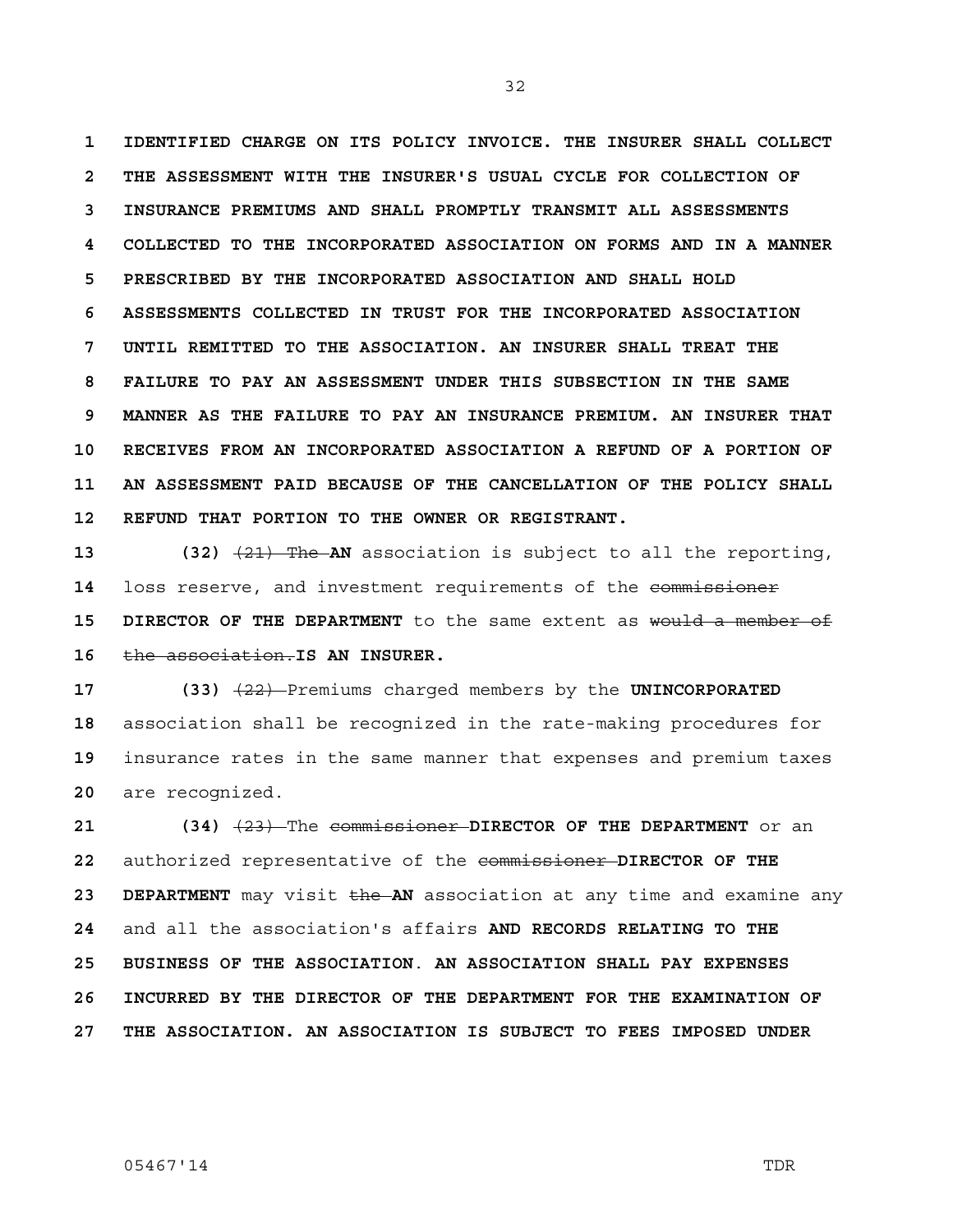**1 SECTION 224(4) TO (11) IN THE SAME MANNER AS ANY OTHER TYPE OF 2 ENTITY UNDER THIS ACT.**

**3 (35)** (24) The **UNINCORPORATED** association does not have **4** liability **IS NOT LIABLE** for losses occurring before July 1, 1978. **5 AN UNINCORPORATED ASSOCIATION IS NOT LIABLE FOR LOSSES OCCURRING 6 UNDER POLICIES ISSUED OR RENEWED AFTER THE FIRST JUNE 30 AFTER THE 7 DIRECTOR OF THE DEPARTMENT ISSUES A CERTIFICATE OF AUTHORITY UNDER 8 SUBSECTION (5).**

**9 (36) AN INCORPORATED ASSOCIATION SHALL COMPLY WITH THE FREEDOM 10 OF INFORMATION ACT, 1976 PA 442, MCL 15.231 TO 15.246, AS IF THE 11 INCORPORATED ASSOCIATION WERE A PUBLIC BODY. A RECORD OR PORTION OF 12 A RECORD, MATERIAL, DATA, OR OTHER INFORMATION RECEIVED, PREPARED, 13 USED, OR RETAINED BY THE INCORPORATED ASSOCIATION IN CONNECTION 14 WITH THE INVESTMENT OF ASSETS OR OF AN INSURER THAT RELATES TO 15 FINANCIAL OR PROPRIETARY INFORMATION AND IS CONSIDERED BY THE 16 PERSON OR INSURER PROVIDING THE INCORPORATED ASSOCIATION WITH THE 17 RECORD, MATERIAL, DATA, OR INFORMATION AS CONFIDENTIAL AND 18 ACKNOWLEDGED BY THE INCORPORATED ASSOCIATION AS CONFIDENTIAL IS NOT 19 SUBJECT TO DISCLOSURE BY THE INCORPORATED ASSOCIATION. AS USED IN 20 THIS SUBSECTION:** 

**21 (A) "FINANCIAL OR PROPRIETARY INFORMATION" MEANS INFORMATION 22 THAT HAS NOT BEEN PUBLICLY DISSEMINATED OR THAT IS UNAVAILABLE FROM 23 OTHER SOURCES, THE RELEASE OF WHICH MIGHT CAUSE THE PERSON 24 PROVIDING THE INFORMATION TO THE INCORPORATED ASSOCIATION 25 SIGNIFICANT COMPETITIVE HARM. FINANCIAL OR PROPRIETARY INFORMATION 26 INCLUDES, BUT IS NOT LIMITED TO, FINANCIAL PERFORMANCE DATA AND 27 PROJECTIONS, FINANCIAL STATEMENTS, AND PRODUCT AND MARKET DATA.**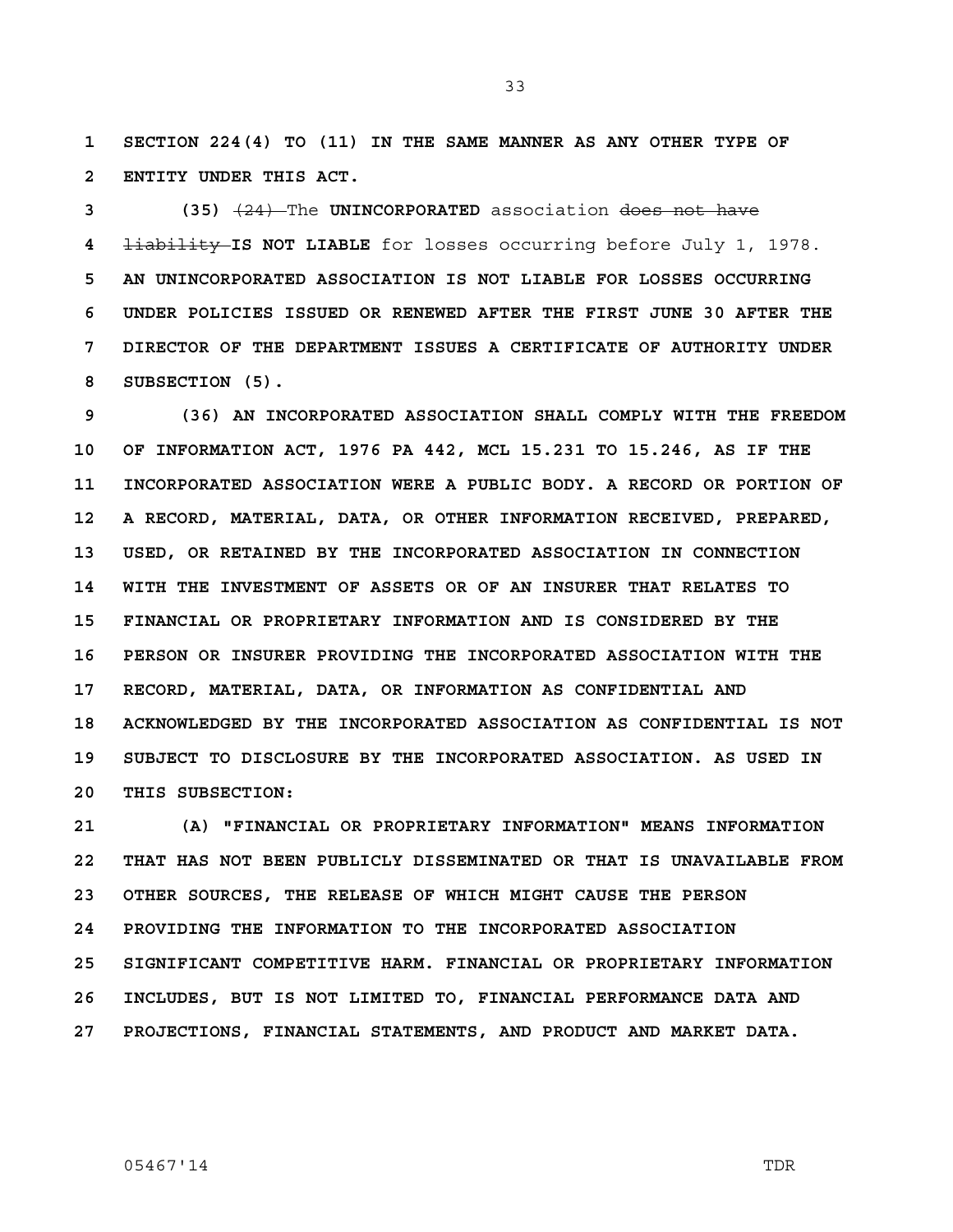**1 (B) "PUBLIC BODY" MEANS THAT TERM AS DEFINED IN SECTION 2 OF 2 THE FREEDOM OF INFORMATION ACT, 1976 PA 442, MCL 15.232.** 

**3 (37) THE UNINCORPORATED ASSOCIATION SHALL CONTINUE IN 4 EXISTENCE UNTIL ALL LIABILITIES DUE TO LOSS OCCURRENCES FOR WHICH 5 THE UNINCORPORATED ASSOCIATION HAS LIABILITY UNDER THIS SECTION ARE 6 PAID. ON PAYMENT OF THE UNINCORPORATED ASSOCIATION'S FINAL 7 LIABILITY UNDER THIS SECTION, THE UNINCORPORATED ASSOCIATION SHALL 8 NOTIFY THE DIRECTOR OF THE DEPARTMENT, WIND UP THE AFFAIRS OF THE 9 UNINCORPORATED ASSOCIATION, TRANSMIT ANY REMAINING MONEY OF THE 10 UNINCORPORATED ASSOCIATION TO AN INCORPORATED ASSOCIATION, AND 11 DISSOLVE THE UNINCORPORATED ASSOCIATION.** 

**12 (38) THE LEGISLATURE FINDS THAT THERE IS A COMPELLING STATE 13 INTEREST IN PROTECTING PUBLIC HEALTH AND MAINTAINING A VIABLE, 14 ORDERLY, AND COST-EFFECTIVE PRIVATE SECTOR MARKET FOR AUTOMOBILE 15 INSURANCE IN THIS STATE, AND ALSO FINDS THAT AN ASSOCIATION CREATED 16 AND POWERS CONFERRED ON AN ASSOCIATION BY THIS SECTION CONSTITUTE A 17 NECESSARY PROGRAM AND SERVE A NECESSARY PUBLIC PURPOSE. THE 18 LEGISLATURE DETERMINES THAT IT IS ESSENTIAL FOR THE PUBLIC PURPOSES 19 OF THIS SECTION THAT REVENUES RECEIVED BY AN ASSOCIATION BE EXEMPT 20 FROM FEDERAL TAXATION, AND IT IS THE INTENT OF THE LEGISLATURE THAT 21 AN ASSOCIATION AND ACTIVITIES OF AN ASSOCIATION AUTHORIZED UNDER 22 THIS SECTION ARE FOR THE PURPOSE OF PROTECTING AND ADVANCING THE 23 PUBLIC INTEREST IN MAINTAINING A VIABLE, ORDERLY, AND COST-24 EFFECTIVE PRIVATE SECTOR MARKET FOR AUTOMOBILE INSURANCE IN THIS 25 STATE AND PROTECTING PUBLIC HEALTH. IT IS THE INTENT OF THE 26 LEGISLATURE THAT AN ASSOCIATION IS AUTHORIZED UNDER THIS SECTION TO 27 BE ESTABLISHED AND OPERATE IN A MANNER ALLOWING AN ASSOCIATION TO**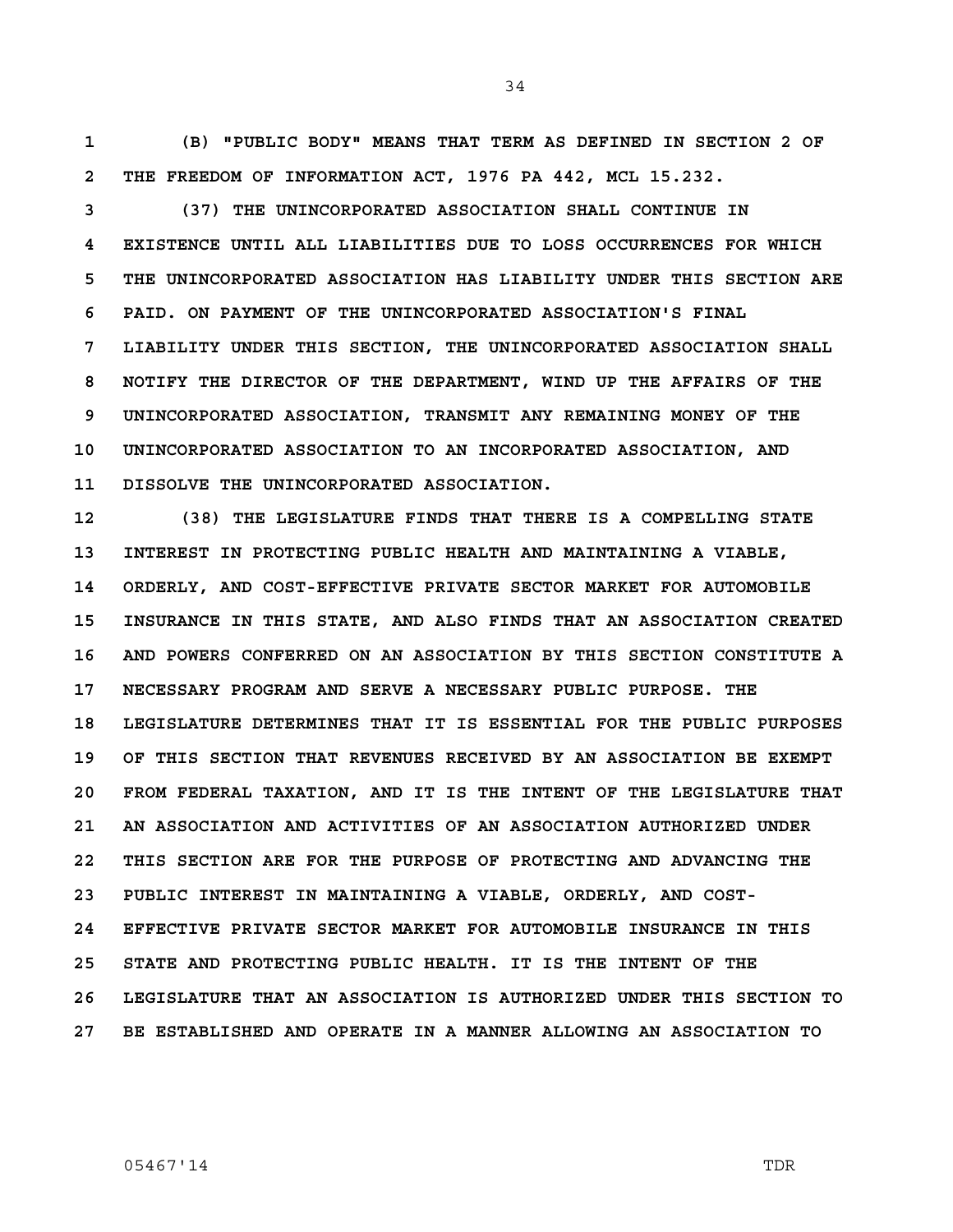**1 QUALIFY AS AN ENTITY RECOGNIZED BY THE INTERNAL REVENUE SERVICE AS 2 AUTHORIZED TO ISSUE TAX-EXEMPT BONDS. THIS SECTION, BEING NECESSARY 3 FOR AND TO SECURE THE PUBLIC HEALTH, SAFETY, CONVENIENCE, AND 4 WELFARE OF THE CITIZENS OF THIS STATE, SHALL BE LIBERALLY CONSTRUED 5 TO EFFECT ITS PUBLIC PURPOSES.** 

**6 (39) FOR PURPOSES OF THIS SECTION, THE DATE THAT A POLICY IS 7 ISSUED OR RENEWED IS THE EFFECTIVE DATE OF COVERAGE UNDER THE 8 POLICY.** 

**9** (40)  $\overline{25}$  As used in this section:

**10** (a) "Consumer price index" means the percentage of change in

**11** the consumer price index for all urban consumers in the United

**12** States city average for all items for the 24 months prior to

**13** October 1 of the year prior to the July 1 effective date of the

**14** biennial adjustment under subsection (2)(k) as reported by the

**15** United States department of labor, bureau of labor statistics, and

**16** as certified by the commissioner.

**17 (A) "ASSOCIATION" MEANS THE UNINCORPORATED ASSOCIATION CREATED 18 UNDER SUBSECTION (1) OR AN INCORPORATED ASSOCIATION FORMED UNDER 19 SUBSECTIONS (2) TO (7).** 

**20 (B) "BOARD" MEANS THE BOARD OF DIRECTORS OF THE UNINCORPORATED 21 ASSOCIATION OR OF AN INCORPORATED ASSOCIATION.** 

**22 (C) "INCORPORATED ASSOCIATION" MEANS AN INCORPORATED 23 ASSOCIATION FORMED AS A NONPROFIT ASSOCIATION UNDER SUBSECTIONS (2) 24 TO (7).** 

**25 (D)** (b) "Motor vehicle accident policy" means a policy **26** providing the coverages required under section 3101(1).

**27 (E)**  $\overline{(e)}$  "Ultimate loss" means the actual loss amounts that a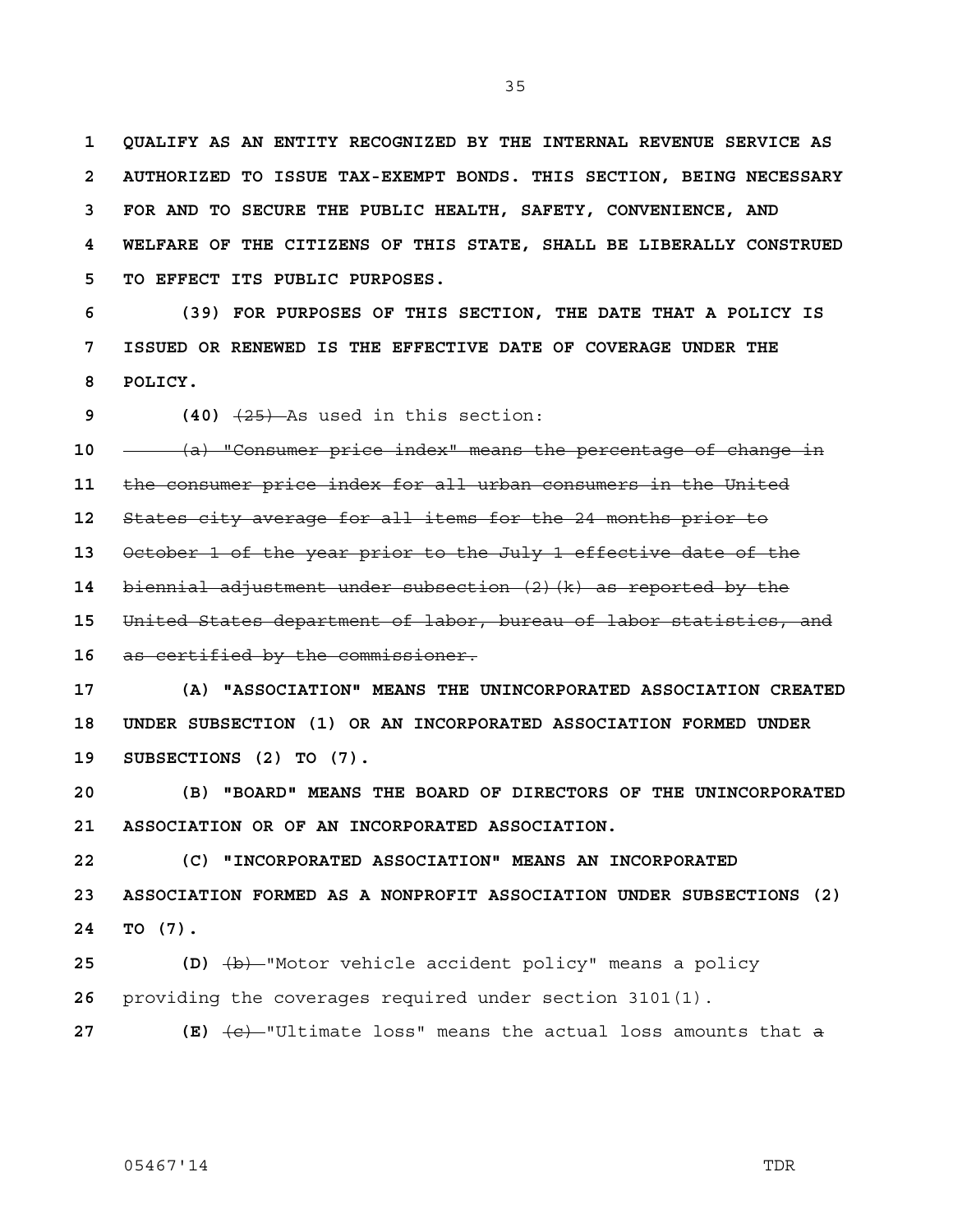member **AN INSURER** is obligated to pay and that are paid or payable by the member, **INSURER,** and do **DOES** not include claim expenses. An ultimate loss is incurred by the **AN** association on the date that the loss occurs.

**5 (F) "UNINCORPORATED ASSOCIATION" MEANS THE UNINCORPORATED 6 NONPROFIT ASSOCIATION CREATED UNDER SUBSECTION (1) AND INCLUDES THE 7 UNINCORPORATED NONPROFIT ASSOCIATION WHEN IT IS KNOWN AS THE 8 CATASTROPHIC CLAIMS ASSOCIATION AND THE UNINCORPORATED NONPROFIT 9 ASSOCIATION WHEN IT IS KNOWN AS THE MICHIGAN LEGACY CLAIMS 10 ASSOCIATION.** 

**11** Sec. 3107. (1) Except as **OTHERWISE** provided in subsection (2), **12 THIS SECTION,** personal protection insurance benefits are payable **13** for the following:

**14** (a) Allowable **FOR LOSS OCCURRENCES UNDER MOTOR VEHICLE 15 ACCIDENT POLICIES ISSUED OR RENEWED BEFORE JANUARY 1, 2015, 16 SUBJECT, IF APPLICABLE, TO CHAPTER 21B, ALLOWABLE** expenses **17** consisting of all reasonable charges incurred for reasonably **18** necessary products, services**,** and accommodations for an injured **19** person's care, recovery, or rehabilitation. Allowable expenses **20** within personal protection insurance coverage shall not include **21 PAYMENT TO PROVIDERS FOR THOSE PRODUCTS, SERVICES, AND 22 ACCOMMODATIONS ARE SUBJECT TO THE LIMITS IN SECTION 3107C. 23 (B) PERSONAL PROTECTION INSURANCE BENEFITS ARE NOT PAYABLE FOR** 

**24** either of the following:

**25** (*i*) Charges for a hospital room in excess of a reasonable and **26** customary charge for semiprivate accommodations except if **UNLESS 27** the injured person requires special or intensive care.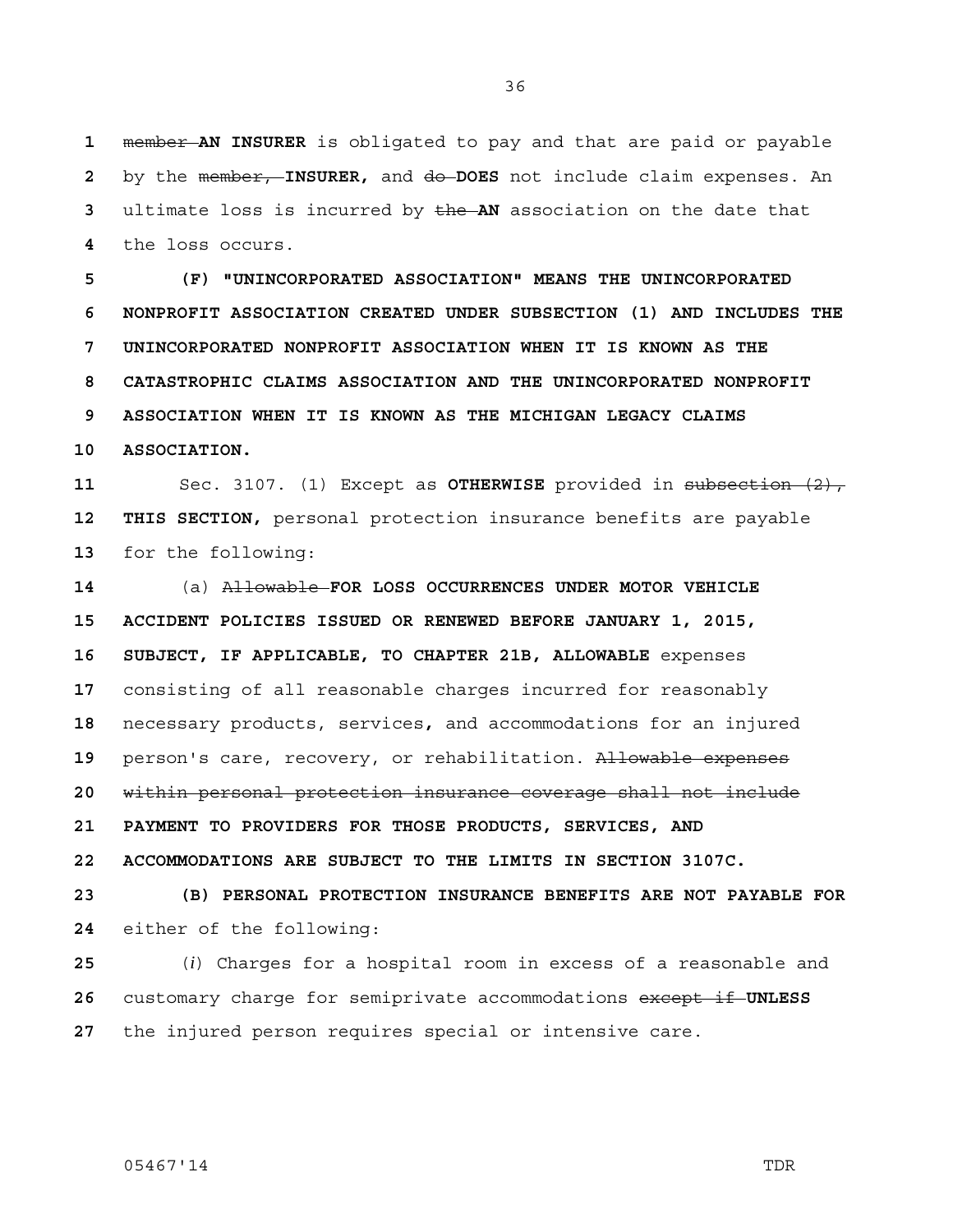(*ii*) Funeral and burial expenses in excess of the amount set forth in the policy**,** which shall not be less than \$1,750.00 or more than \$5,000.00.

**4 (C)** (b) Work loss consisting of loss of income from work an injured person would have performed during the first 3 years after the date of the accident if he or she had not been injured. Work loss does not include any loss after the date on which the injured person dies. Because the benefits received from personal protection insurance for loss of income are not taxable income, the benefits payable for such loss of income shall be reduced 15% unless the claimant presents to the insurer in support of his or her claim reasonable proof of a lower value of the income tax advantage in his or her case, in which case the lower value shall apply. For the period beginning October 1, 2012 through September 30, 2013, the benefits payable for work loss sustained in a single 30-day period and the income earned by an injured person for work during the same period together shall not exceed \$5,189.00, which maximum shall apply pro rata to any lesser period of work loss. Beginning October 1, 2013, the maximum shall be adjusted annually to reflect changes in the cost of living under rules prescribed by the commissioner **21 DIRECTOR** but any change in the maximum shall apply only to benefits arising out of accidents occurring subsequent to the date of change in the maximum.

**24 (D)** (c) Expenses not exceeding \$20.00 per day, reasonably incurred in obtaining ordinary and necessary services in lieu of those that, if he or she had not been injured, an injured person would have performed during the first 3 years after the date of the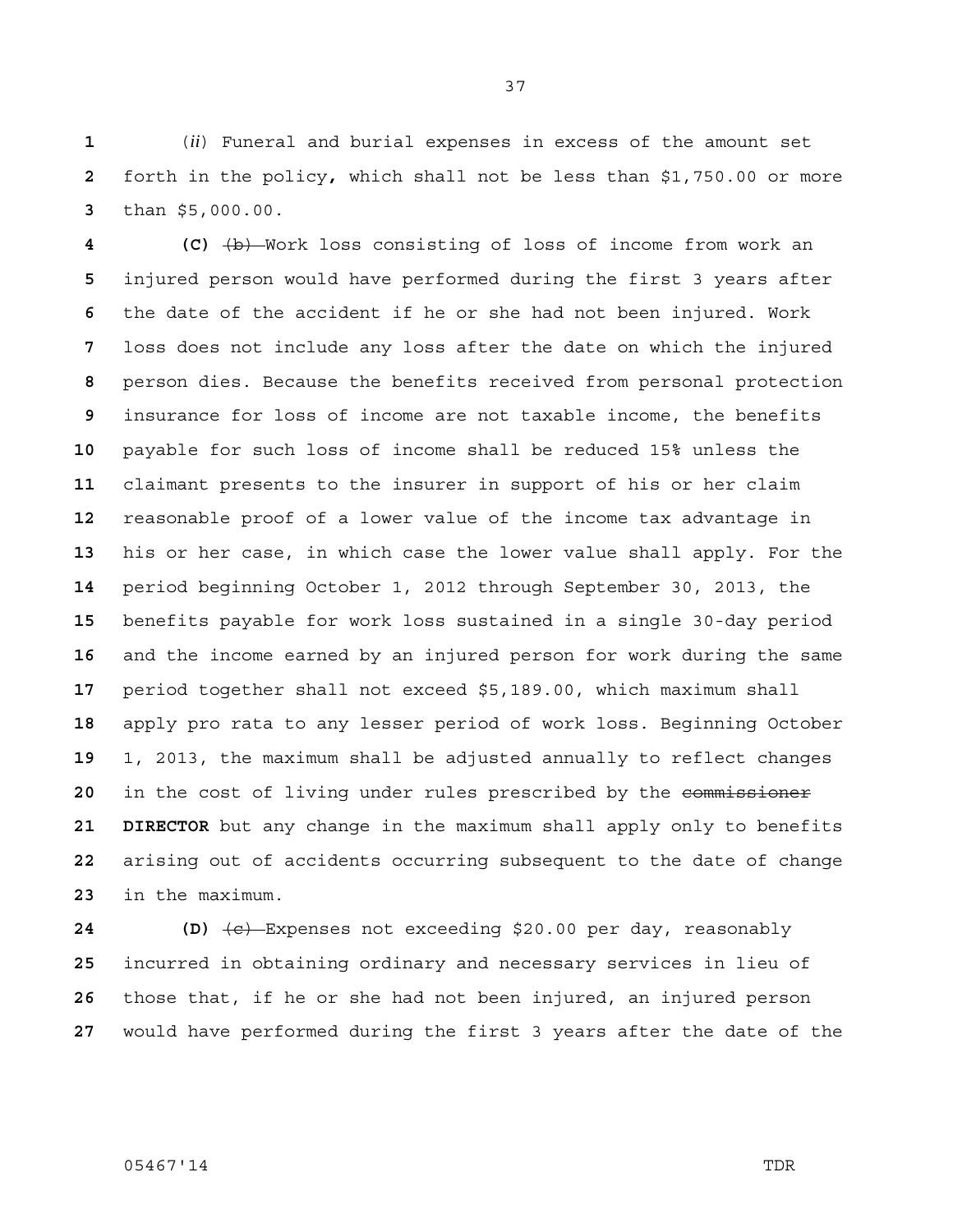accident, not for income but for the benefit of himself or herself or of his or her dependent.

(2) Both of the following apply to personal protection insurance benefits payable under subsection (1):

(a) A person who is 60 years of age or older and in the event of an accidental bodily injury would not be eligible to receive work loss benefits under subsection  $\frac{1}{b}$  (b) (c) may waive coverage for work loss benefits by signing a waiver on a form provided by the insurer. An insurer shall offer a reduced premium rate to a person who waives coverage under this subsection for work loss benefits. Waiver of coverage for work loss benefits applies only to work loss benefits payable to the person or persons who have signed the waiver form.

(b) An insurer shall not be required to provide coverage for the medical use of marihuana or for expenses related to the medical use of marihuana.

 Sec. 3107a. Subject to the provisions of section 3107(1)(b), **18 3107(1)(C),** work loss for an injured person who is temporarily unemployed at the time of the accident or during the period of disability shall be based on earned income for the last month employed full time preceding the accident.

**22 SEC. 3107C. (1) EXCEPT AS PROVIDED IN SUBSECTIONS (3) AND (4), 23 ALL OF THE FOLLOWING APPLY TO ALLOWABLE EXPENSES UNDER SECTION 24 3107(1)(A) FOR ATTENDANT CARE PROVIDED IN THE HOME BY A FAMILY OR 25 HOUSEHOLD MEMBER:** 

**26 (A) PAYMENT IS LIMITED TO A TOTAL OF 56 HOURS PER WEEK, 27 REGARDLESS OF THE LEVEL OF CARE PROVIDED.**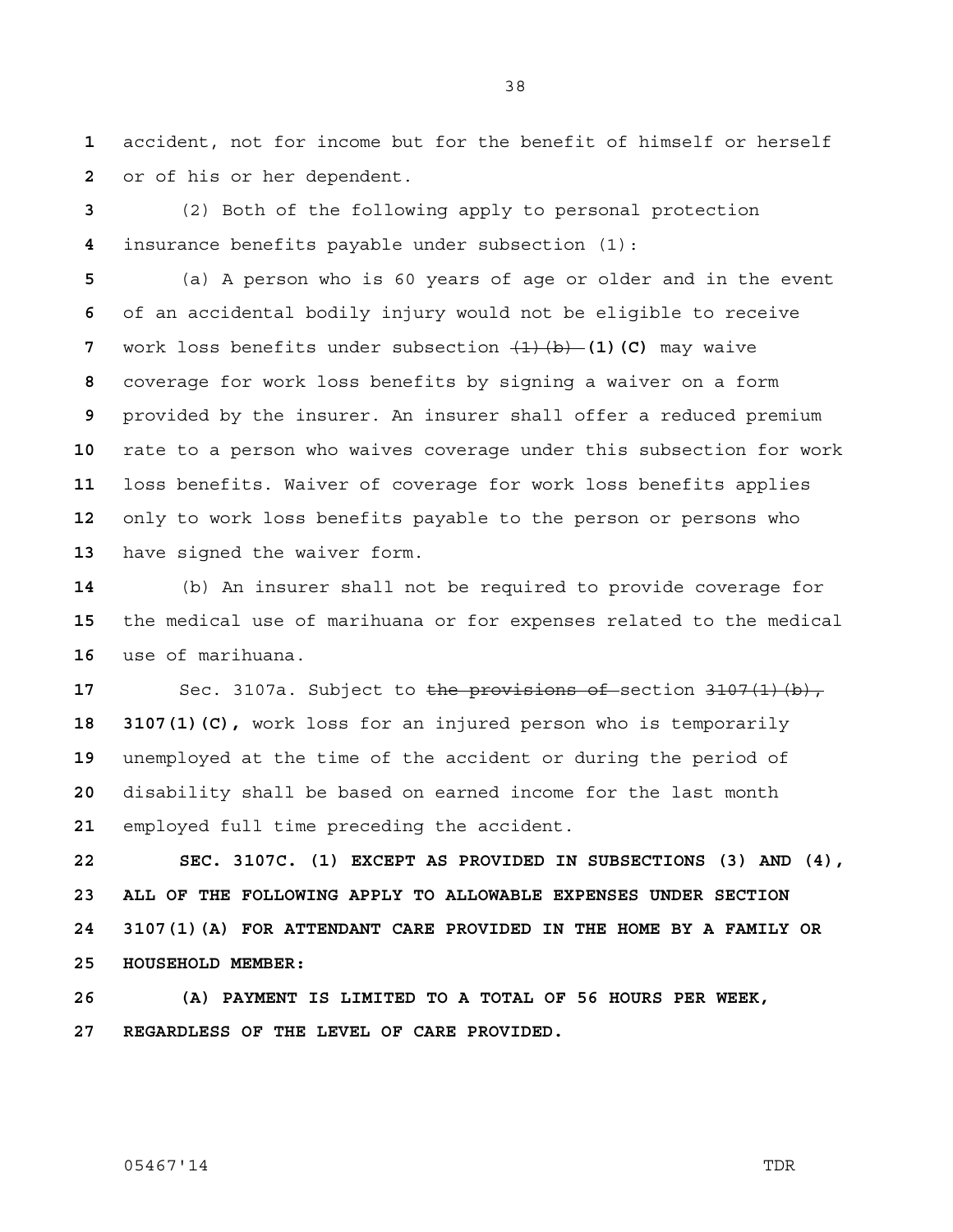**1 (B) PAYMENT IS LIMITED TO \$15.00 PER HOUR, REGARDLESS OF THE 2 LEVEL OF CARE PROVIDED. BEGINNING 3 YEARS AFTER THE EFFECTIVE DATE 3 OF THE AMENDATORY ACT THAT ADDED THIS SECTION AND EVERY 3 YEARS 4 AFTER THAT DATE, THE DIRECTOR SHALL ADJUST THIS AMOUNT TO REFLECT 5 THE AGGREGATE PERCENTAGE CHANGE IN THE UNITED STATES CONSUMER PRICE 6 INDEX, ROUNDED TO THE NEAREST 10 CENTS.** 

**7 (C) THE LIMITATIONS IN SUBDIVISIONS (A) AND (B) APPLY 8 REGARDLESS OF WHETHER THE FAMILY OR HOUSEHOLD MEMBER IS LICENSED OR 9 OTHERWISE AUTHORIZED TO RENDER THE ATTENDANT CARE UNDER ARTICLE 15 10 OF THE PUBLIC HEALTH CODE, 1978 PA 368, MCL 333.16101 TO 333.18838, 11 OR IS EMPLOYED BY, UNDER CONTRACT WITH, OR IN ANY WAY CONNECTED 12 WITH AN INDIVIDUAL OR AGENCY WHO IS LICENSED OR AUTHORIZED TO 13 RENDER THE CARE.** 

**14 (2) EXCEPT AS PROVIDED IN SUBSECTIONS (3) AND (4), BOTH OF THE 15 FOLLOWING APPLY TO ALLOWABLE EXPENSES UNDER SECTION 3107(1)(A) OR 16 (B) FOR ATTENDANT CARE PROVIDED IN THE HOME BY SOMEONE OTHER THAN A 17 FAMILY OR HOUSEHOLD MEMBER:** 

**18 (A) PAYMENT IS LIMITED TO A TOTAL OF 24 HOURS PER DAY FOR 19 SERVICES PERFORMED BY 1 OR MORE INDIVIDUALS.** 

**20 (B) PAYMENT FOR THE FIRST 30 DAYS OF ATTENDANT CARE IS NOT 21 SUBJECT TO A COPAYMENT. AFTER 30 DAYS, PAYMENT IS SUBJECT TO A 22 COPAYMENT OF 20% UP TO A MAXIMUM OF \$200.00 PER MONTH.** 

**23 (3) EXCEPT AS PROVIDED IN SUBSECTION (4), PAYMENT FOR 24 ATTENDANT CARE PROVIDED BY A FAMILY OR HOUSEHOLD MEMBER AND SOMEONE 25 OTHER THAN A FAMILY OR HOUSEHOLD MEMBER IS CUMULATIVELY LIMITED TO 26 24 HOURS PER DAY.** 

**27 (4) NOTWITHSTANDING THE LIMITATIONS IN THIS SECTION, AN** 

### 05467'14 TDR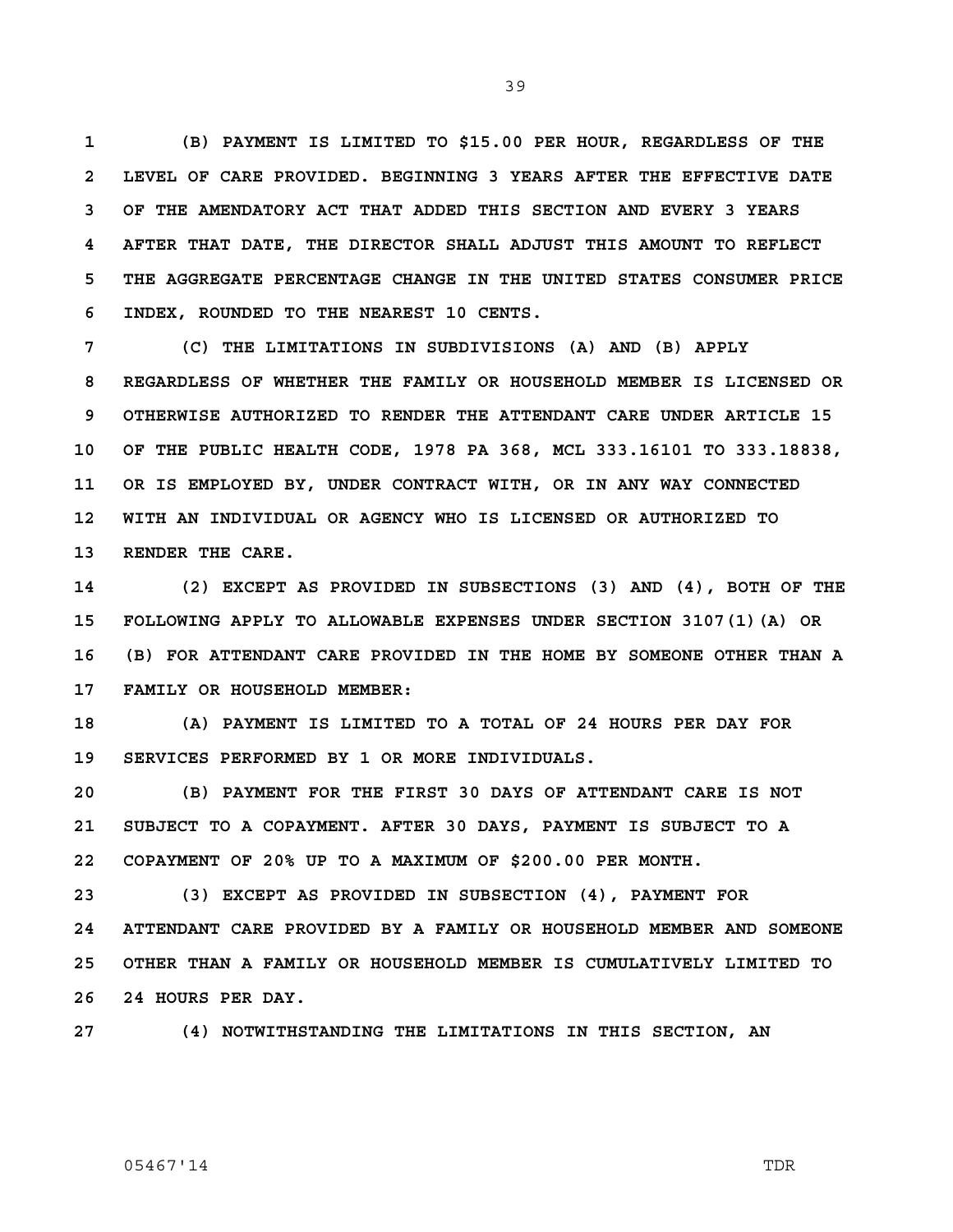**1 INSURER OR AN INCORPORATED ASSOCIATION FORMED UNDER SECTION 3104A 2 MAY CONTRACT TO PROVIDE ATTENDANT CARE AS AN ALLOWABLE EXPENSE AT 3 ANY RATE AND FOR ANY NUMBER OF HOURS PER WEEK.** 

Sec. 3301. (1) Every insurer authorized to write automobile insurance in this state shall participate in an organization for the purpose of doing all of the following:

(a) Providing the guarantee that automobile insurance coverage will be available to any person who is unable to procure that insurance through ordinary methods.

(b) Preserving to the public the benefits of price competition by encouraging maximum use of the normal private insurance system.

**12 (C) PROVIDING FUNDING FOR THE MICHIGAN AUTOMOBILE INSURANCE 13 FRAUD AUTHORITY AND THE AUTOMOBILE THEFT PREVENTION AUTHORITY.** 

(2) The organization created under this chapter shall be called the "Michigan automobile insurance placement facility".

Sec. 3310. (1) The board of governors of the facility shall consist of 11 governors. Seven of the governors shall be elected as provided in the plan of operation. Four governors shall be appointed by the commissioner, **DIRECTOR,** of which 2 shall represent insurance agents subject to section 1209(1) and 2 shall represent 21 the general public. Each governor appointed by the commissioner pursuant to **DIRECTOR UNDER** this subsection shall serve an annual term. The 7 elected members of the board of governors of the facility shall be elected to serve annual terms commencing within 45 days after the annual determination of participation ratios. Vacancies shall be filled as provided for in the plan of operation. (2) **AMENDMENTS TO THE PLAN OF OPERATION FOR THE FACILITY ARE**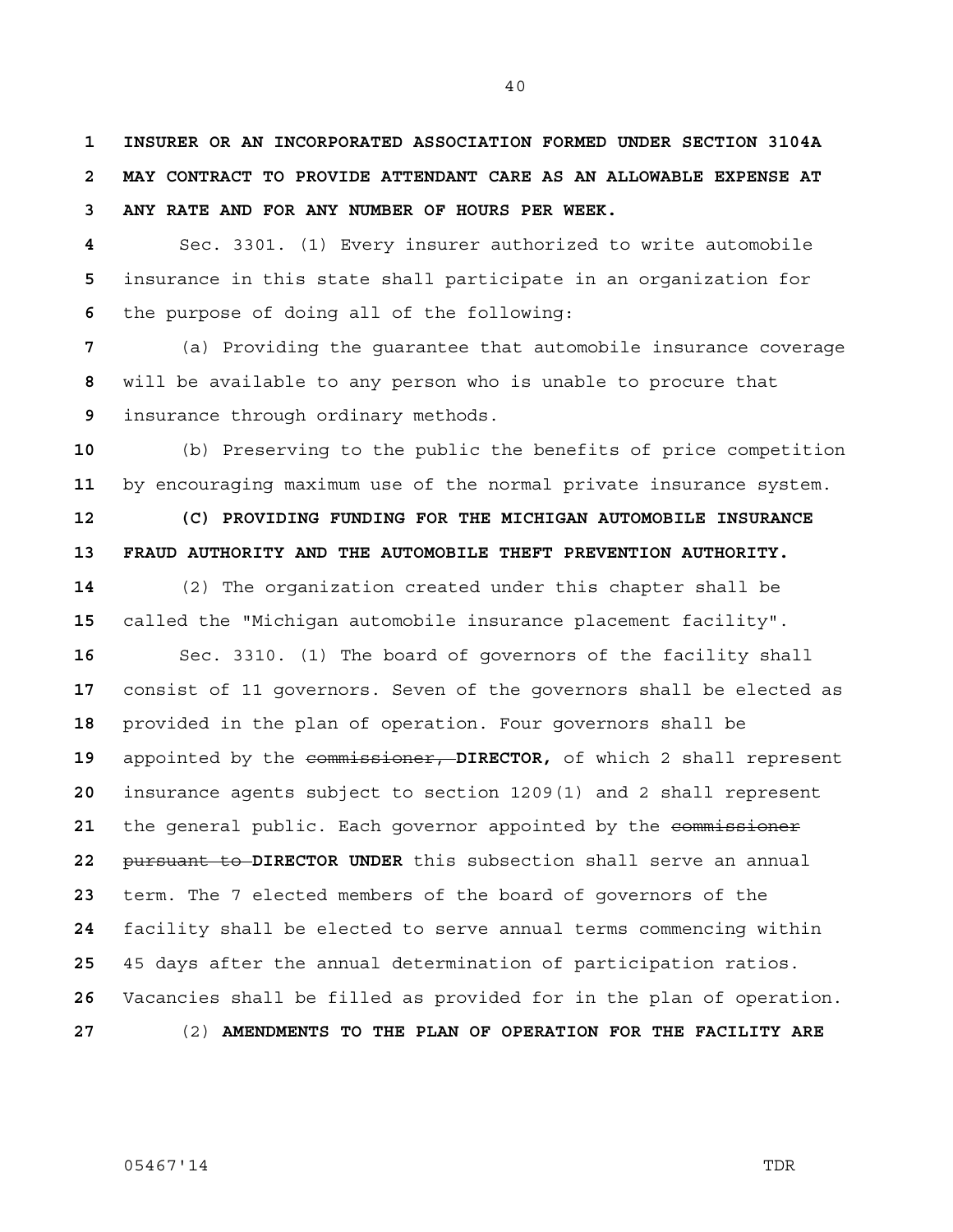**1 SUBJECT TO MAJORITY APPROVAL BY THE BOARD OF GOVERNORS AND 2 RATIFICATION BY A MAJORITY OF THE MEMBERSHIP. THE MEMBERSHIP VOTE 3 SHALL BE DETERMINED BY PARTICIPATION RATIO AS DEFINED IN SECTION 4 3303(E)(***iii***).** The facility committee shall adopt a plan of operation by majority vote of the committee and **APPROVED AND RATIFIED 6 AMENDMENTS** shall submit it **BE SUBMITTED** to the commissioner **7 DIRECTOR** for his or her approval. If the commissioner **DIRECTOR**  finds that the **AMENDMENTS TO THE** plan meets **MEET** the requirements of this chapter, he or she shall approve it. THEM. If the commissioner **DIRECTOR** finds that the **AMENDMENTS TO THE** plan fails **11 FAIL** to meet the requirements of this chapter, he or she shall state in what respects the plan is **AMENDMENTS ARE** deficient and shall afford the facility committee **BOARD OF GOVERNORS** 10 days 14 within which to correct the deficiency. If the commissioner **15 DIRECTOR** and the facility committee **BOARD OF GOVERNORS** fail to agree that the provisions of **CORRECTED AMENDMENTS TO** the plan so submitted meet the requirements of this chapter, either party to the controversy may submit the issue to the circuit court for Ingham county for a determination. If the commissioner **DIRECTOR**  fails to render a written decision on the **AMENDMENTS TO THE** plan of operation within 30 days after receipt of the plan, **AMENDMENTS,** the plan **AMENDMENTS** shall be considered approved.

(3) Amendments to the plan of operation shall be subject to

- majority approval by the board of governors and ratified by
- majority of the membership vote. The membership vote shall be
- determined as defined in section 3303(e)(*iii*). Amendments to the plan
- of operation shall be subject to the approval of the commissioner,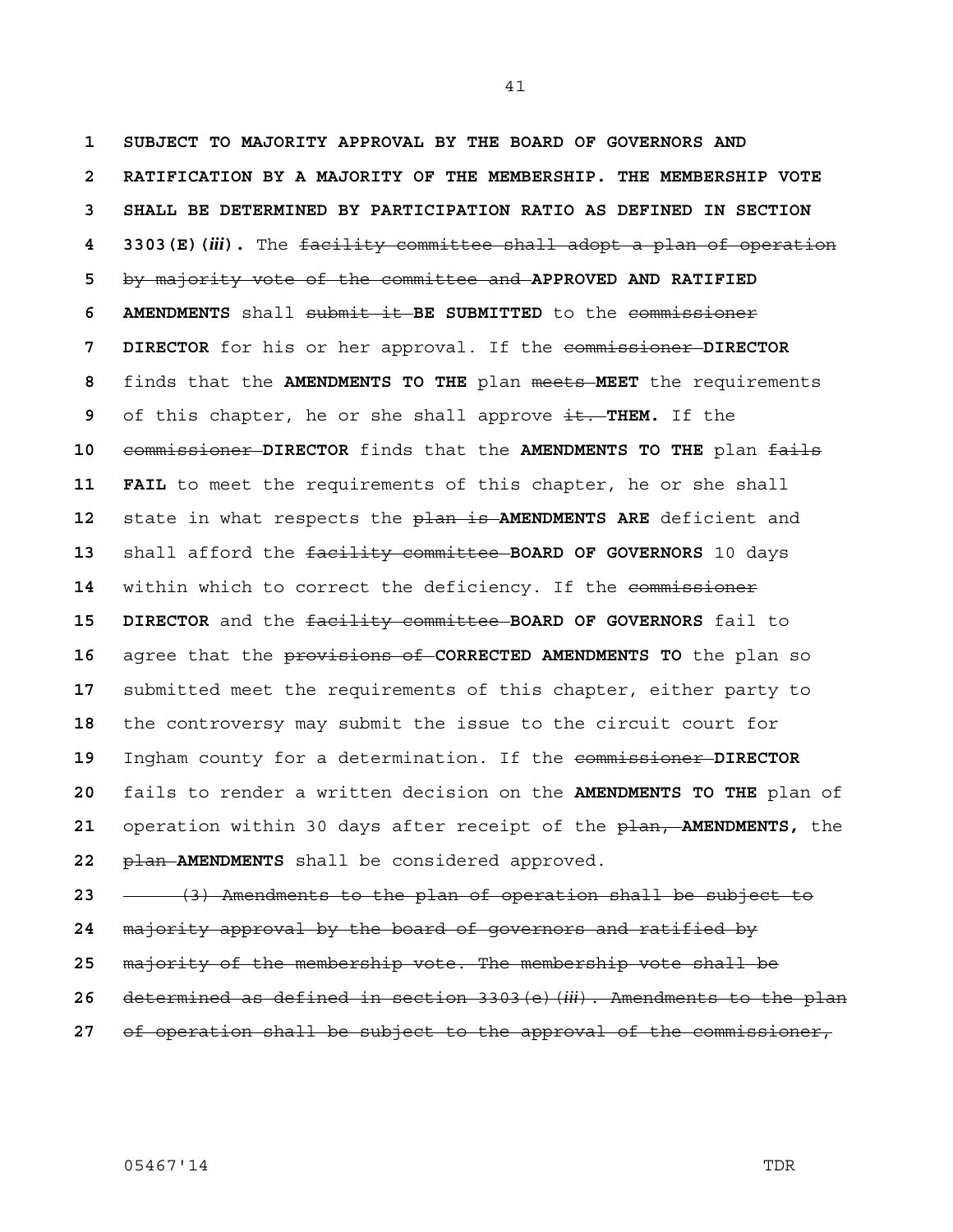as provided in subsection (2).

**2 (3)** (4) Every insurer authorized to write automobile insurance in this state shall adhere to the plan of operation.

Sec. 3330. (1) The board of governors has the power to direct the operation of the facility, including, at a minimum, the power to do all of the following:

(a) To sue and be sued in the name of the facility. A judgment against the facility shall not create any liabilities in the individual participating members of the facility.

(b) To delegate ministerial duties, to hire a manager, to hire legal counsel, and to contract for goods and services from others.

(c) To assess participating members on the basis of participation ratios pursuant to section 3303 to cover anticipated costs of operation and administration of the facility, to provide for equitable servicing fees, and to share losses, profits, and expenses pursuant to the plan of operation.

(d) To impose limitations on cancellation or nonrenewal by participating members of facility-placed business, in addition to the limitations imposed by chapters 21 and 32.

(e) To provide for a limited number of participating members to receive equitable distribution of applicants; or to provide for a limited number of participating members to service applicants in a plan of sharing of losses in accordance with section 3320(1)(c) and the plan of operation.

(f) To provide for standards of performance of service for the participating members designated under subdivision (e).

(g) To adopt a plan of operation and any amendments to the

### 05467'14 TDR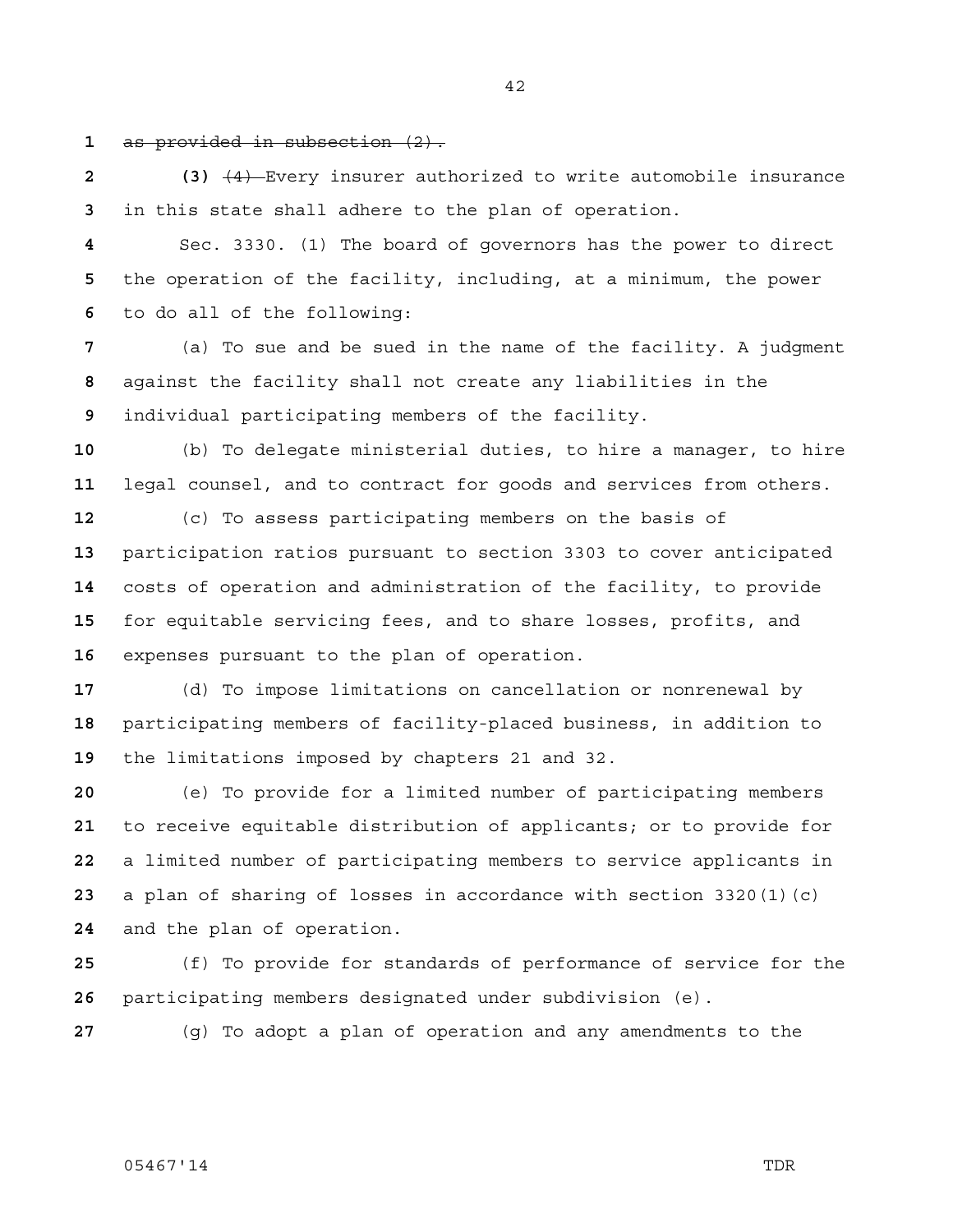plan, consistent with this chapter, necessary to assure the fair, reasonable, equitable, and nondiscriminatory manner of administering the facility, including compliance with chapter 21, and to provide for any other matters necessary or advisable to implement this chapter, including matters necessary to comply with the requirements of chapter 21.

(h) To assess self-insurers and insurers consistent with chapter 31 and the assigned claims plan approved under section 3171.

**10 (I) UNTIL DECEMBER 31, 2020, TO ANNUALLY ASSESS PARTICIPATING 11 MEMBERS AND SELF-INSURERS AN AGGREGATE AMOUNT NOT TO EXCEED 12 \$21,000,000.00 TO COVER ANTICIPATED COSTS OF OPERATION AND 13 ADMINISTRATION OF THE MICHIGAN AUTOMOBILE INSURANCE FRAUD AUTHORITY 14 AND THE AUTOMOBILE THEFT PREVENTION AUTHORITY.** 

(2) The board of governors shall institute or cause to be instituted by the facility or on its behalf an automatic data processing system for recording and compiling data relative to individuals insured through the facility. An automatic data processing system established under this subsection shall, to the greatest extent possible, be made compatible with the automatic data processing system maintained by the secretary of state, to provide for the identification and review of individuals insured through the facility.

**24 (3) BEFORE MARCH 1, 2015, THE BOARD OF GOVERNORS SHALL AMEND 25 THE PLAN OF OPERATION TO ESTABLISH APPROPRIATE PROCEDURES NECESSARY 26 TO MAKE ASSESSMENTS FOR AND TO CARRY OUT THE ADMINISTRATIVE DUTIES 27 AND FUNCTIONS OF THE MICHIGAN AUTOMOBILE INSURANCE FRAUD AUTHORITY.**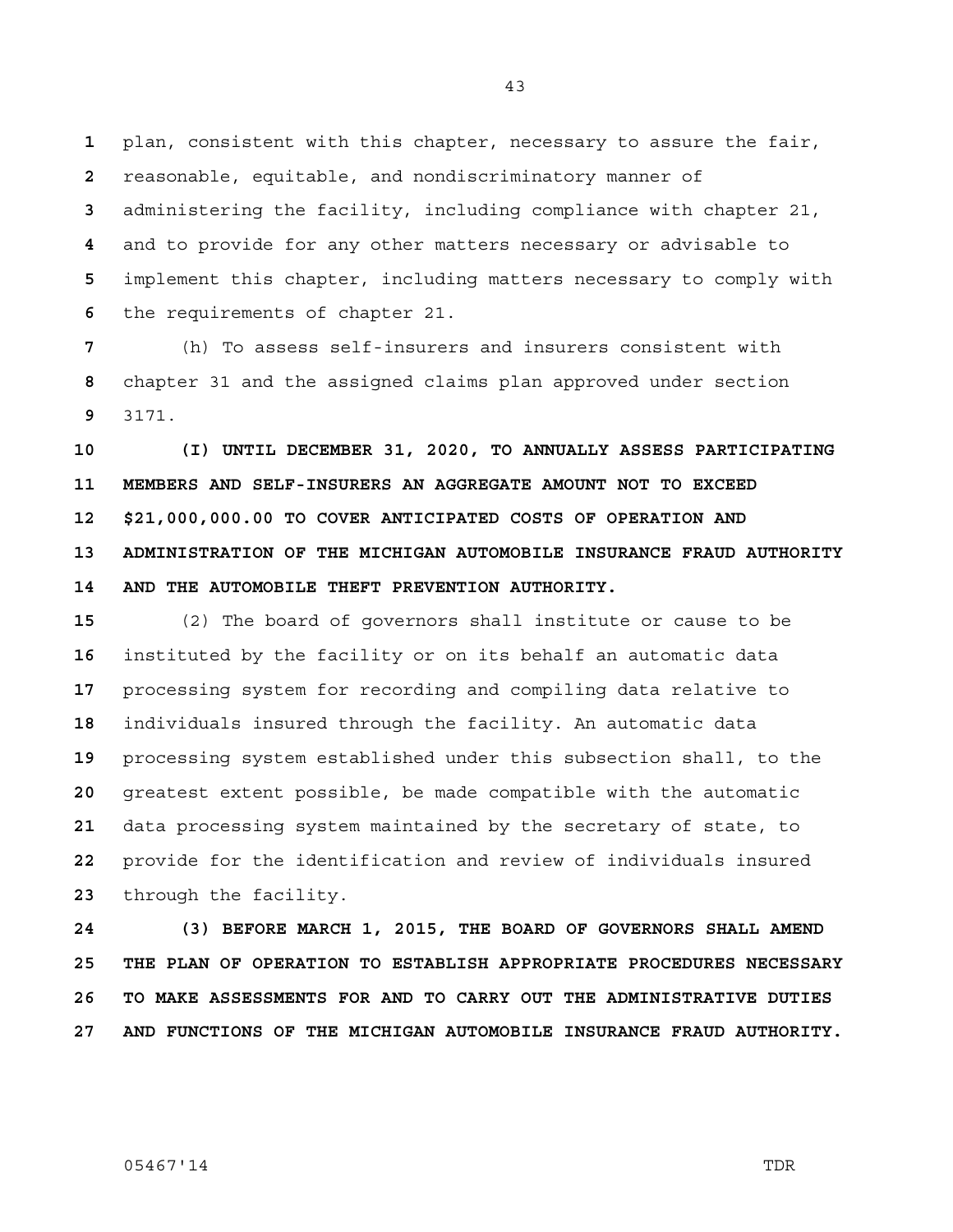Sec. 4501. As used in this chapter:

(a) "Authorized agency" means the department of state police; a city, village, or township police department; a county sheriff's department; a United States criminal investigative department or agency; the prosecuting authority of a city, village, township, 6 county, or state or of the United States; the office of financial and insurance regulation; **DEPARTMENT; THE MICHIGAN AUTOMOBILE 8 INSURANCE FRAUD AUTHORITY;** or the department of state.

(b) "Financial loss" includes, but is not limited to, loss of earnings, out-of-pocket and other expenses, repair and replacement costs, investigative costs, and claims payments.

(c) "Insurance policy" or "policy" means an insurance policy, benefit contract of a self-funded plan, health maintenance organization contract, nonprofit dental care corporation certificate, or health care corporation certificate.

(d) "Insurer" means a property-casualty insurer, life insurer, third party administrator, self-funded plan, health insurer, health maintenance organization, nonprofit dental care corporation, health care corporation, reinsurer, or any other entity regulated by the insurance laws of this state and providing any form of insurance.

**21 (E) "MICHIGAN AUTOMOBILE INSURANCE FRAUD AUTHORITY" MEANS THE 22 MICHIGAN AUTOMOBILE INSURANCE FRAUD AUTHORITY CREATED UNDER SECTION 23 6302.** 

**24 (F)** (e) "Organization" means an organization or internal department of an insurer established to detect and prevent insurance fraud.

**27 (G)**  $\leftarrow$  **(F)** Person" includes an individual, insurer, company,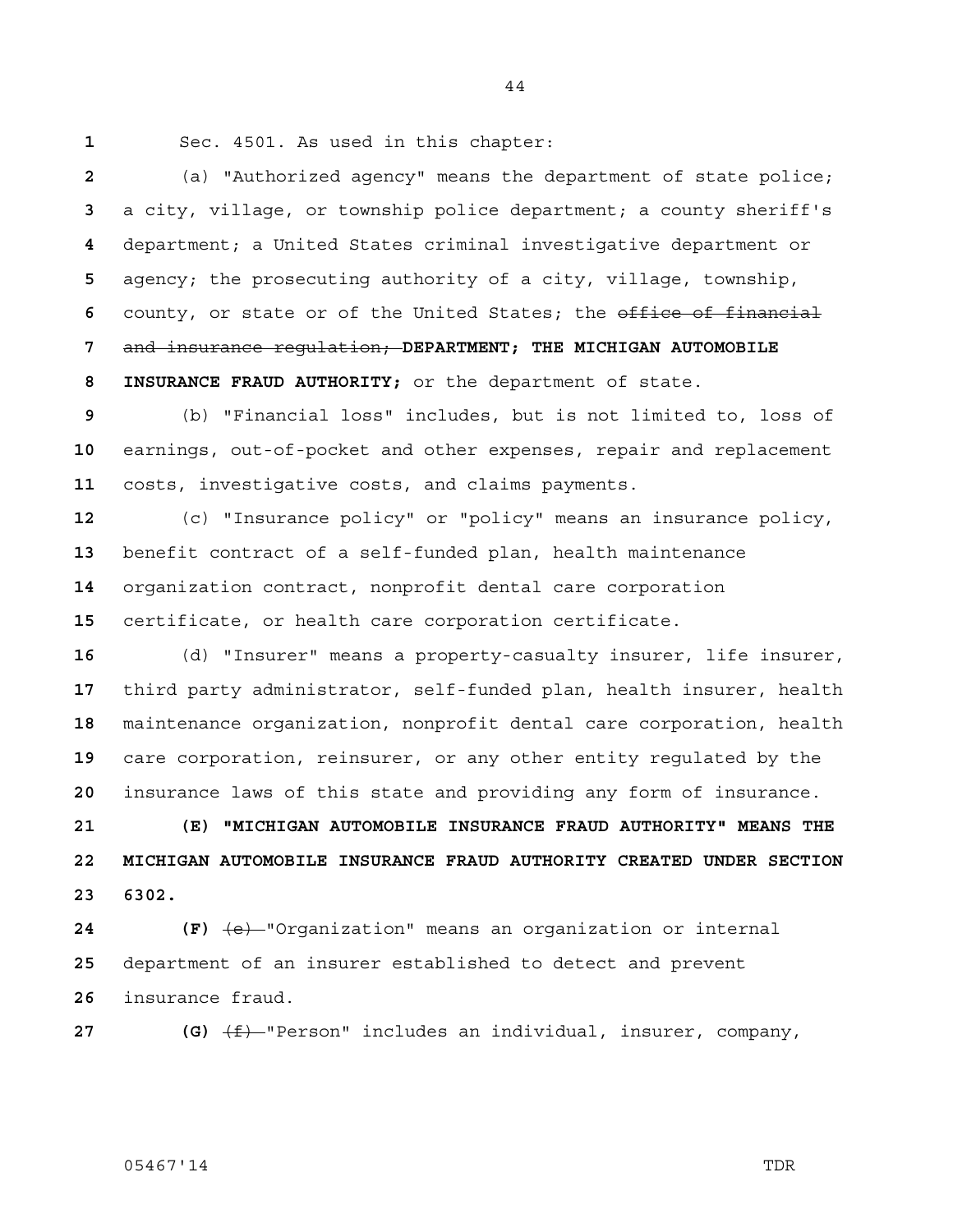association, organization, Lloyds, society, reciprocal or inter-insurance exchange, partnership, syndicate, business trust, corporation, and any other legal entity.

**4 (H)** (g) "Practitioner" means a licensee of this state authorized to practice medicine and surgery, psychology, chiropractic, or law, any other licensee of the state, or an unlicensed health care provider whose services are compensated, directly or indirectly, by insurance proceeds, or a licensee similarly licensed in other states and nations, or the practitioner of any nonmedical treatment rendered in accordance with a recognized religious method of healing.

**12 (I)** (h) "Runner", "capper", or "steerer" means a person who receives a pecuniary or other benefit from a practitioner, whether directly or indirectly, for procuring or attempting to procure a client, patient, or customer at the direction or request of, or in cooperation with, a practitioner whose intent is to obtain benefits under a contract of insurance or to assert a claim against an insured or an insurer for providing services to the client, patient, or customer. Runner, capper, or steerer does not include a practitioner who procures clients, patients, or customers through the use of public media.

 (J)  $\frac{1}{2}$  statement" includes, but is not limited to, any notice statement, proof of loss, bill of lading, receipt for payment, invoice, account, estimate of property damages, bill for services, claim form, diagnosis, prescription, hospital or doctor record, X-rays, test result, or other evidence of loss, injury, or expense.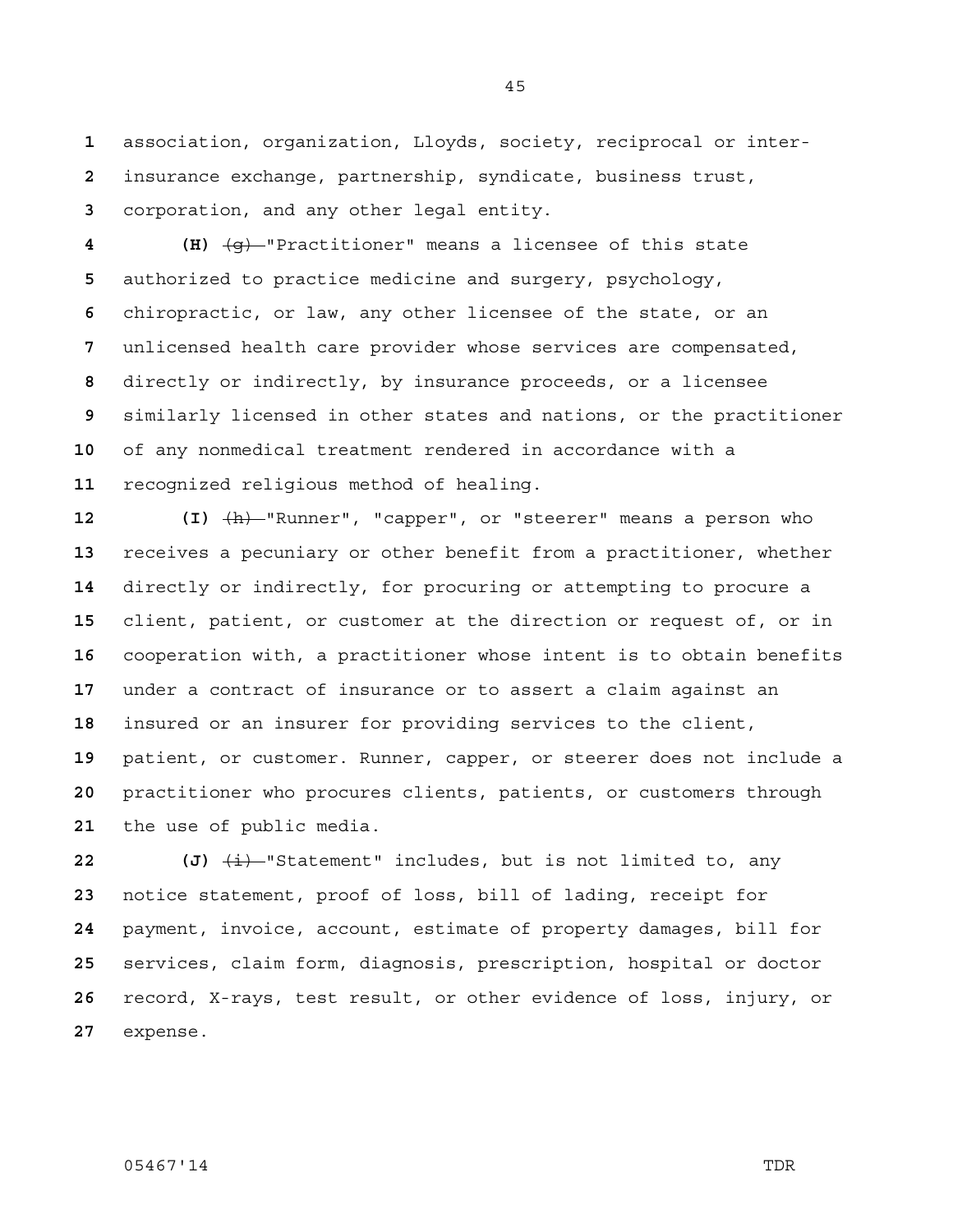Sec. 6107. (1) Prior to **SUBJECT TO SECTION 6307(1), BEFORE**  April 1 of each year, each insurer engaged in writing insurance coverages which **THAT** provide the security required by section 3101(1) within **IN** this state, as a condition of its authority to transact insurance in this state, shall pay to the authority an assessment equal to \$1.00 multiplied by the insurer's total earned **7 WRITTEN** car years of insurance providing the security required by section 3101(1) written in this state during the immediately preceding calendar year.

(2) Money received pursuant to **UNDER** subsection (1), and all other money received by the authority, shall be segregated and placed in a fund to be known as the automobile theft prevention fund. The **AUTHORITY SHALL ADMINISTER THE** automobile theft prevention fund**.** shall be administered by the authority.

(3) Money in the automobile theft prevention fund shall be expended in the following order of priority:

(a) To pay the costs of administration of the authority.

(b) To achieve the purposes and objectives of this chapter, which may include, but not be limited to, the following:

(*i*) Provide financial support to the department of state police 21 and local law enforcement agencies for economic automobile theft enforcement teams.

(*ii*) Provide financial support to state or local law enforcement agencies for programs designed to reduce the incidence 25 of economic automobile theft.

(*iii*) Provide financial support to local prosecutors for **programs designed to reduce the incidence of economic automobile**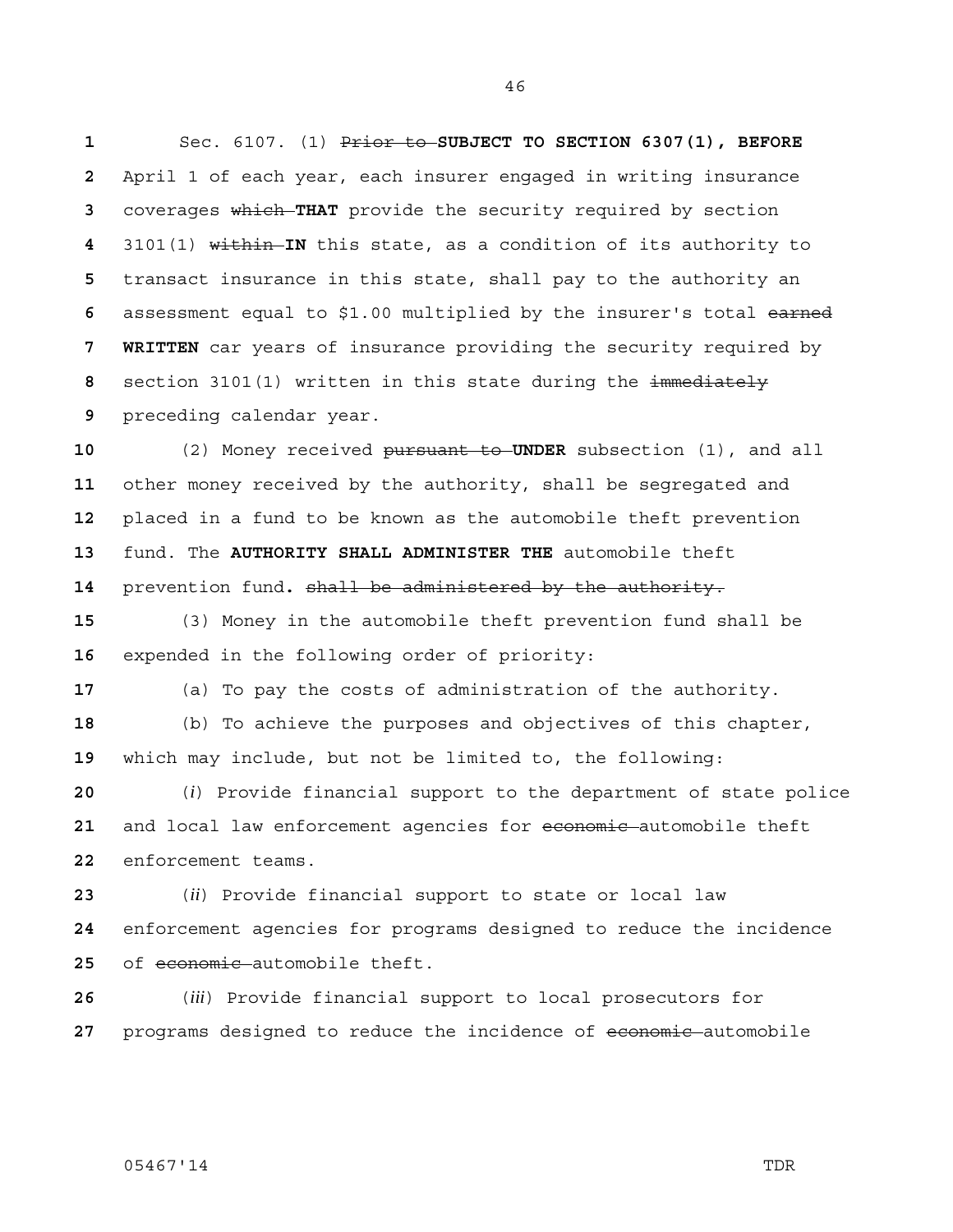theft.

(*iv*) Provide financial support to judicial agencies for programs designed to reduce the incidence of economic automobile theft.

(*v*) Provide financial support for neighborhood or community organizations or business organizations for programs designed to reduce the incidence of automobile theft.

(*vi*) Conduct educational programs designed to inform automobile owners of methods of preventing automobile theft and to provide equipment, for experimental purposes, to enable automobile owners to prevent automobile theft.

(4) Money in the automobile theft prevention fund shall only be used for automobile theft prevention efforts**.** and shall be distributed based on need and efficacy as determined by the authority.**THE BOARD SHALL DEVELOP PERFORMANCE METRICS THAT ARE 16 CONSISTENT, CONTROLLABLE, MEASURABLE, AND ATTAINABLE. THE BOARD 17 SHALL USE THE METRICS EACH YEAR TO EVALUATE NEW APPLICATIONS 18 SUBMITTED FOR FUNDING CONSIDERATION AND TO RENEW FUNDING FOR 19 EXISTING PROGRAMS.**

(5) Money in the automobile theft prevention fund shall not be considered state money.

**22 CHAPTER 63** 

# **23 MICHIGAN AUTOMOBILE INSURANCE FRAUD AUTHORITY**

**24 SEC. 6301. AS USED IN THIS CHAPTER:** 

**25 (A) "AUTHORITY" MEANS THE MICHIGAN AUTOMOBILE INSURANCE FRAUD 26 AUTHORITY CREATED IN SECTION 6302.** 

**27 (B) "AUTOMOBILE INSURANCE FRAUD" MEANS A FRAUDULENT INSURANCE**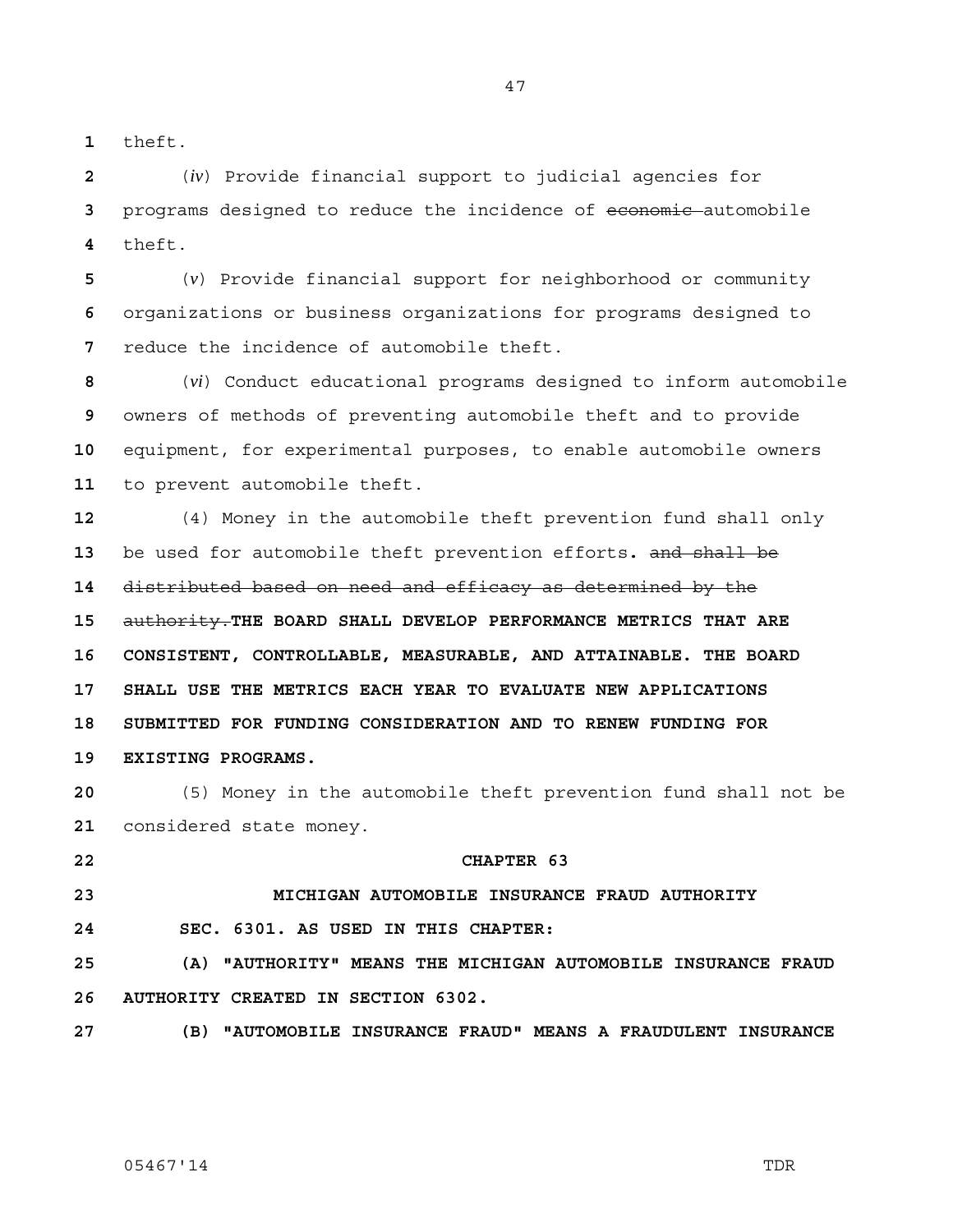**1 ACT AS DESCRIBED IN SECTION 4503 THAT IS COMMITTED IN CONNECTION 2 WITH AUTOMOBILE INSURANCE, INCLUDING AN APPLICATION FOR AUTOMOBILE 3 INSURANCE.** 

**4 (C) "BOARD" MEANS THE BOARD OF DIRECTORS OF THE AUTHORITY. 5 (D) "CAR YEARS" MEANS NET DIRECT PRIVATE PASSENGER AND 6 COMMERCIAL NONFLEET VEHICLE YEARS OF INSURANCE PROVIDING THE 7 SECURITY REQUIRED BY SECTION 3101(1) WRITTEN IN THIS STATE FOR THE 8 SECOND PREVIOUS CALENDAR YEAR AS REPORTED TO THE STATISTICAL AGENT 9 OF EACH INSURER.** 

**10 (E) "FACILITY" MEANS THE MICHIGAN AUTOMOBILE INSURANCE 11 PLACEMENT FACILITY CREATED UNDER CHAPTER 33.** 

**12 SEC. 6302. (1) THE MICHIGAN AUTOMOBILE INSURANCE FRAUD 13 AUTHORITY IS CREATED WITHIN THE FACILITY. THE FACILITY SHALL 14 PROVIDE STAFF FOR THE AUTHORITY AND SHALL CARRY OUT THE 15 ADMINISTRATIVE DUTIES AND FUNCTIONS AS DIRECTED BY THE BOARD.** 

**16 (2) THE AUTHORITY IS NOT A STATE AGENCY, AND THE MONEY OF THE 17 AUTHORITY IS NOT STATE MONEY. THE AUTHORITY IS NOT A PUBLIC BODY 18 UNDER, AND A RECORD OF THE AUTHORITY IS NOT SUBJECT TO DISCLOSURE 19 UNDER, THE FREEDOM OF INFORMATION ACT, 1976 PA 442, MCL 15.231 TO 20 15.246.** 

**21 (3) WITH THE DISCRETION TO APPROVE OR DISAPPROVE PROGRAMS TO 22 BE SUPPORTED, THE AUTHORITY SHALL DO BOTH OF THE FOLLOWING:** 

**23 (A) PROVIDE FINANCIAL SUPPORT TO STATE OR LOCAL LAW 24 ENFORCEMENT AGENCIES FOR PROGRAMS DESIGNED TO REDUCE THE INCIDENCE 25 OF AUTOMOBILE INSURANCE FRAUD.** 

**26 (B) PROVIDE FINANCIAL SUPPORT TO STATE OR LOCAL PROSECUTORIAL 27 AGENCIES FOR PROGRAMS DESIGNED TO REDUCE THE INCIDENCE OF**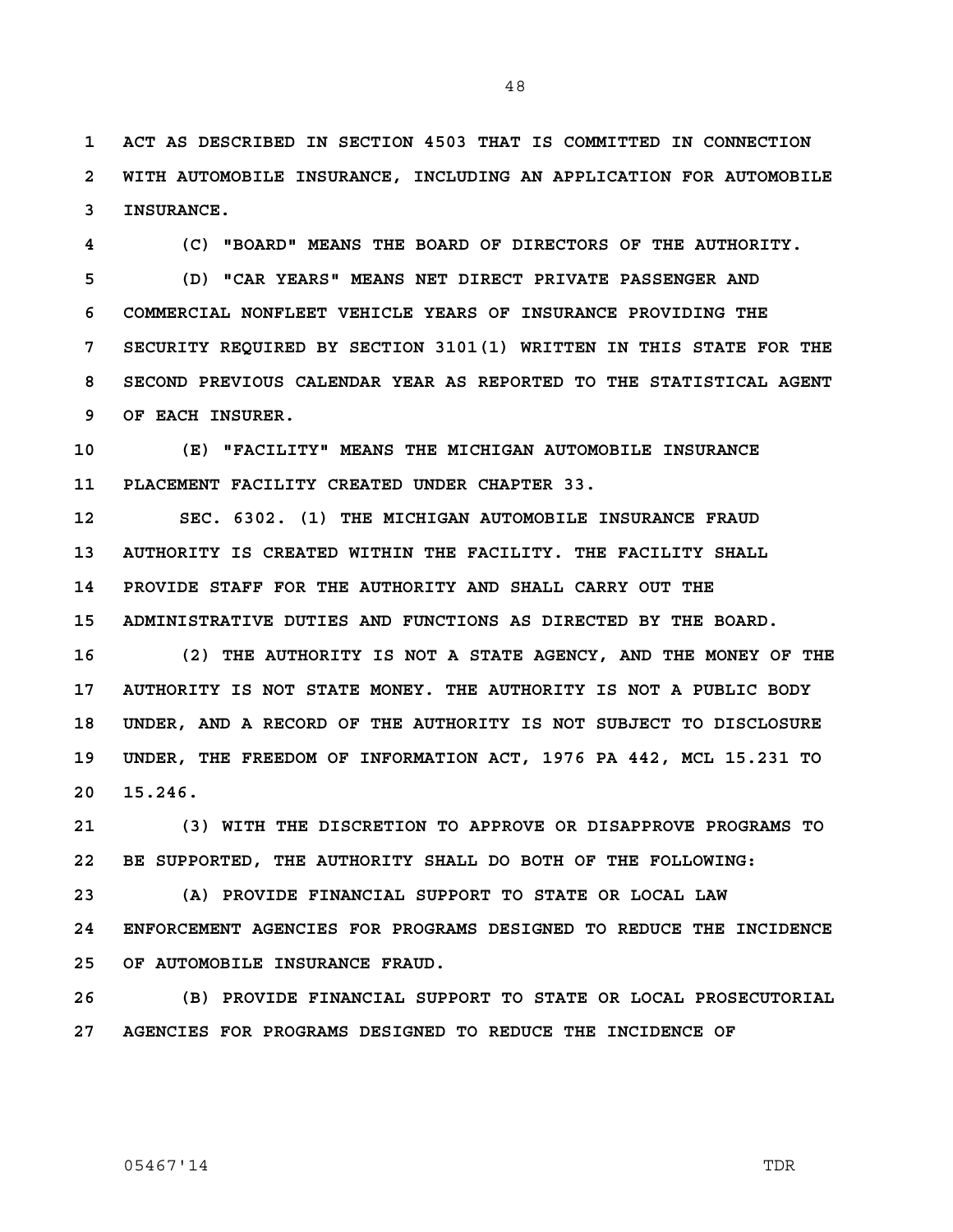**1 AUTOMOBILE INSURANCE FRAUD.** 

**2 (4) THE AUTHORITY MAY PROVIDE FINANCIAL SUPPORT TO LAW 3 ENFORCEMENT, PROSECUTORIAL, INSURANCE, EDUCATION, OR TRAINING 4 ASSOCIATIONS FOR PROGRAMS DESIGNED TO REDUCE THE INCIDENCE OF 5 AUTOMOBILE INSURANCE FRAUD.** 

**6 (5) THE PURPOSES, POWERS, AND DUTIES OF THE AUTHORITY ARE 7 VESTED IN AND SHALL BE EXERCISED BY A BOARD OF DIRECTORS. THE BOARD 8 OF DIRECTORS SHALL CONSIST OF 15 MEMBERS AS FOLLOWS:** 

**9 (A) EIGHT MEMBERS WHO REPRESENT AUTOMOBILE INSURERS IN THIS 10 STATE, INCLUDING THE FOLLOWING:** 

**11 (***i***) AT LEAST 2 MEMBERS WHO REPRESENT INSURER GROUPS WITH 12 350,000 OR MORE CAR YEARS.** 

**13 (***ii***) AT LEAST 2 MEMBERS WHO REPRESENT INSURER GROUPS WITH FEWER 14 THAN 350,000 BUT 100,000 OR MORE CAR YEARS.** 

**15 (***iii***) AT LEAST 1 MEMBER WHO REPRESENTS INSURER GROUPS WITH FEWER 16 THAN 100,000 CAR YEARS.** 

**17 (B) THE DIRECTOR OR HIS OR HER DESIGNEE.** 

**18 (C) THE ATTORNEY GENERAL OR HIS OR HER DESIGNEE.** 

**19 (D) THE DIRECTOR OF THE DEPARTMENT OF STATE POLICE OR HIS OR 20 HER DESIGNEE.** 

**21 (E) TWO MEMBERS WHO REPRESENT OTHER LAW ENFORCEMENT AGENCIES 22 IN THIS STATE.** 

**23 (F) ONE MEMBER WHO REPRESENTS PROSECUTING ATTORNEYS IN THIS 24 STATE.** 

**25 (G) ONE MEMBER WHO REPRESENTS THE GENERAL PUBLIC.** 

**26 (6) THE MEMBERS OF THE BOARD REPRESENTING INSURERS SHALL BE 27 ELECTED BY AUTOMOBILE INSURERS DOING BUSINESS IN THIS STATE FROM A**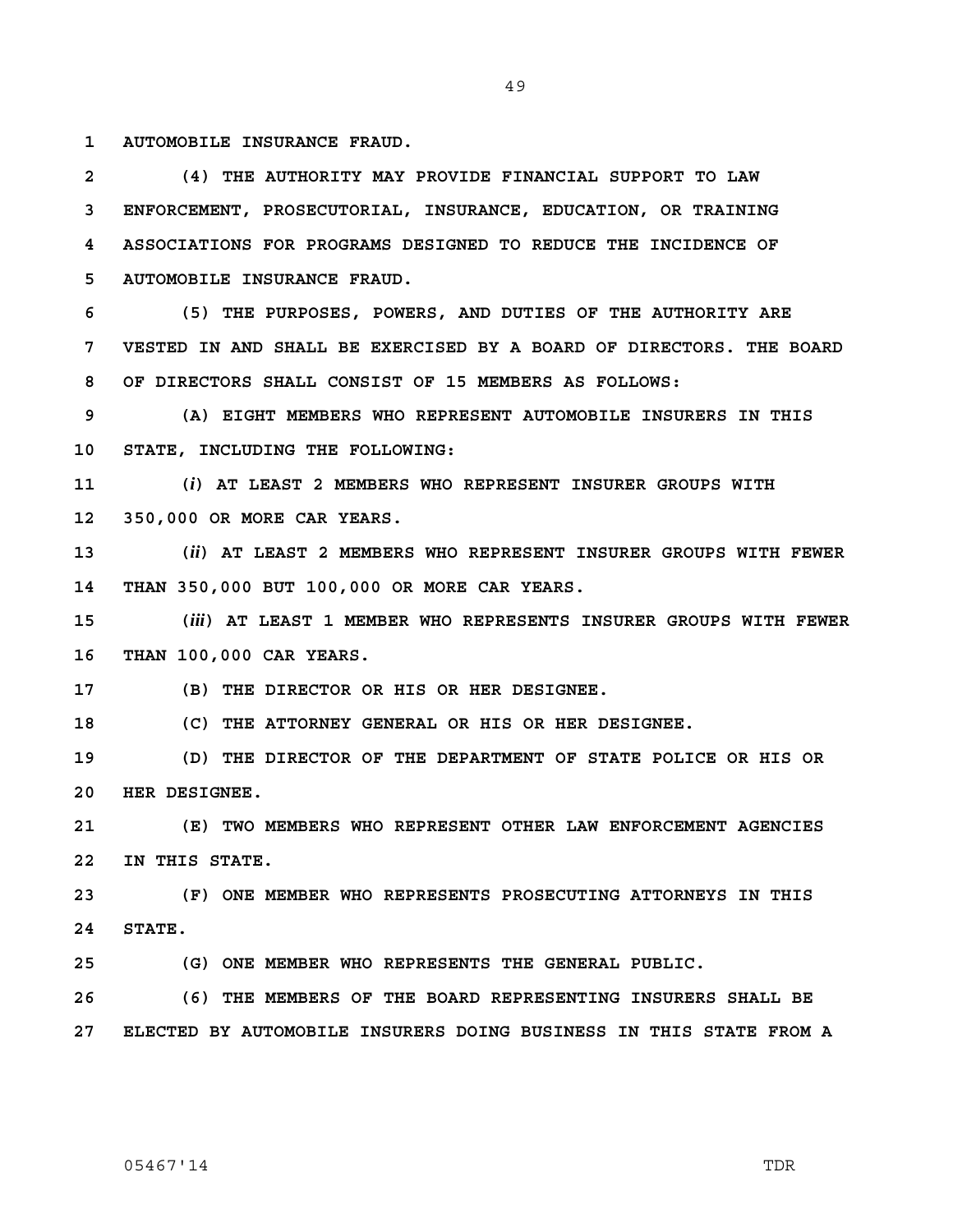**1 LIST OF NOMINEES PROPOSED BY THE BOARD OF GOVERNORS OF THE 2 FACILITY. IN PREPARING THE LIST OF NOMINEES FOR THE MEMBERS, THE 3 BOARD OF GOVERNORS OF THE FACILITY SHALL SOLICIT NOMINATIONS FROM 4 AUTOMOBILE INSURERS DOING BUSINESS IN THIS STATE.** 

**5 (7) THE MEMBERS OF THE BOARD REPRESENTING LAW ENFORCEMENT 6 AGENCIES OTHER THAN THE DEPARTMENT OF STATE POLICE SHALL BE 7 APPOINTED BY THE GOVERNOR. IN APPOINTING THE MEMBERS, THE GOVERNOR 8 SHALL SOLICIT INPUT FROM VARIOUS LAW ENFORCEMENT ASSOCIATIONS IN 9 THIS STATE.** 

**10 (8) THE MEMBER OF THE BOARD REPRESENTING PROSECUTING ATTORNEYS 11 SHALL BE APPOINTED BY THE GOVERNOR. IN APPOINTING THE MEMBER, THE 12 GOVERNOR SHALL SOLICIT INPUT FROM THE PROSECUTING ATTORNEYS 13 ASSOCIATION OF MICHIGAN.** 

**14 (9) THE MEMBER OF THE BOARD REPRESENTING THE GENERAL PUBLIC 15 SHALL BE APPOINTED BY THE GOVERNOR. THE GOVERNOR SHALL APPOINT AN 16 INDIVIDUAL WHO IS A RESIDENT OF THIS STATE AND IS NOT EMPLOYED BY 17 OR UNDER CONTRACT WITH A STATE OR LOCAL UNIT OF GOVERNMENT OR AN 18 INSURER.** 

**19 (10) EXCEPT AS OTHERWISE PROVIDED IN THIS SUBSECTION, A MEMBER 20 OF THE BOARD SHALL SERVE FOR A TERM OF 4 YEARS OR UNTIL HIS OR HER 21 SUCCESSOR IS ELECTED, DESIGNATED, OR APPOINTED, WHICHEVER OCCURS 22 LATER. OF THE MEMBERS FIRST ELECTED OR APPOINTED UNDER THIS 23 SECTION, 2 MEMBERS REPRESENTING INSURERS AND 1 MEMBER REPRESENTING 24 LAW ENFORCEMENT AGENCIES SHALL SERVE FOR A TERM OF 2 YEARS, 3 25 MEMBERS REPRESENTING INSURERS, THE MEMBER REPRESENTING PROSECUTING 26 ATTORNEYS, AND THE MEMBER REPRESENTING THE GENERAL PUBLIC SHALL 27 SERVE FOR A TERM OF 3 YEARS, AND 3 MEMBERS REPRESENTING INSURERS**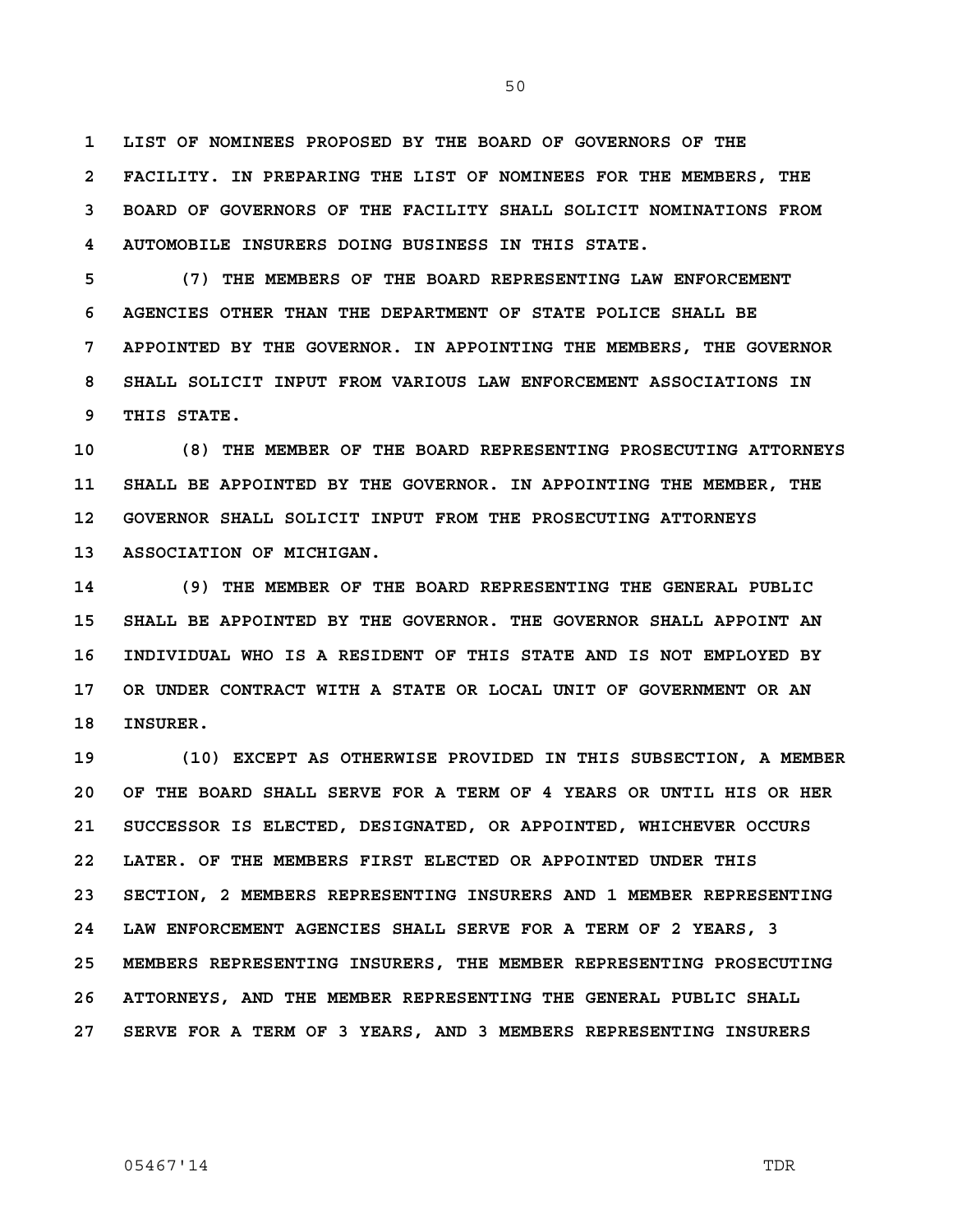**1 AND 1 MEMBER REPRESENTING LAW ENFORCEMENT AGENCIES SHALL SERVE FOR 2 A TERM OF 4 YEARS.** 

**3 (11) THE BOARD IS DISSOLVED ON JANUARY 1, 2021.** 

**4 SEC. 6303. (1) A MEMBER OF THE BOARD SHALL SERVE WITHOUT 5 COMPENSATION, EXCEPT THAT THE BOARD SHALL REIMBURSE A MEMBER IN A 6 REASONABLE AMOUNT FOR NECESSARY TRAVEL AND EXPENSES.** 

**7 (2) A MAJORITY OF THE MEMBERS OF THE BOARD CONSTITUTE A QUORUM 8 FOR THE TRANSACTION OF BUSINESS AT A MEETING OR THE EXERCISE OF A 9 POWER OR FUNCTION OF THE AUTHORITY, NOTWITHSTANDING THE EXISTENCE 10 OF 1 OR MORE VACANCIES. NOTWITHSTANDING ANY OTHER PROVISION OF LAW, 11 ACTION MAY BE TAKEN BY THE AUTHORITY AT A MEETING ON A VOTE OF THE 12 MAJORITY OF ITS MEMBERS PRESENT IN PERSON OR THROUGH THE USE OF 13 AMPLIFIED TELEPHONIC EQUIPMENT, IF AUTHORIZED BY THE BYLAWS OR PLAN 14 OF OPERATION OF THE BOARD. THE AUTHORITY SHALL MEET AT THE CALL OF 15 THE CHAIR OR AS MAY BE PROVIDED IN THE BYLAWS OF THE AUTHORITY. 16 MEETINGS OF THE AUTHORITY MAY BE HELD ANYWHERE IN THIS STATE.** 

**17 (3) THE BOARD SHALL ADOPT A PLAN OF OPERATION BY A MAJORITY 18 VOTE OF THE BOARD. VACANCIES ON THE BOARD SHALL BE FILLED IN 19 ACCORDANCE WITH THE PLAN OF OPERATION.** 

**20 (4) THE BOARD SHALL CONDUCT ITS BUSINESS AT MEETINGS THAT ARE 21 HELD IN THIS STATE, OPEN TO THE PUBLIC, AND HELD IN A PLACE THAT IS 22 AVAILABLE TO THE GENERAL PUBLIC. HOWEVER, THE BOARD MAY ESTABLISH 23 REASONABLE RULES TO MINIMIZE DISRUPTION OF A MEETING OF THE BOARD. 24 AT LEAST 10 DAYS BUT NOT MORE THAN 60 DAYS BEFORE A MEETING, THE 25 BOARD SHALL PROVIDE PUBLIC NOTICE OF THE MEETING AT THE BOARD'S 26 PRINCIPAL OFFICE AND ON A PUBLICLY ACCESSIBLE INTERNET WEBSITE. THE 27 BOARD SHALL INCLUDE IN THE PUBLIC NOTICE OF ITS MEETING THE ADDRESS**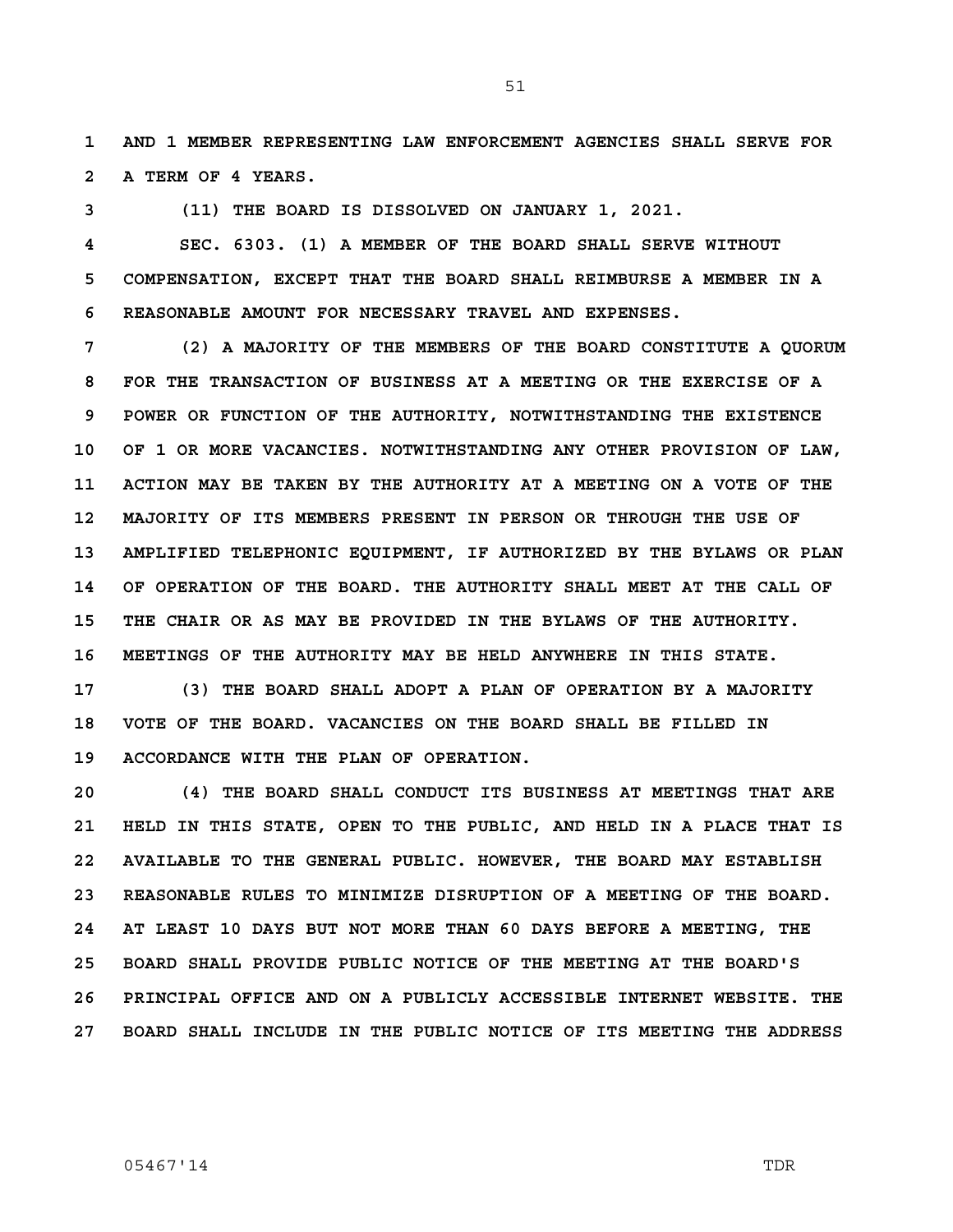**1 WHERE MINUTES OF THE BOARD MAY BE INSPECTED BY THE PUBLIC. THE 2 BOARD MAY MEET IN A CLOSED SESSION FOR ANY OF THE FOLLOWING 3 PURPOSES:** 

**4 (A) TO CONSIDER THE HIRING, DISMISSAL, SUSPENSION, 5 DISCIPLINING, OR EVALUATION OF OFFICERS OR EMPLOYEES OF THE 6 AUTHORITY.** 

**7 (B) TO CONSULT WITH ITS ATTORNEY.** 

**8 (C) TO COMPLY WITH STATE OR FEDERAL LAW, RULES, OR REGULATIONS 9 REGARDING PRIVACY OR CONFIDENTIALITY.** 

**10 (5) THE BOARD SHALL DISPLAY INFORMATION CONCERNING THE 11 AUTHORITY'S OPERATIONS AND ACTIVITIES, INCLUDING, BUT NOT LIMITED 12 TO, THE ANNUAL FINANCIAL REPORT REQUIRED UNDER SECTION 6310, ON A 13 PUBLICLY ACCESSIBLE INTERNET WEBSITE.** 

**14 (6) THE BOARD SHALL KEEP MINUTES OF EACH BOARD MEETING. THE 15 BOARD SHALL MAKE THE MINUTES OPEN TO PUBLIC INSPECTION AND 16 AVAILABLE AT THE ADDRESS DESIGNATED ON THE PUBLIC NOTICE OF ITS 17 MEETINGS. THE BOARD SHALL MAKE COPIES OF THE MINUTES AVAILABLE TO 18 THE PUBLIC AT THE REASONABLE ESTIMATED COST FOR PRINTING AND 19 COPYING. THE BOARD SHALL INCLUDE ALL OF THE FOLLOWING IN THE 20 MINUTES:** 

**21 (A) THE DATE, TIME, AND PLACE OF THE MEETING.** 

**22 (B) THE NAMES OF BOARD MEMBERS WHO ARE PRESENT AND BOARD 23 MEMBERS WHO ARE ABSENT.** 

**24 (C) BOARD DECISIONS MADE DURING ANY PORTION OF THE MEETING 25 THAT WAS OPEN TO THE PUBLIC.** 

**26 (D) ALL ROLL CALL VOTES TAKEN AT THE MEETING.** 

**27 SEC. 6304. (1) BEFORE JANUARY 1, 2021, THE AUTHORITY SHALL**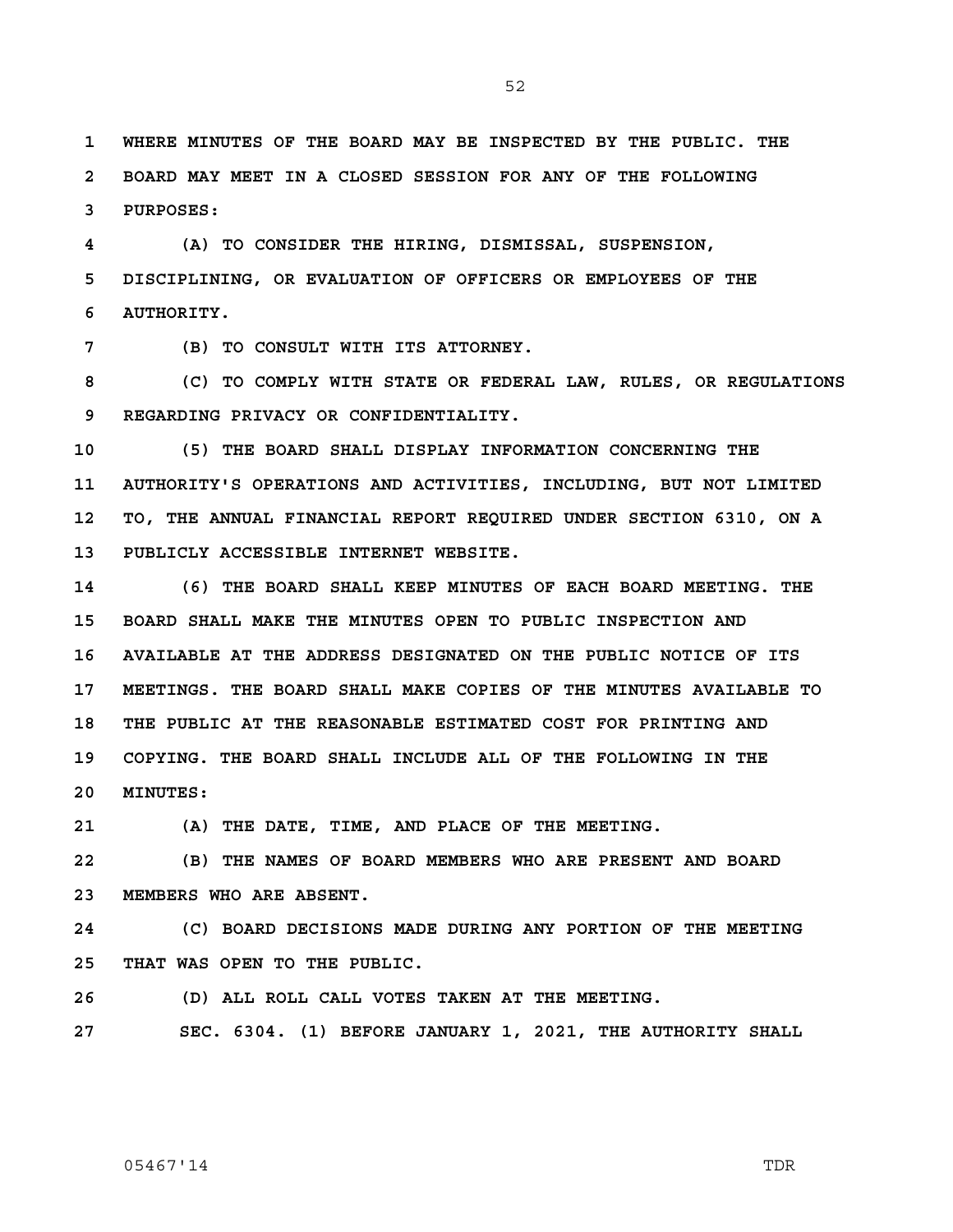**1 TRANSFER ALL ASSETS OF THE AUTHORITY TO THE DEPARTMENT OF STATE 2 POLICE FOR THE BENEFIT OF THE AUTOMOBILE THEFT PREVENTION 3 AUTHORITY.** 

**4 (2) ON JANUARY 1, 2021, THE AUTHORITY IS DISSOLVED. 5 SEC. 6305. THE BOARD HAS THE POWERS NECESSARY TO CARRY OUT ITS 6 DUTIES UNDER THIS ACT, INCLUDING, BUT NOT LIMITED TO, THE POWER TO 7 DO THE FOLLOWING:** 

**8 (A) SUE AND BE SUED IN THE NAME OF THE AUTHORITY.** 

**9 (B) SOLICIT AND ACCEPT GIFTS, GRANTS, LOANS, AND OTHER AID 10 FROM ANY PERSON, THE FEDERAL GOVERNMENT, THIS STATE, A LOCAL UNIT 11 OF GOVERNMENT, OR AN AGENCY OF THE FEDERAL GOVERNMENT, THIS STATE, 12 OR A LOCAL UNIT OF GOVERNMENT.** 

**13 (C) MAKE GRANTS AND INVESTMENTS.** 

**14 (D) PROCURE INSURANCE AGAINST ANY LOSS IN CONNECTION WITH ITS 15 PROPERTY, ASSETS, OR ACTIVITIES.** 

**16 (E) INVEST AT ITS DISCRETION ANY MONEY HELD IN RESERVE OR 17 SINKING FUNDS OR ANY MONEY NOT REQUIRED FOR IMMEDIATE USE OR 18 DISBURSEMENT AND TO SELECT AND USE DEPOSITORIES FOR ITS MONEY.** 

**19 (F) CONTRACT FOR GOODS AND SERVICES AND ENGAGE PERSONNEL AS 20 NECESSARY.** 

**21 (G) INDEMNIFY AND PROCURE INSURANCE INDEMNIFYING ANY MEMBER OF 22 THE BOARD FOR PERSONAL LOSS OR ACCOUNTABILITY RESULTING FROM THE 23 MEMBER'S ACTION OR INACTION AS A MEMBER OF THE BOARD.** 

**24 (H) PERFORM OTHER ACTS NOT SPECIFICALLY ENUMERATED IN THIS 25 SECTION THAT ARE NECESSARY OR PROPER TO ACCOMPLISH THE PURPOSES OF 26 THE AUTHORITY AND THAT ARE NOT INCONSISTENT WITH THIS SECTION OR 27 THE PLAN OF OPERATION.**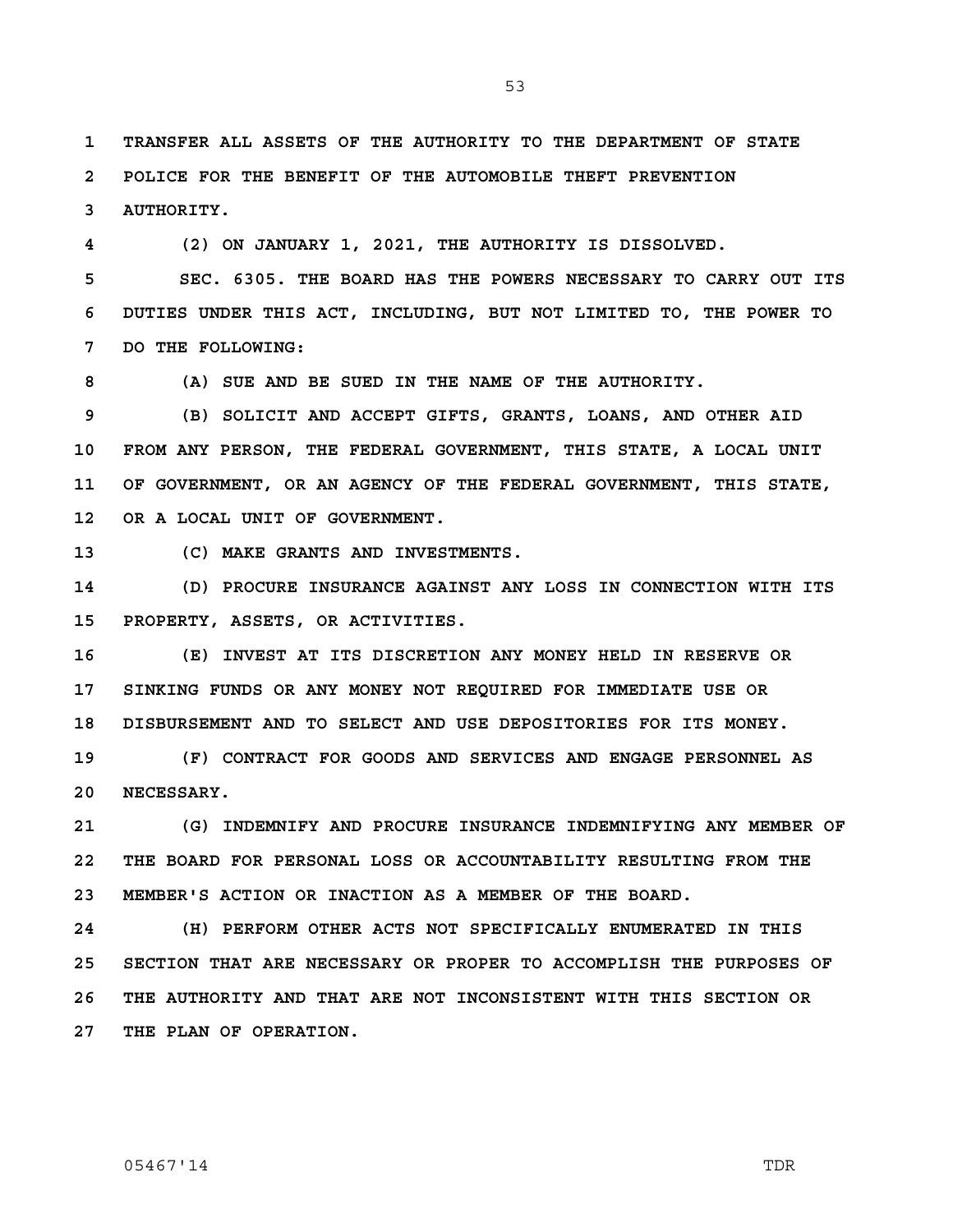**1 SEC. 6307. (1) SECTION 6107(1) DOES NOT APPLY FROM JANUARY 1, 2 2015 TO DECEMBER 31, 2020.** 

**3 (2) BEFORE APRIL 1 OF EACH YEAR FROM 2015 TO 2020, AN INSURER 4 OR SELF-INSURER ENGAGED IN WRITING INSURANCE COVERAGES THAT PROVIDE 5 THE SECURITY REQUIRED BY SECTION 3101(1) IN THIS STATE, AS A 6 CONDITION OF ITS AUTHORITY TO TRANSACT INSURANCE IN THIS STATE, 7 SHALL PAY TO THE FACILITY, FOR DEPOSIT INTO THE ACCOUNT OF THE 8 AUTHORITY, AN ASSESSMENT DETERMINED BY THE FACILITY AS PROVIDED IN 9 THE PLAN OF OPERATION. THE ASSESSMENT SHALL BE BASED ON THE RATIO 10 OF THE CAR YEARS WRITTEN BY THE INSURER OR SELF-INSURER TO THE 11 TOTAL CAR YEARS WRITTEN IN THIS STATE BY ALL INSURERS AND SELF-12 INSURERS.** 

**13 (3) THE FACILITY SHALL SEGREGATE ALL MONEY RECEIVED UNDER 14 SUBSECTION (2), AND ALL OTHER MONEY RECEIVED BY THE AUTHORITY, FROM 15 OTHER MONEY OF THE FACILITY, IF APPLICABLE. THE FACILITY SHALL ONLY 16 EXPEND THE MONEY RECEIVED UNDER SUBSECTION (2) AS DIRECTED BY THE 17 BOARD.** 

**18 (4) FROM THE MONEY RECEIVED EACH YEAR UNDER SUBSECTION (2), 19 THE BOARD SHALL PAY AT LEAST \$6,250,000.00 TO THE AUTOMOBILE THEFT 20 PREVENTION FUND CREATED IN SECTION 6107.** 

**21 SEC. 6308. (1) AN INSURER AUTHORIZED TO TRANSACT AUTOMOBILE 22 INSURANCE IN THIS STATE, AS A CONDITION OF ITS AUTHORITY TO 23 TRANSACT INSURANCE IN THIS STATE, SHALL REPORT AUTOMOBILE INSURANCE 24 FRAUD DATA TO THE AUTHORITY USING THE FORMAT AND PROCEDURES ADOPTED 25 BY THE BOARD.** 

**26 (2) THE DEPARTMENT OF STATE POLICE SHALL COOPERATE WITH THE 27 AUTHORITY AND SHALL PROVIDE AVAILABLE MOTOR VEHICLE FRAUD AND THEFT**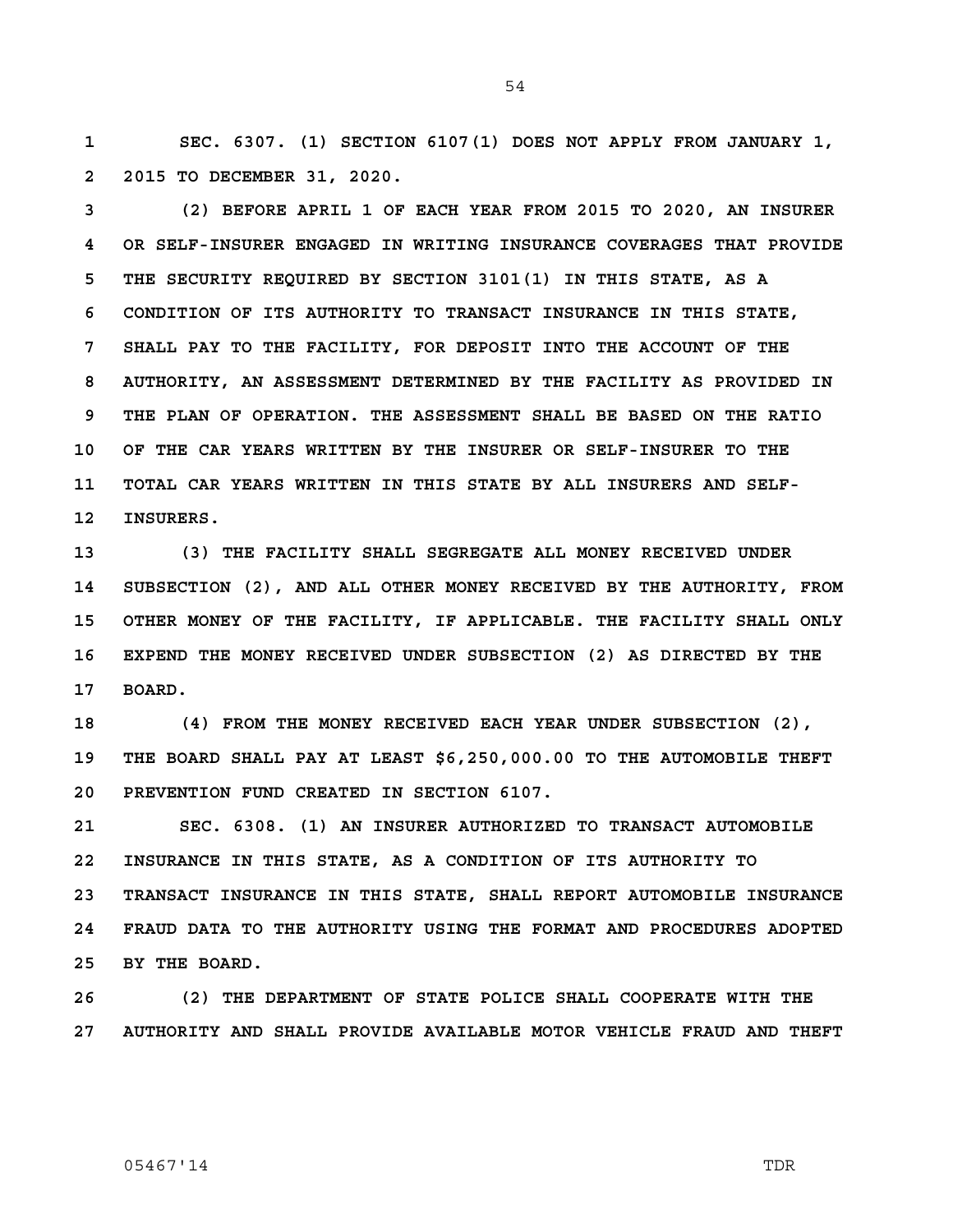**1 STATISTICS TO THE AUTHORITY ON REQUEST.** 

**2 (3) THE BOARD SHALL DEVELOP PERFORMANCE METRICS THAT ARE 3 CONSISTENT, CONTROLLABLE, MEASURABLE, AND ATTAINABLE. THE BOARD 4 SHALL USE THE METRICS EACH YEAR TO EVALUATE NEW APPLICATIONS 5 SUBMITTED FOR FUNDING CONSIDERATION AND TO RENEW FUNDING FOR 6 EXISTING PROGRAMS.** 

**7 SEC. 6310. (1) BEGINNING JANUARY 1 OF THE YEAR AFTER THE 8 EFFECTIVE DATE OF THE AMENDATORY ACT THAT ADDED THIS SECTION, THE 9 AUTHORITY SHALL PREPARE AND PUBLISH AN ANNUAL FINANCIAL REPORT, AND 10 BEGINNING JULY 1 OF THE YEAR AFTER THE EFFECTIVE DATE OF THE 11 AMENDATORY ACT THAT ADDED THIS SECTION, THE AUTHORITY SHALL PREPARE 12 AND PUBLISH AN ANNUAL REPORT TO THE LEGISLATURE ON THE AUTHORITY'S 13 EFFORTS TO PREVENT AUTOMOBILE INSURANCE FRAUD AND COST SAVINGS THAT 14 HAVE RESULTED FROM THOSE EFFORTS.** 

**15 (2) THE ANNUAL REPORT TO THE LEGISLATURE REQUIRED UNDER 16 SUBSECTION (1) SHALL DETAIL THE AUTOMOBILE INSURANCE FRAUD 17 OCCURRING IN THIS STATE FOR THE PREVIOUS YEAR, ASSESS THE IMPACT OF 18 THE FRAUD ON RATES CHARGED FOR AUTOMOBILE INSURANCE, SUMMARIZE 19 PREVENTION PROGRAMS, AND OUTLINE ALLOCATIONS MADE BY THE AUTHORITY. 20 THE MEMBERS OF THE BOARD, INSURERS, AND THE DIRECTOR SHALL 21 COOPERATE IN DEVELOPING THE REPORT AS REQUESTED BY THE AUTHORITY 22 AND SHALL MAKE AVAILABLE TO THE AUTHORITY RECORDS AND STATISTICS 23 CONCERNING AUTOMOBILE INSURANCE FRAUD, INCLUDING THE NUMBER OF 24 INSTANCES OF SUSPECTED AND CONFIRMED INSURANCE FRAUD, NUMBER OF 25 PROSECUTIONS AND CONVICTIONS INVOLVING AUTOMOBILE INSURANCE FRAUD, 26 AND AUTOMOBILE INSURANCE FRAUD RECIDIVISM. THE AUTHORITY SHALL 27 EVALUATE THE IMPACT AUTOMOBILE INSURANCE FRAUD HAS ON THE CITIZENS**